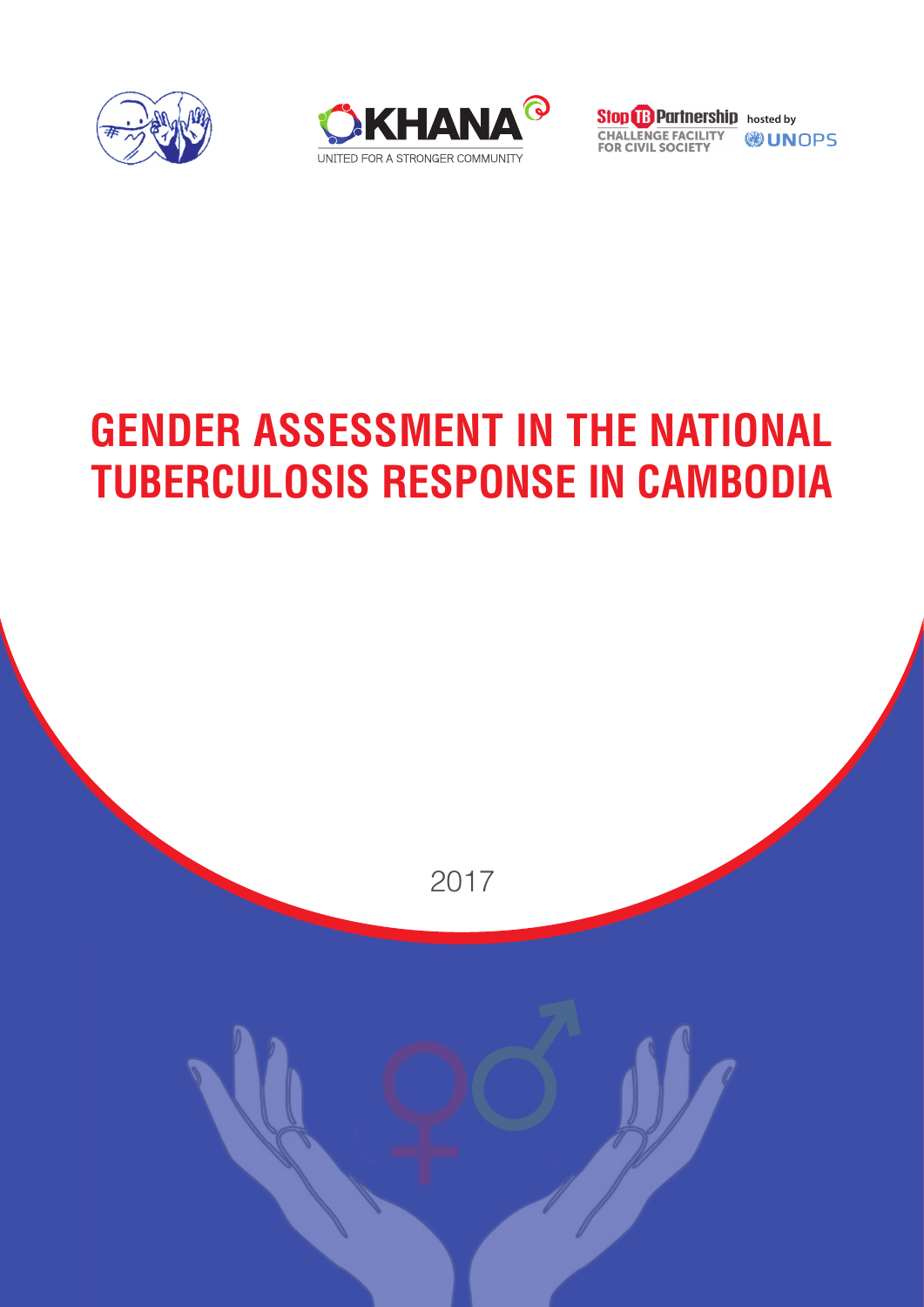### Disclaimer:

This study was made possible by the generous support of the Stop TB Partnership. The content is the sole responsibility of CENAT and KHANA and does not refect the view of Stop TB Partnership.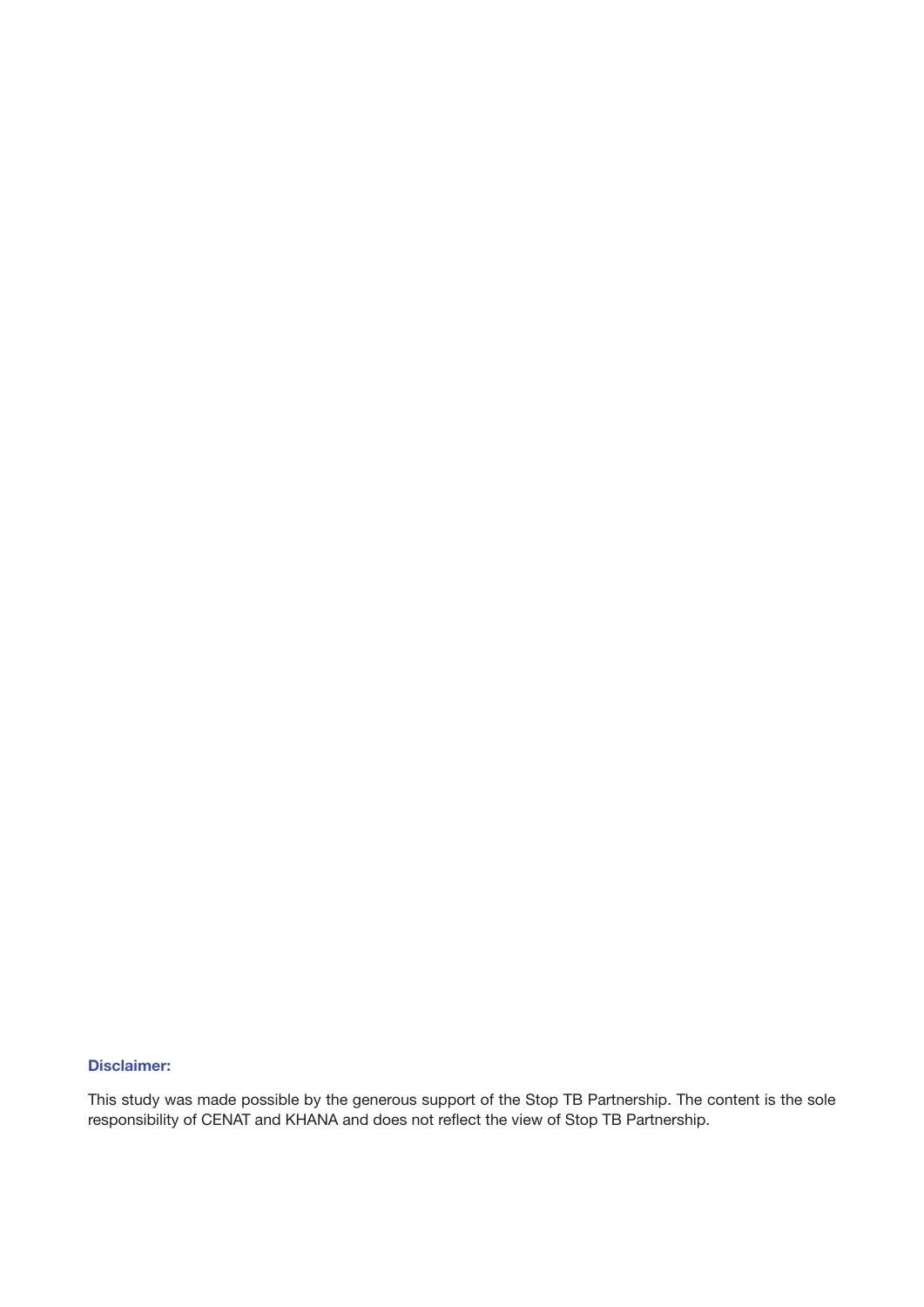## ACKNOWLEDGEMENT

This assessment was made possible by the contribution of many different people from KHANA and CSO under the leadership of NTP. Thank you everyone for their valuable time and efforts.

We would like to thanks H.E. Dr. Mao Tan Eang, Director of National Center for Tuberculosis and Leprosy Control and Mr. Choub Sok Chamreun, Executive Director of KHANA and their team for their direction, guidance, and administrative supports throughout the assessment process. Also, thanks Mr. Chhouen Chhunna for his coordination of the feld data collection.

This assessment was carried out by KHANA Center for Population Health Research: Dr. Yi Siyan, Principle Investigator, Mr. Tuot Sovannary and Dr. Sok Say, Co-Principle Investigators, responsible for leading the assessment team, the data analysis and report writing.

We would also like to express our thanks to PSC and STWG for their valuable inputs and comments from the early design of assessment, feld refection and to the writing report. We are very grateful to the representative of the provincial health department, civil society organization, UN agencies, development partners, national program, ministries, community representative for their time and valuable inputs during the stakeholder and validation workshops.

We thank the provincial health department, their respective operational health district and health center and all respondent who actively participated in this assessment.

Last but not least, our thanks go to Stop TB Partnership for the financial support. In addition, our thanks to Peter Mok for his technical advice and support.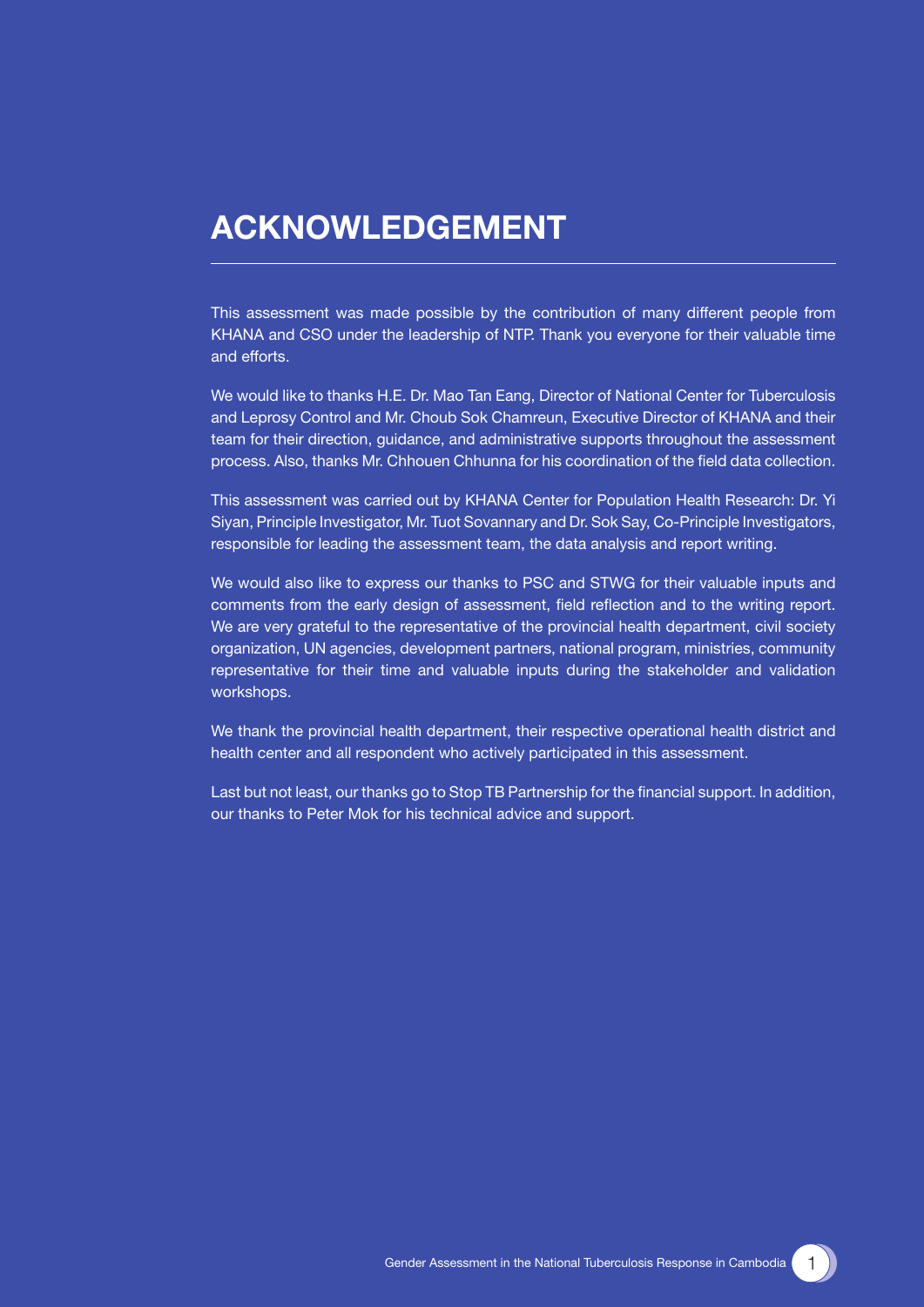## **CONTENTS**

| TB prevalence rate, disaggregated by sex and age at national and provincial levels 16                     |  |
|-----------------------------------------------------------------------------------------------------------|--|
| National TB incidence and notification rate (all new TB cases and all new smear-positive cases),          |  |
|                                                                                                           |  |
| Mortality rate from TB disaggregated by sex, age at national level and by provinces  18                   |  |
|                                                                                                           |  |
|                                                                                                           |  |
| Proportion of the population who correctly identify symptoms of TB and where to go for help               |  |
| Percentage of the population that has an accurate understanding of the relationship between TB            |  |
|                                                                                                           |  |
| Any indication of discriminatory or coercive practices in health-care settings that may impact access and |  |
| utilization of TB services by women as well as by key and marginalized populations 22                     |  |
| Any indication of discriminatory practices by the judiciary or law enforcement personnel that may         |  |
| prevent women, girls or any other key or marginalized populations from accessing their rights25           |  |
|                                                                                                           |  |
|                                                                                                           |  |
|                                                                                                           |  |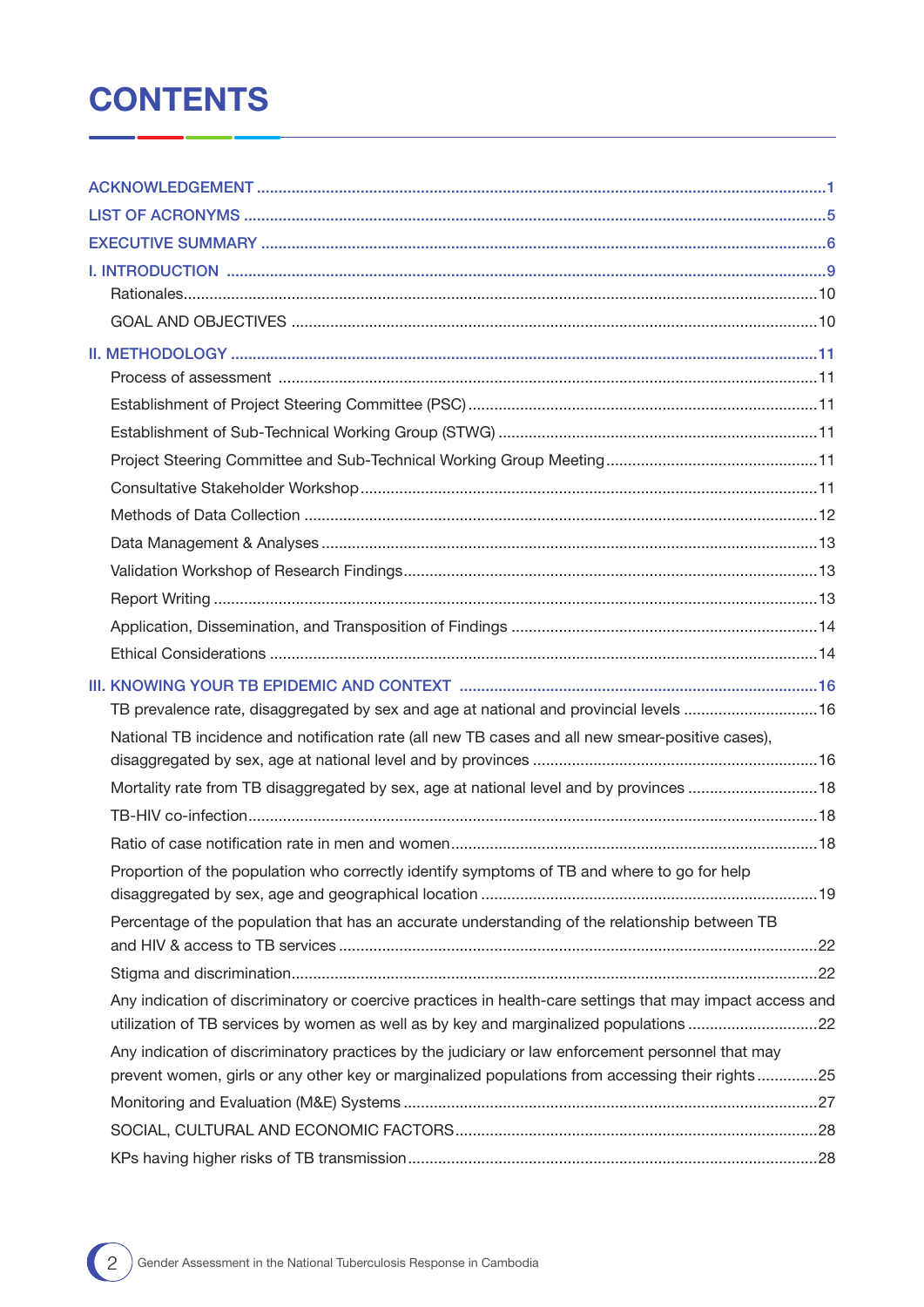| Socio-cultural norms and practices that may contribute to increased risk of TB contact and TB<br>transmission (by gender and among KPs and contributing factors for the continuation of the practices) 28        |
|------------------------------------------------------------------------------------------------------------------------------------------------------------------------------------------------------------------|
| Risk factors or social determinants-such as economic vulnerability, incarceration, malnutrition,                                                                                                                 |
| smoking, indoor air pollution, silicosis, diabetes, drug and alcohol use, that contribute to increase                                                                                                            |
|                                                                                                                                                                                                                  |
| Legal frameworks or policy, basic health policies, and other general government policies that include any<br>of the following: women and girls, men and boys, transgender people and key affected populations in |
|                                                                                                                                                                                                                  |
|                                                                                                                                                                                                                  |
| Inclusion of people with disabilities and older people, in particular older women, in the national TB                                                                                                            |
|                                                                                                                                                                                                                  |
| Extent to which the national TB response funded by domestic and external sources32                                                                                                                               |
| Whether there is an accessible system of information that documents expenditures (national and                                                                                                                   |
| Whether the specific needs of women, girls, men, boys and transgender people considered in the                                                                                                                   |
| Whether the TB response disaggregate financial data collection and reporting by sex and age33                                                                                                                    |
| Whether pre-service curriculum of health-care workers include sensitivity training in gender, human                                                                                                              |
|                                                                                                                                                                                                                  |
| Whether standards of practice for health-care workers who deliver TB services include sensitivity                                                                                                                |
|                                                                                                                                                                                                                  |
| Any (legal, political and financial) provisions exist for capacity building and allocation of resources to                                                                                                       |
| Any KPs excluded-by laws, regulations or policies-from engaging in national TB response34                                                                                                                        |
|                                                                                                                                                                                                                  |
| Any gender-related impediments to accessing, using and/or adhering to prevention services for women,<br>girls, men, boys, transgender people and other KPs that should be considered and addressed35             |
| Gender-related barriers for use and adherence to services to consider and address36                                                                                                                              |
|                                                                                                                                                                                                                  |
| Whether there is any record of treatment success rate of adult and children with TB on ART 43                                                                                                                    |
|                                                                                                                                                                                                                  |
| Whether the TB response addresses attitudes of public service providers about                                                                                                                                    |
|                                                                                                                                                                                                                  |
|                                                                                                                                                                                                                  |
|                                                                                                                                                                                                                  |
|                                                                                                                                                                                                                  |
|                                                                                                                                                                                                                  |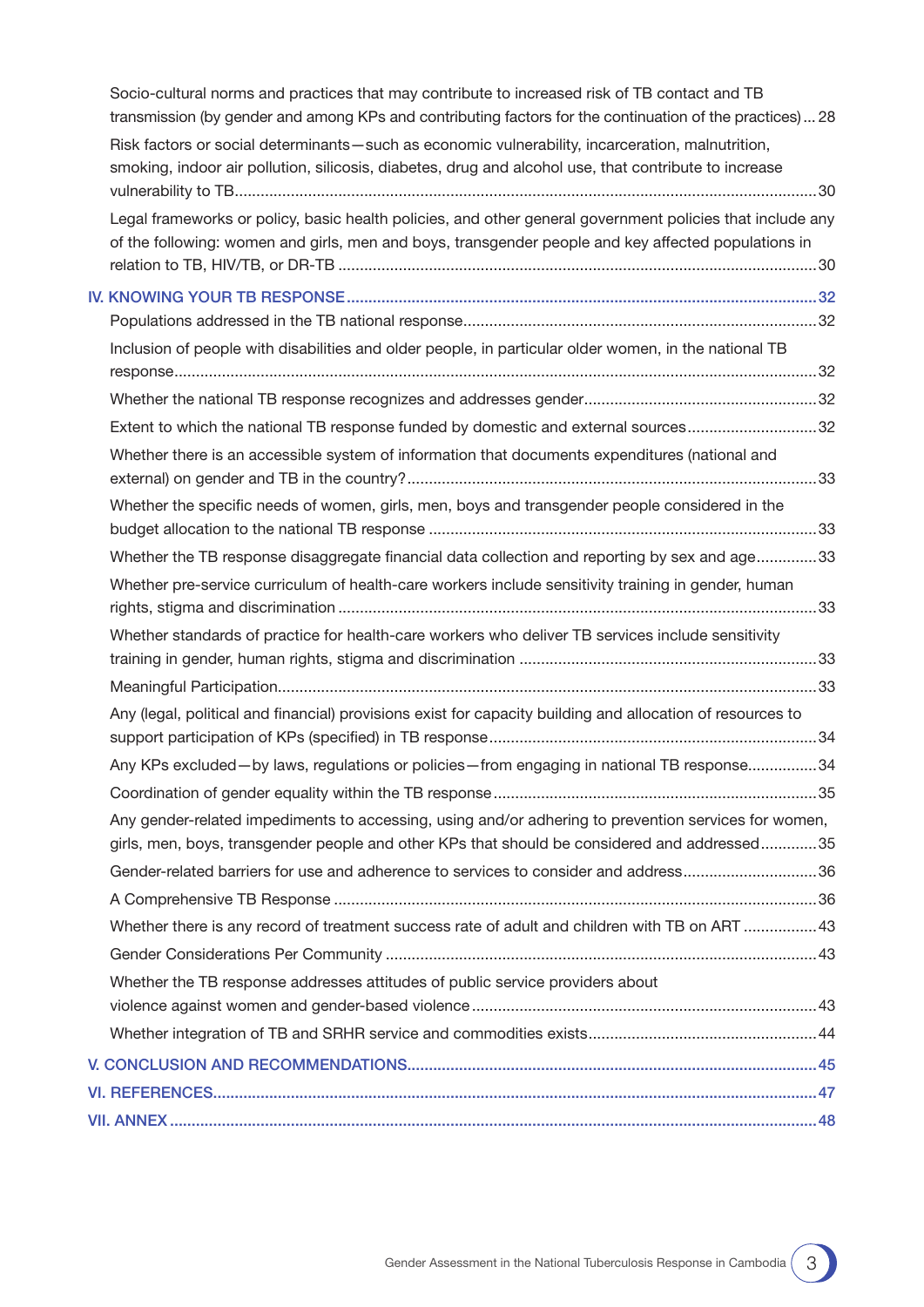## LIST OF FIGURES AND TABLES

## FIGURES

|--|--|--|--|

## **TABLES**

| Table 1:  |                                                                                                                                                                                               |  |
|-----------|-----------------------------------------------------------------------------------------------------------------------------------------------------------------------------------------------|--|
| Table 2:  | National incidence and notification rates of tuberculosis in 2012 - 2016  16                                                                                                                  |  |
| Table 3:  |                                                                                                                                                                                               |  |
| Table 4:  |                                                                                                                                                                                               |  |
| Table 5:  |                                                                                                                                                                                               |  |
| Table 6:  |                                                                                                                                                                                               |  |
| Table 7:  | Ratio of new case notification rate in men and women in selected provinces 19                                                                                                                 |  |
| Table 8:  | TB symptoms raised by selected key populations during group discussion  19                                                                                                                    |  |
| Table 9:  | TB prevention methods raised by selected KPs during group discussion 20                                                                                                                       |  |
| Table 10: | Understanding of TB service availability among selected KPs in focus group discussion  21                                                                                                     |  |
|           | Table 11: Perception as to whether discriminatory and coercive practices from health service                                                                                                  |  |
|           | Table 12: Perception as to whether discriminatory and coercive practices from law enforcement                                                                                                 |  |
|           | Table 13: Socio-cultural norms and practices that may contribute to increased risk of TB contact                                                                                              |  |
|           | Table 14: Socio-cultural norms and practices that may contribute to increased risk of TB contact                                                                                              |  |
|           | Table 15: Funding sources for national TB response in actual amount and percentage  32                                                                                                        |  |
|           | Table 16: Perceptions of selected KPs on gender-related impediments to accessing, using and/or                                                                                                |  |
|           |                                                                                                                                                                                               |  |
|           |                                                                                                                                                                                               |  |
|           | Table 19: Percentage of people with TB who received an HIV test in each year and knew the results 37                                                                                          |  |
|           | Table 20: Percentage of people with TB who received an HIV test in each year and knew the results                                                                                             |  |
|           | Table 21: Number of people diagnosed with MDR-TB and started treatment each year  38                                                                                                          |  |
|           |                                                                                                                                                                                               |  |
|           | Table 23: Whether treatment services respect, promote and protect rights of women, girls, men,<br>boys, transgender people and selected KPs - perspectives of TB service recipients 39        |  |
|           | Table 24: Whether treatment services respect, promote and protect rights of women, girls, men,<br>boys, transgender people and selected KPs – perspectives of TB service providers 40         |  |
|           | Table 25: Whether care and support services respect, promote and protect rights of women, girls,<br>men, boys, transgender people and selected KPs - perspectives of TB service recipients 41 |  |
|           | Table 26: Whether treatment services respect, promote and protect rights of women, girls, men,<br>boys, transgender people and selected KPs - perspectives of TB service providers 42         |  |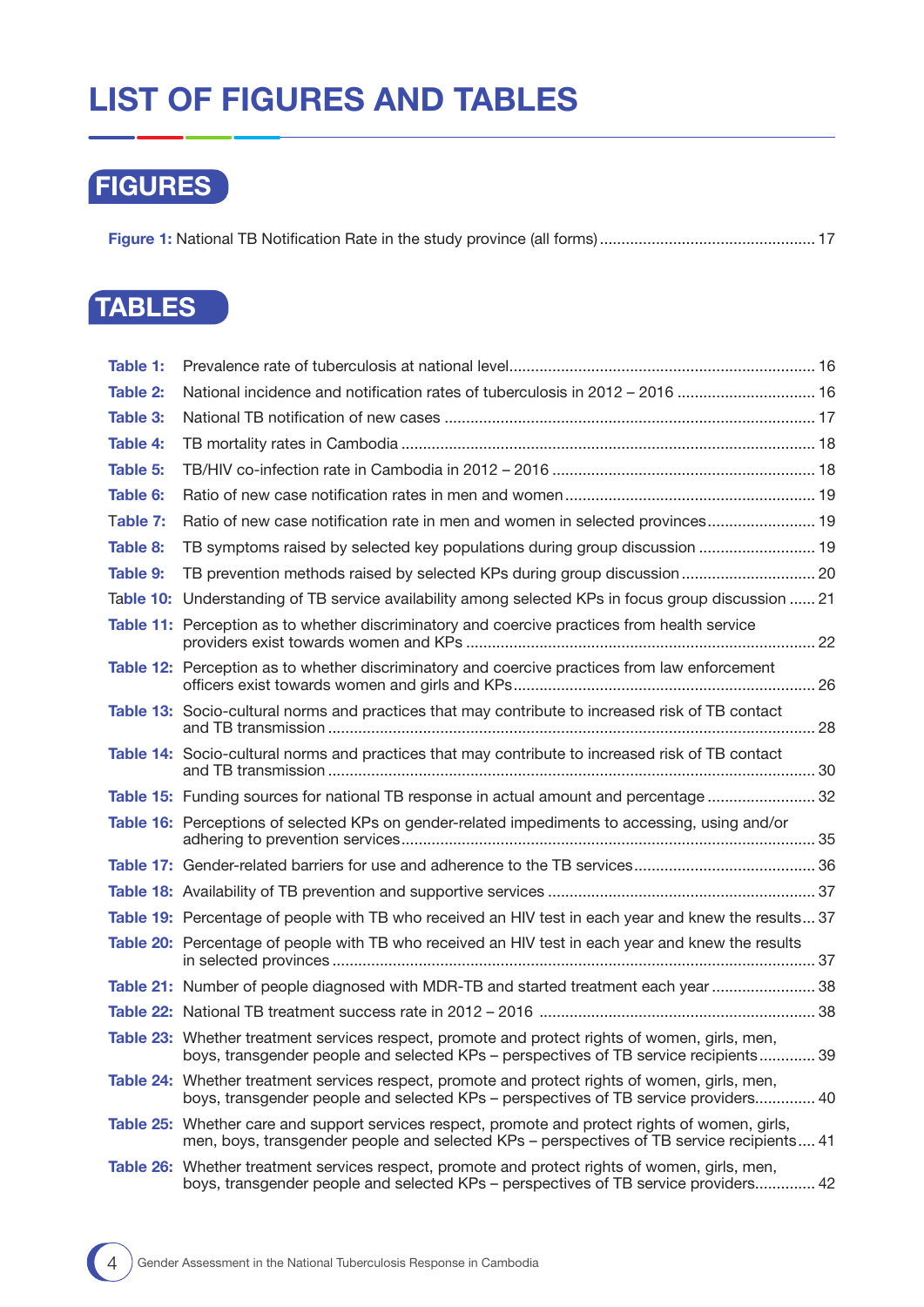## LIST OF ACRONYMS

| <b>AIDS</b>    | Acquired Immune Deficiency Syndrome                                      |
|----------------|--------------------------------------------------------------------------|
| <b>ART</b>     | <b>Antiretroviral Treatment</b>                                          |
| <b>CDHS</b>    | Cambodia Demographic and Health Survey                                   |
| <b>CENAT</b>   | National Center for Tuberculosis and Leprosy Control                     |
| <b>C-DOT</b>   | Community-DOT                                                            |
| <b>FGD</b>     | <b>Focus Group Discussion</b>                                            |
| <b>GDP</b>     | General Department of Prison                                             |
| <b>GBV</b>     | <b>Gender Based Violence</b>                                             |
| <b>HCV</b>     | <b>Hepatitis C</b>                                                       |
| <b>HEF</b>     | <b>Health Equity Fund</b>                                                |
| <b>HIV</b>     | Human Immunodeficiency Virus                                             |
| IDI            | In Depth Interview                                                       |
| <b>IEC/BCC</b> | Information, Education and Communication/Behavioral Change Communication |
| KHANA          | <b>KHANA</b>                                                             |
| <b>KII</b>     | Key Informant Interview                                                  |
| <b>KP</b>      | <b>Key Populations</b>                                                   |
| <b>MDG</b>     | Millennium Development Goals                                             |
| <b>MoWA</b>    | Ministry of Women's Affair                                               |
| <b>NAA</b>     | <b>National AIDS Authority</b>                                           |
| <b>NACD</b>    | National Authority for Combating Drugs                                   |
| <b>NCHADS</b>  | National Center for HIV/AIDS, Dermatology and STDs                       |
| <b>NGO</b>     | Non-Governmental Organization                                            |
| <b>NIS</b>     | National Institute of Statistic                                          |
| <b>NSP</b>     | National Strategic Plan                                                  |
| <b>NTP</b>     | National Tuberculosis Program                                            |
| <b>NMCH</b>    | National Maternal and Child Health                                       |
| <b>PLHIV</b>   | People Living with HIV                                                   |
| <b>PSC</b>     | <b>Project Steering Committee</b>                                        |
| <b>PWID</b>    | People who injecting drugs                                               |
| <b>PWUD</b>    | People who use drugs                                                     |
| <b>SDG</b>     | Sustainable Development Goal                                             |
| <b>STWG</b>    | Sub-Technical Working Group                                              |
| <b>SoP</b>     | <b>Standard Operating Procedure</b>                                      |
| <b>SRHR</b>    | Sexual and Reproductive Health and Rights                                |
| TB             | <b>Tuberculosis</b>                                                      |
| <b>TOR</b>     | <b>Term of Reference</b>                                                 |
| <b>UN</b>      | <b>United Nations</b>                                                    |
| <b>USAID</b>   | United States Agency for International Development                       |
| <b>VHSG</b>    | Village Health Support Group                                             |
| <b>WHO</b>     | World Health Organization                                                |
| OD             | <b>Operational District</b>                                              |
| <b>PHD</b>     | Provincial Health Department                                             |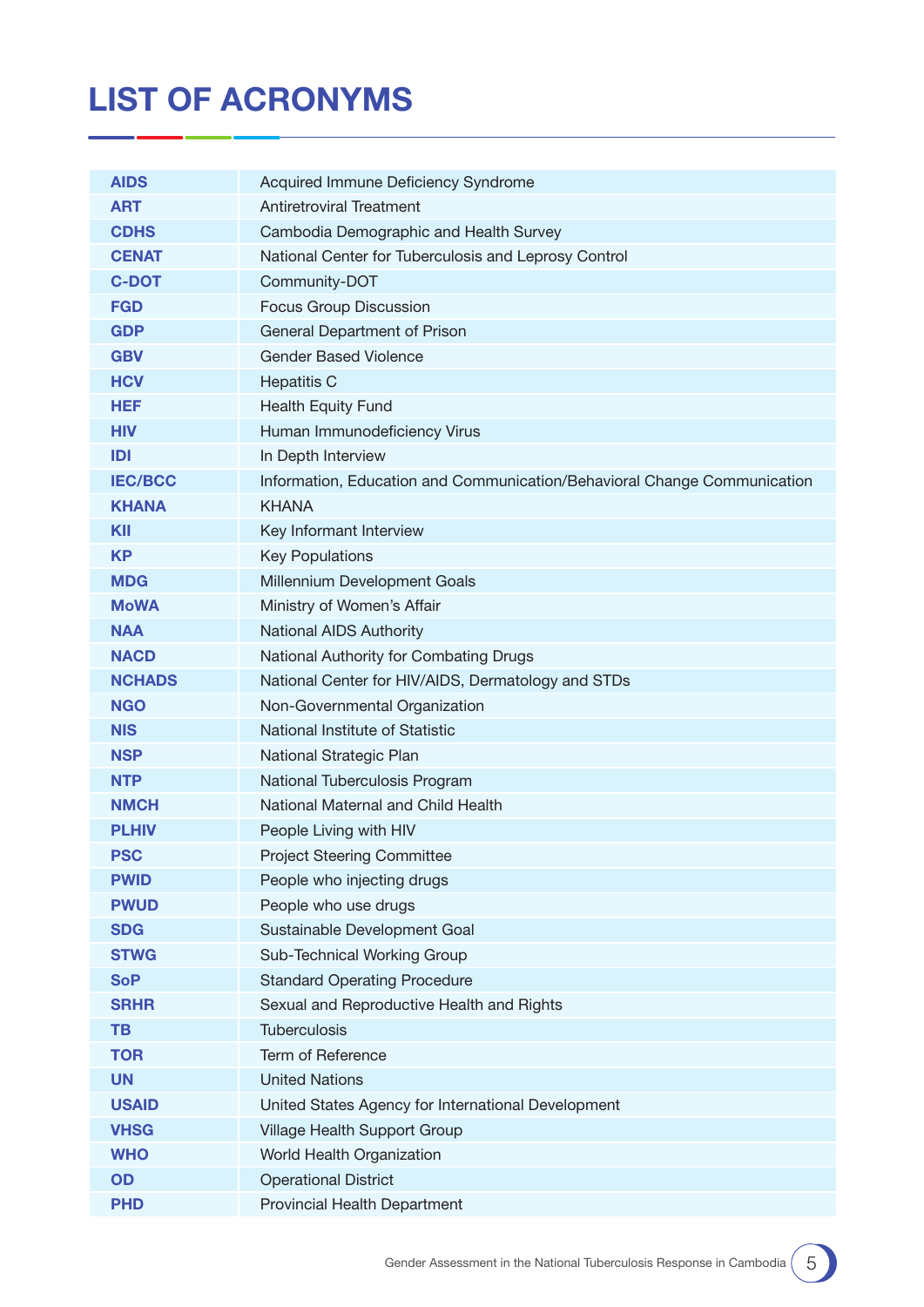## EXECUTIVE SUMMARY

Cambodia remains one of the 30 countries in the world with high-burden TB despites the great strides the country has made in TB control and the achievement of the MDG target to halve TB deaths and prevalence by 2015. To overcome the remaining challenges, the National Strategic Plan (NSP) for Control of Tuberculosis (2014-2020) has introduced a package of activities for both active and passive case fnding strategies among key and vulnerable populations.

In Cambodia, women accounted for 51% of the total population in the country, and 45% of TB newly cases detection occurred in women in 2016. To address gender-related concerns, the NSP for Control of Tuberculosis (2014-2020) has increased the focus in addressing specific needs and barriers related to gender, social support, and human rights.

UNAIDS and Stop TB Partnership established a partnership to develop the Gender Assessment Tool for National HIV and TB Responses. The Tool is intended to assist countries to assess their HIV and TB epidemic context and responses from a gender perspective, helping them to make their intervention programs gender sensitive. Cambodia is one of the countries in which gender-sensitive interventions need to be assessed. The assessments are critically important to explore potential strategies that could be used to address the gender-related issues and integrate them into the national TB response programs.

This report aims to assess the gender consideration in the national TB response in Cambodia with the intention to provide recommendations to move towards gendertransformative national TB response in Cambodia. The main objectives of the assessment are:

- 1. To review gender-specifc policies, guidelines, and standard operating procedures (SoPs) in the context of the national TB response;
- 2. To identify evidence-based information and gaps on gender-specifc issues in TB response to inform the national TB intervention programs; and
- 3. To recommend the way forward toward gender-specific interventions for TB control to the national TB programs.

This gender assessment is exploratory, and the production of the study is stakeholder-participatory in nature and was guided by the Gender Assessment Tool for National HIV and TB Responses. Using a mixed method approach, the following process was utilized to collect the necessary data and information: (1) establishment of the Project Steering Committee (PSC) and Sub-Technical Working Group (STWG); (2) an initial stakeholder workshop; (3) desk review; (4) collection of additional information and data; and (5) a validation workshop. This assessment process is captured in details in the introductory chapter.

A majority of the quantitative data were mined from the national TB surveillance system of the Center for Tuberculosis and Leprosy Control of the Ministry of Health via the completion of a data template developed by the assessment team and its affliated Provincial Health Departments (PHD) and Operational Districts (OD) via the completion of a short survey sent out via email correspondence as well as collection via the field work directly from the selected PHD and OD. Some quantitative data were collected via email and/or phone correspondence with other government agencies, as acknowledged throughout in the report.

Besides the discussion during the PSC and STWG meetings and the two consultative workshops, which yielded considerable data and information and data clarifcation, the qualitative data were collected via focus group discussions with the selected TB key populations across five provinces and in Phnom Penh and key informant interviews with sub-national health staff at all levels in the five provinces. To collect extra data from people who use and inject drugs, four key informant interviews were conducted with informants from this key population group too.

This assessment report is structured as follows. The introductory chapter provides a snapshot of the current TB situation in Cambodia and outlines the key goal and objectives of the study and the assessment process and methodology. The second chapter covers the TB epidemics and contexts in Cambodia and discusses the TB prevalence, incidence and behavioral information; social, cultural and economic factors, and legal and political factors that may contribute to, amongst others, TB contact and transmission and that may infuence access to and use of the TB services. The third chapter aims to understand the national TB response in Cambodia,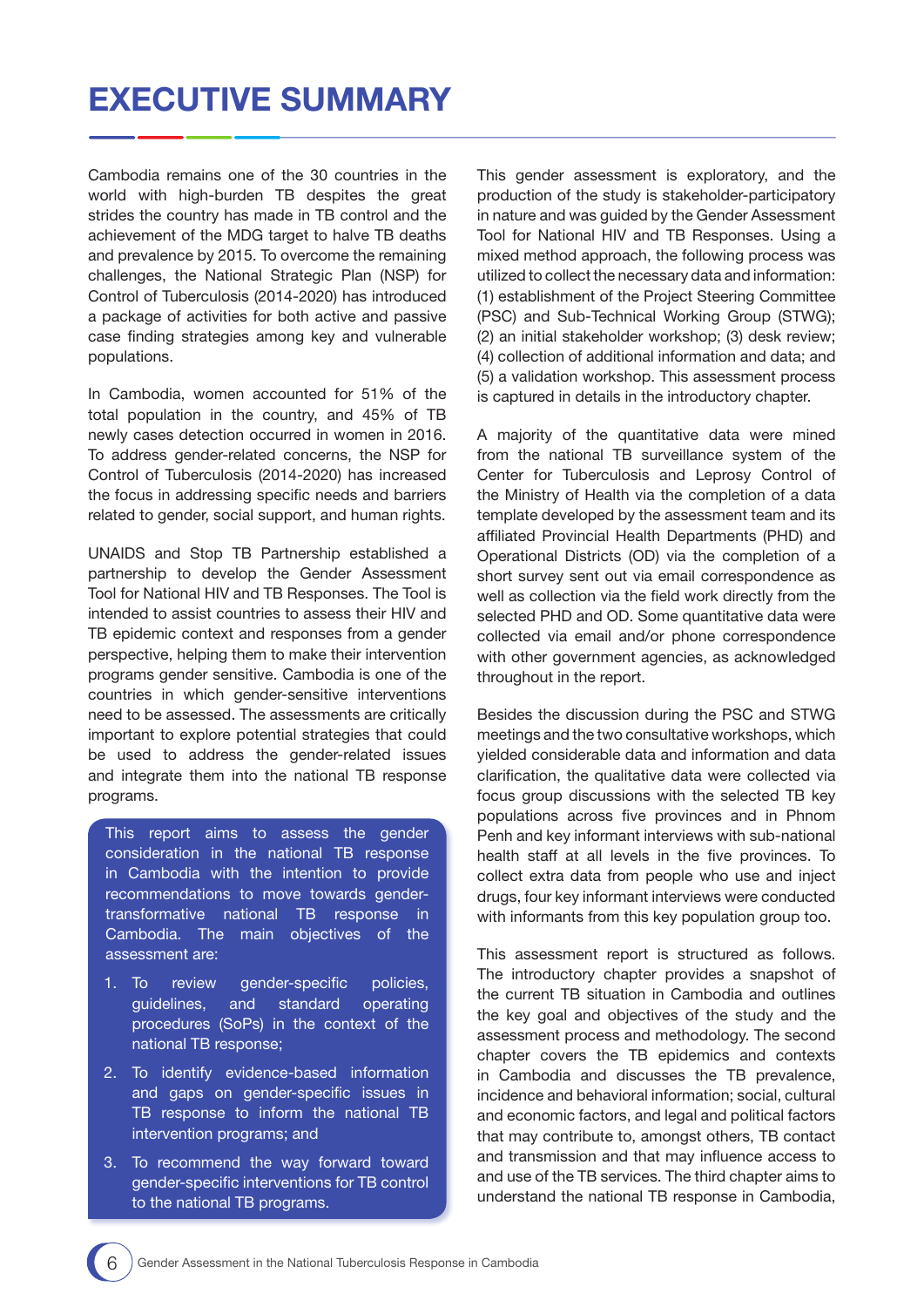with a specific focus on gender equality in TB policies and programs; a comprehensive TB response, and gender considerations per community. All the data were disaggregated by gender and location, where appropriate and possible. The last chapter concludes the assessment and provides key recommendations for policy considerations and directions. In light of the fndings and in close consultation with the stakeholders, the assessment report highlights the following recommendations:

First and most important of all, there is an urgent need to improve the current national and subnational routine TB reporting system and database management system. These systems are supposed to capture all the key data that are essential for understanding of the disease epidemiology, program interventions, program monitoring and evaluation, and policy directions and with data for key indicators identifed and broken down, among others, into gender, age and location (province and district), where appropriate. Relatedly, effort should be made to strengthen and update the TB management information system and the capacity to manage the data and database to ensure that: (1) the data are properly and safely stored; (2) the data are effectively used to inform program intervention and policy formulation; and (3) the quality of the data is closely monitored and maintained to ensure that it reflects the reality.

Second and as planned in the NSP, the regular conduct of the national TB prevalence survey planned for 2019 and other important surveys enlisted in the plan is important to understand and update the TB situation in Cambodia. These surveys should be prioritized and conducted regularly, according to the schedules proposed. Ad hoc and regular surveys on other key issues such as nation-wide KP estimation and behavior of service consumption among the KPs as well as the general population and the quality of TB service provisions should also be considered. Efforts should also be made to better understand the TB epidemiology and the situation of people living with TB nation-wide and/or among selected KPs to better understand the constraints and challenges and to identify the opportunities and service gaps so as to improve program intervention and long-term planning through conduct of relevant research, including into gender and TB, to inform policies and practices.

Third, while the NTP should be applauded for the inclusion of gender consideration into its national TB response to some extent, more effort can be made to integrate or permeate gender consideration

into the circle of its operation, including budgeting and activity planning, budget allocation, program implementation, and program monitoring and evaluation.

Fourth, there has been linkage of and collaboration between TB services to other key health services mainly HIV and AIDS, diabetes, NMCH, and TB in prisons, and these initiatives and effort should be applauded. However, there is a general view that the collaboration needs to be better enforced, strengthened and funded. It is also recommended that effort shall be made to integrate and/or link TB services to other key services such as drug rehabilitation, SRHR services, and campaign to end GBV and other forms of violence or discrimination.

Fifth, as can be seen above, misperception among the general population (and even the KPs themselves) about TB still exists, and reportedly there is some degree of stigma and community discrimination (which is sometimes related to the misperception) as well. Besides, while there are some sources of fnancial support to cover the TB treatment-related costs for some target groups such as the poor and the elderly (although TB treatment itself is free of charge) such as the social equity fund and other social fund run by NGOs, the sources are widely known to the potential users and are thus under-utilized by potential health service seekers (CENAT, 2014). There is also a need to improve TB prevention services and practices among the general population, and especially the KPs, in order to relieve the treatment burden. Therefore, effort should be made to conduct wide dissemination about TB and TB services to the general population and especially the KPs through conduct of public campaign or community forums; traditional and new media such as radio talk show and spot, TV talk show and spot and social media campaign; integration of TB knowledge and understanding through comedy shows; and wider use of VHSG for dissemination and awareness raising. Effort also needs to be made to strengthen the inclusion of basic TB knowledge into the general education curriculum, especially the second-level primary education or junior secondary education.

Sixth, big strides should be made to raise the awareness of gender and TB among the health providers, including VHSG. This awareness is even more important in light of the integration and linkage of TB services to/with other health or health-related services. Activities and initiatives to better integrate and permeate the gender and TB may include, but are not limited to, preparation of necessary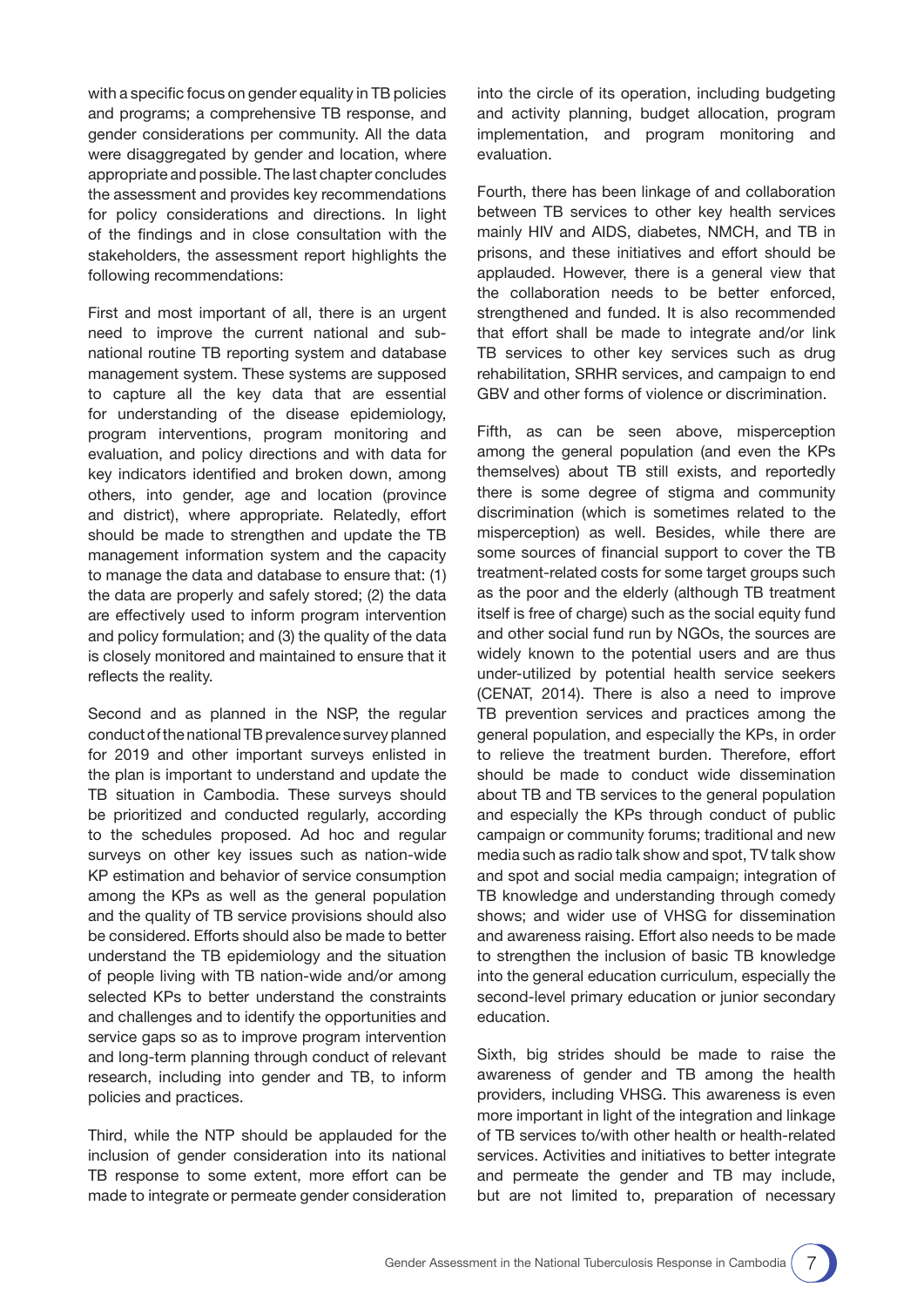gender-related guidelines within the context of TB response and provision of the related training, and integration of key aspects of gender and TB into the pre-service curriculum for health workers and IEC/BCC guidelines. In this regard, there is a need to mobilize financial, technical and, if necessary, political support from the stakeholders to integrate gender into TB services and for the conduct of related training.

Seventh, whereas the involvement of other sectoral stakeholders, including from MoWA, in the preparation of TB plans and policies and sometimes their implementation should be applauded, there is a need to better use national plans and policies adopted by other relevant sectors, including gender and the elderly to inform and/or guide TB program planning, program implementation, and policy formulation.

Eighth, over the decades, the national program has implemented numerous intervention programs, and there are many good programs and practices. These good (pilot) programs and practices such as the childhood TB program should be better documented and expanded or adapted to cover other KPs to increase wider treatment coverage and improve cost efficiency in program execution.

Finally, all the key stakeholders, including CENAT, should be applauded for working together and collaborate on many fronts to fight TB. The current platforms for inter-agency cooperation and collaboration should be continued to be utilized for further program cooperation and collaboration, sharing good practices and lessons learned from program intervention, and discussion of other pertinent issues. However, effort shall be made to re-enforce and strengthen the effectiveness of many of the current collaborative platforms, where necessary. The platforms may also be used to integrate and permeate gender into TB program intervention and policy formulation through, for instance, the invitation of government institutions and NGOs working on gender to be their members or attend the meetings, where necessary. A few mechanisms for community involvement in the TB response such as C-DOTS have been known to be effective and efficient to fight TB. These mechanisms for civil society organizations and the KPs to get involved in the provision of TB services need to be strengthened, enforced, and funded in the fight to end TB by 2035 in Cambodia.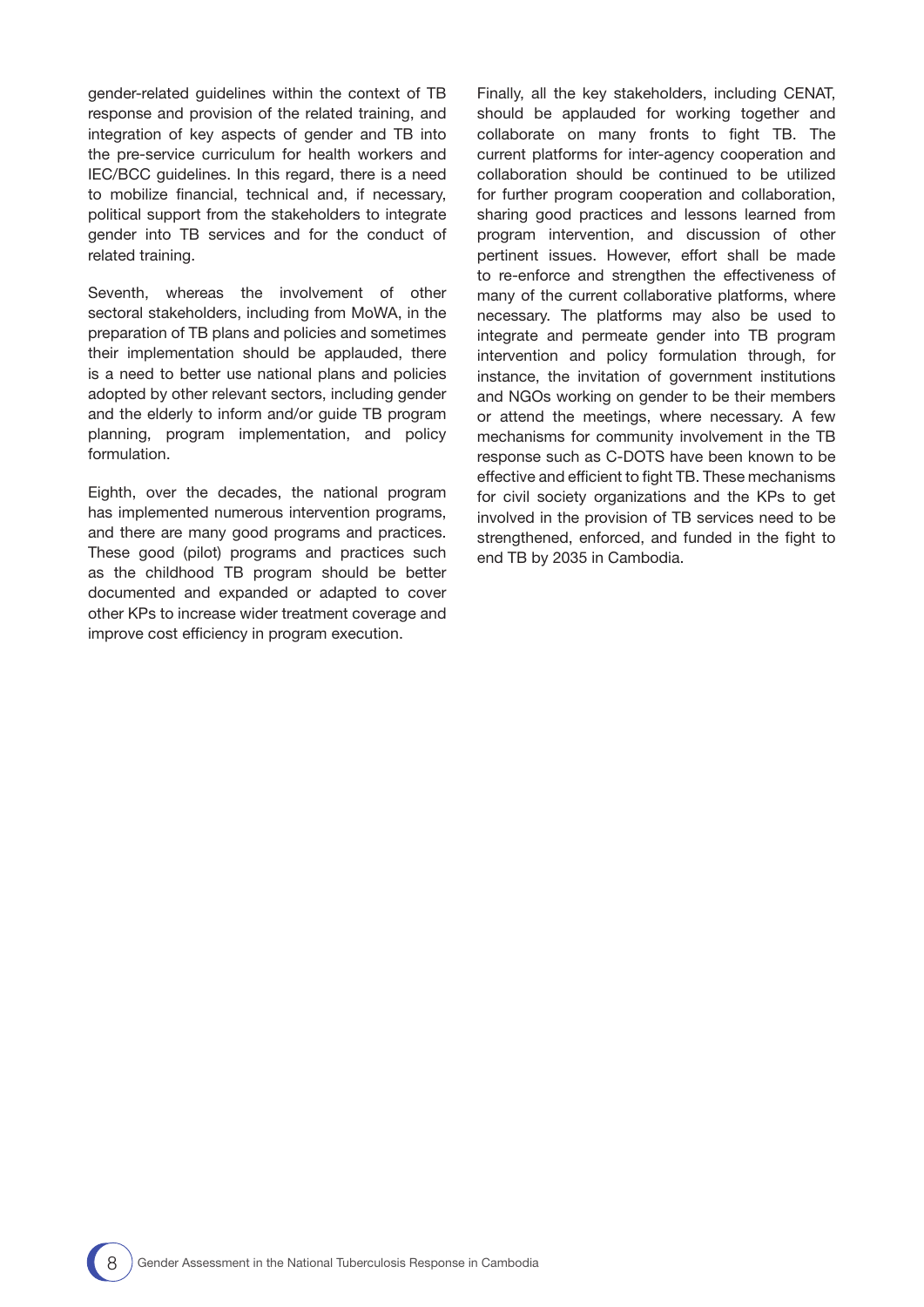## I. INTRODUCTION

Globally, the incidence and mortality of tuberculosis (TB) have been signifcantly reduced in the last 15-year period (2000 to 2015) of the Millennium Development Goals (MDG) of the United Nations (WHO, 2015; WHO, 2016). As a result, in the Sustainable Development Goals (SDG), it has been agreed that TB should be eliminated within 15 years between 2016 and 2030 (UN-SDG, 2015). However, it is estimated that it will take decades from now to eliminate this largely curable disease if the current global annual reduction of 1.5% continues (WHO, 2016). In addition to inadequate programmatic and service delivery issues that impact the effectiveness of TB response, a large proportion of people with active TB across the world have not been reached by the existing intervention programs (WHO, 2016). These people are likely to be disproportionally concentrated among TB key populations who are at higher risks of TB (WHO, 2016). Moreover, the SDG of TB elimination by 2030 could be threatened by the global rise of TB drug resistance and the complexity of TB epidemic in key populations including socially marginalized populations (WHO, 2016). Therefore, tailor-made response strategies must be in place to overcome the emerging challenges.

In addition to the above-mentioned challenges in TB implementation programs among key populations, gender inequalities and imbalanced gender norms and practices continue to contribute to TB and HIV related vulnerability (UNAIDS, 2014; WHO, 2015). Most TB cases and deaths occur among men (over 60% of TB incidences occur in men in 2014), but TB remains among the top three causes of death among women worldwide (UNAIDS, 2014; WHO, 2015). There were an estimated 480,000 TB deaths among women in 2014, more than one-third of whom were HIV-positive women (WHO, 2015). The incidence of TB is higher in men, despite higher HIV prevalence among women (UNAIDS, 2014). TB risks are also gender specifc. Men are more likely to work in highrisk settings, have more social contacts, smoke, possible higher alcohol consumption, and limited health seeking behavior, while female-specific risks include higher stigma, delayed diagnosis, and less access to treatment services (UNAIDS, 2014). TB screening and diagnosis are also more difficult in women due to higher rates of extra-pulmonary TB among them than that among men. To capture these different needs, gender-specifc TB intervention programs are needed.

Across different settings, TB enrolment, treatment and cure rates are not uniform in terms of gender dynamics. In some countries, enrollment rates and treatment outcomes are better in women than those in men, while the opposite trends have been observed in other countries. In most low and middleincome countries, about two-thirds of reported TB cases are men, and it is not well known whether this is due to a higher risk of developing TB among men or under-notification of TB among women with the evidence that women are less likely to be diagnosed with TB and successfully treated (WHO, 2015).

Karim and colleagues (2007) conducted a study to assess gender variations in delay from symptom onset to help seeking, diagnosis, and treatment of TB in Bangladesh. They found that, compared with men, women experienced longer delays at various stages of the clinical process of care and treatment seeking for TB which warrants appropriate measures to improve the situation. These fndings suggest that TB care and treatment behavior among men and women requires a systematic assessment from a gender perspective to inform national planning and budgeting for gender-specific and -transformative responses.

Cambodia has made great strides in TB control and achieved the MDG target to halve TB deaths and prevalence by 2015 (WHO, 2016). In 2016, the incidence rate of all forms of TB was 345/100,000, a signifcant reduction from 580/100,000 in 1990 (CENAT, 2017; WHO, 2016). In 2016, newly detected TB cases of all forms were 32,010, of whom 14,676 were women (CENAT, 2016). The death rate was 20/100,000 in 2016, decreasing from 157/100,000 in 1990 (WHO, 2016). However, TB in children increased from 1,600 cases in 2007 to 6,857 cases in 2015 (Tieng, 2016). HIV sero-prevalence among TB patients also soared from 2.5% in 1995 to a peak of 12.0% in 2003 and dropped to 6.3% in 2009, constituting a signifcant TB/HIV co-epidemic (Tieng, 2016). And the country remains one of the 30 countries in the world with high-burden TB (WHO, 2016). To overcome the remaining challenges, the National Strategic Plan for Control of Tuberculosis (2014-2020) has introduced a package of activities for both active and passive case finding strategies among key populations that include people living with HIV, TB contacts, people aged 55 and older, diabetics, migrant workers, and prisoners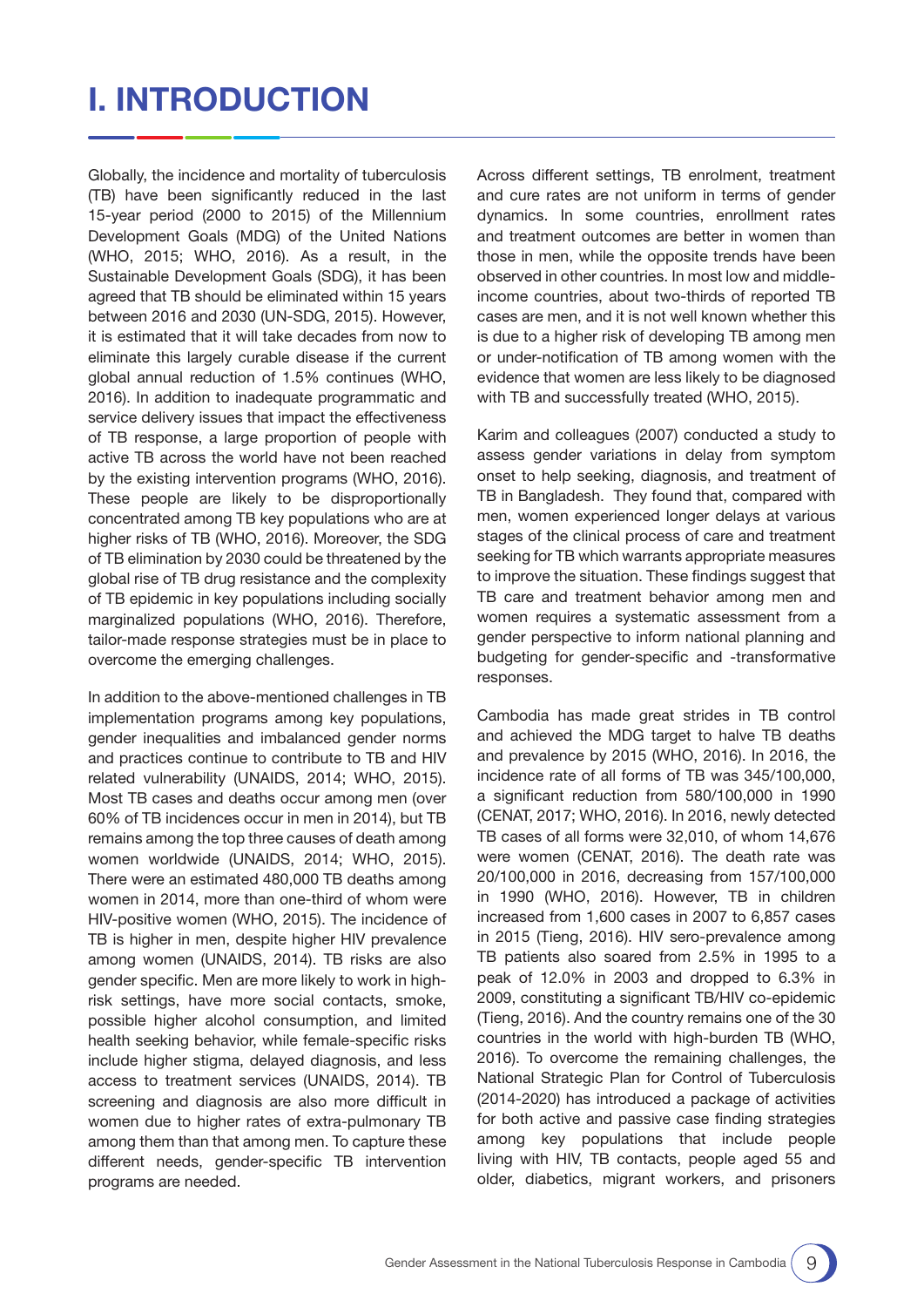(CENAT, 2014). The priority and definitions of these populations need to be reviewed in light of the changes in the epidemic and global directions.

In Cambodia, women accounted for 51% of the total population in the country (National Institute Statistics, 2016), and 45% of TB newly cases detection occurred in women in 2016 (CENAT, 2016). To address gender-related concerns, the National Strategic Plan of TB Control (2014-2020) has increased the focus in addressing specific needs and barriers related to gender, social support, and human rights (CENAT, 2014). Moreover, the National Strategic Plan on HIV 2015-2020 also devotes a particular attention to gender issues (NCHADS, 2014).

In HIV programs, the UNAIDS developed the HIV Gender Assessment Tool in 2010 in response to the need for more systematic data collection on gender equality and HIV (UNAIDS, 2010). The tool has been used in several assessments in different countries including Cambodia (UNAIDS, 2014). The tool aims to support countries with the assessment of their HIV epidemic, context, and response from a gender perspective, and to inform the development of gender-sensitive national strategic plans and country investment cases.

## **Rationales**

Recognizing the need for a similar tool in TB responses, the UNAIDS and Stop TB Partnership established a partnership to develop the Action Framework for Tuberculosis Key Populations (Stop TB Partnership & UNAIDS, 2017a) and Gender Assessment Tool for National HIV and TB Responses (Stop TB Partnership & UNAIDS, 2017b), building on the UNAIDS HIV Gender Assessment Tool. The Tools are intended to assist countries to assess their HIV and TB epidemic context and responses from a gender perspective, helping them to make their intervention programs gender sensitive and reduce the dual burden of HIV and TB infection. A few

countries have used the Gender Assessment Tool to assess the national responses to TB epidemic in the gender perspective and provide recommendations for gender-sensitive interventions (Nashandi et al., 2017; Niger Country Coordinating Mechanism, 2017). The assessment helps to identify gender related barriers to services as well as specific needs of men, women, transgender people, and key populations in the process to reinforce political commitment and build civil society capacity to better respond to these barriers and needs. Cambodia is one of the other countries in which key population and gender-sensitive interventions need to be assessed. The assessments are critically important to explore potential strategies that could be used to address the key population- and genderrelated issues and integrate them into the national intervention programs.

## GOAL AND OBJECTIVES

The goal of the gender assessment is to explore the extent to which gender issues have been taken into account in the national TB response and recommend gender-sensitive intervention programs to relevant stakeholders, policy makers, and donor agencies. The main objectives of the assessment are:

- 1. To review gender-specific policies, guidelines, and standard operating procedures (SoPs) in the context of the national TB response (including TB/HIV co-infection) in Cambodia;
- 2. To identify evidence-based information and gaps on gender-specific issues in TB response to inform the national TB intervention programs; and
- 3. To recommend the way forward toward genderspecifc interventions for TB control to the national TB programs.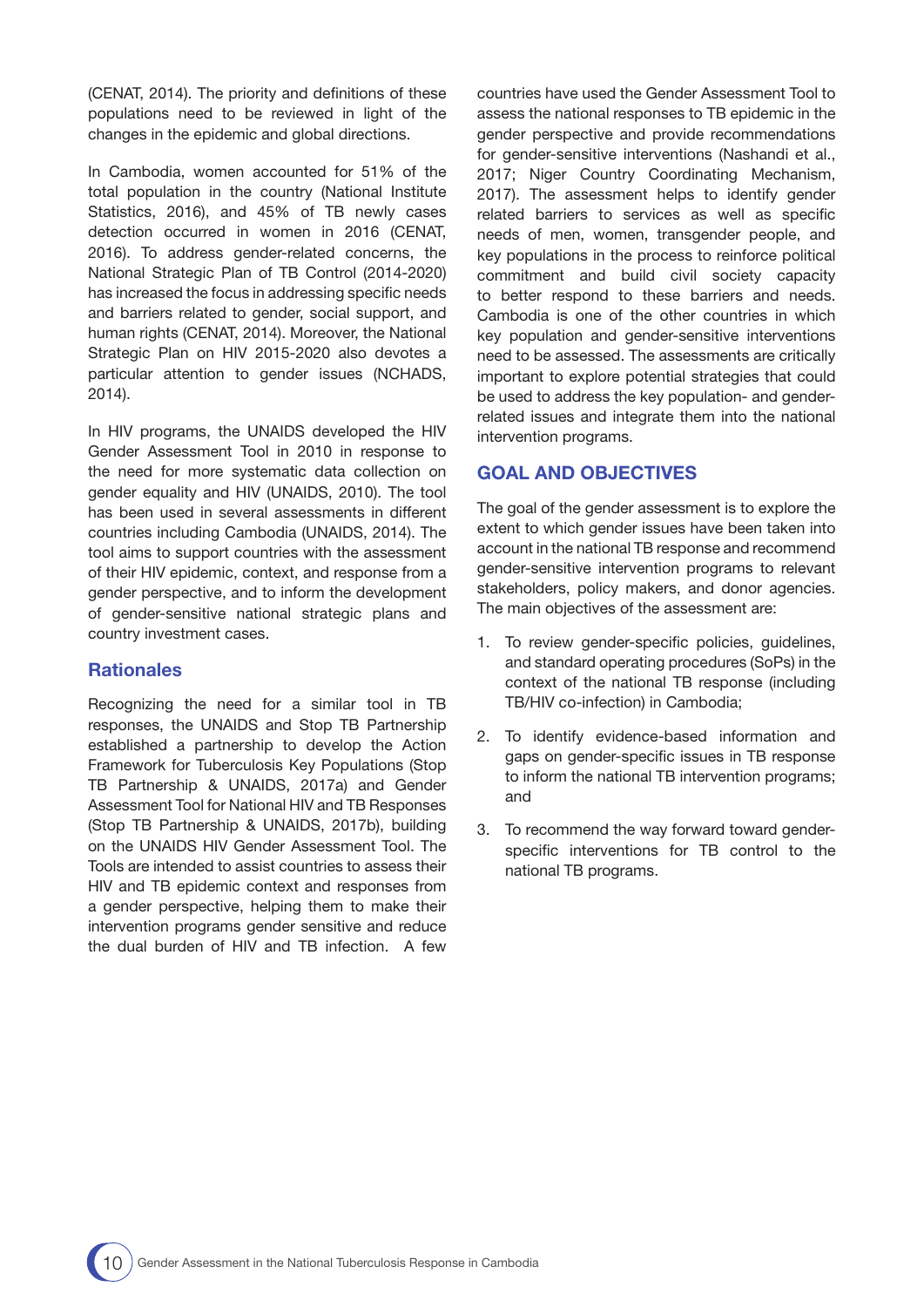### Process of assessment

This assessment was conducted in Cambodia between October to December, 2017. To process the assessment, five core activities were carried out including:

- 1. Establishment of national multi-stakeholder working groups for gender assessment that included a Project Steering Committee and a Sub-Technical Working Group;
- 2. A consultative stakeholder workshop to identify and prioritize key populations and explore availability of potential sources of information and data to be used for the assessment;
- 3. A desk review to map intervention programs in the national TB response related to key populations in the country;
- 4. Collection of additional information and data necessary to address the research questions proposed for the assessment; and
- 5. A validation workshop aiming to seek for agreement and additional inputs from stakeholders from government bodies, development partners, non-governmental organizations (NGOs) as well as community representatives.

## Establishment of Project Steering Committee (PSC)

The key population assessment was conducted under the direction of the Director of the National Center for Tuberculosis and Leprosy Control (CENAT) and technically lead by KHANA Center for Population Health Research. To ensure the technical leadership and involvement from relevant stakeholders and beneficiaries, the assessment was conducted through a close collaboration between several relevant stakeholders, communities, and beneficiaries. A Project Steering Committee were formed (Annex 1) to oversee and guide the preparation and implementation of the assessment. Members of the committee included representatives from:

- CENAT/National Tuberculosis Program (NTP) (Chair of the Committee)
- National Center for HIV/AIDS, Dermatology and STD (NCHADS)
- Ministry of Women Affairs (MoWA)
- NGOs working on TB (Cambodia Anti-Tuberculosis Association, Cambodian Health Committee, Catholic Relief Services, FHI 360, Health Poverty Action, KHANA, Operation ASHA, Reproductive and Child Health Alliance, Reproductive Health Association of Cambodia)
- United Nations and donor agencies (WHO and USAID)
- TB communities and key populations

## Establishment of Sub-Technical Working Group (STWG)

A sub-technical working group (STWG) was also established for assisting the preparation, implementation, and reporting, together with supports from national and international technical assistants (Annex 1). Members of the STWG were invited to regular meetings at least once in every two weeks and as needed to get informed about the progress of and discuss emerging issues related to the assessment. In order to implement the assessments effectively, two international and two local consultants were employed. The consultant was responsible for supporting the development of key population defnitions and size estimation protocol and tools, desk reviews, reviews of the preliminary data, and validation of the results.

## Project Steering Committee and Sub-Technical Working Group Meeting

To get an agreement from the stakeholders and endorsement from the national TB program, findings from the stakeholder consultative workshop were presented and discussed at the meetings of the Project Steering Committee and Sub-Technical Working Group. The list of prioritized TB key populations identifed through the stakeholder consultative workshop was presented to the Project Steering Committee and Sub-Technical Working Group separately for a review and endorsement.

## Consultative Stakeholder Workshop

To gather the information required for the assessment, a consultative stakeholder workshop was conducted. Core activities in the stakeholder workshop included a review and prioritization of TB key populations in Cambodia, a review of the Key Population Assessment Tool introduced by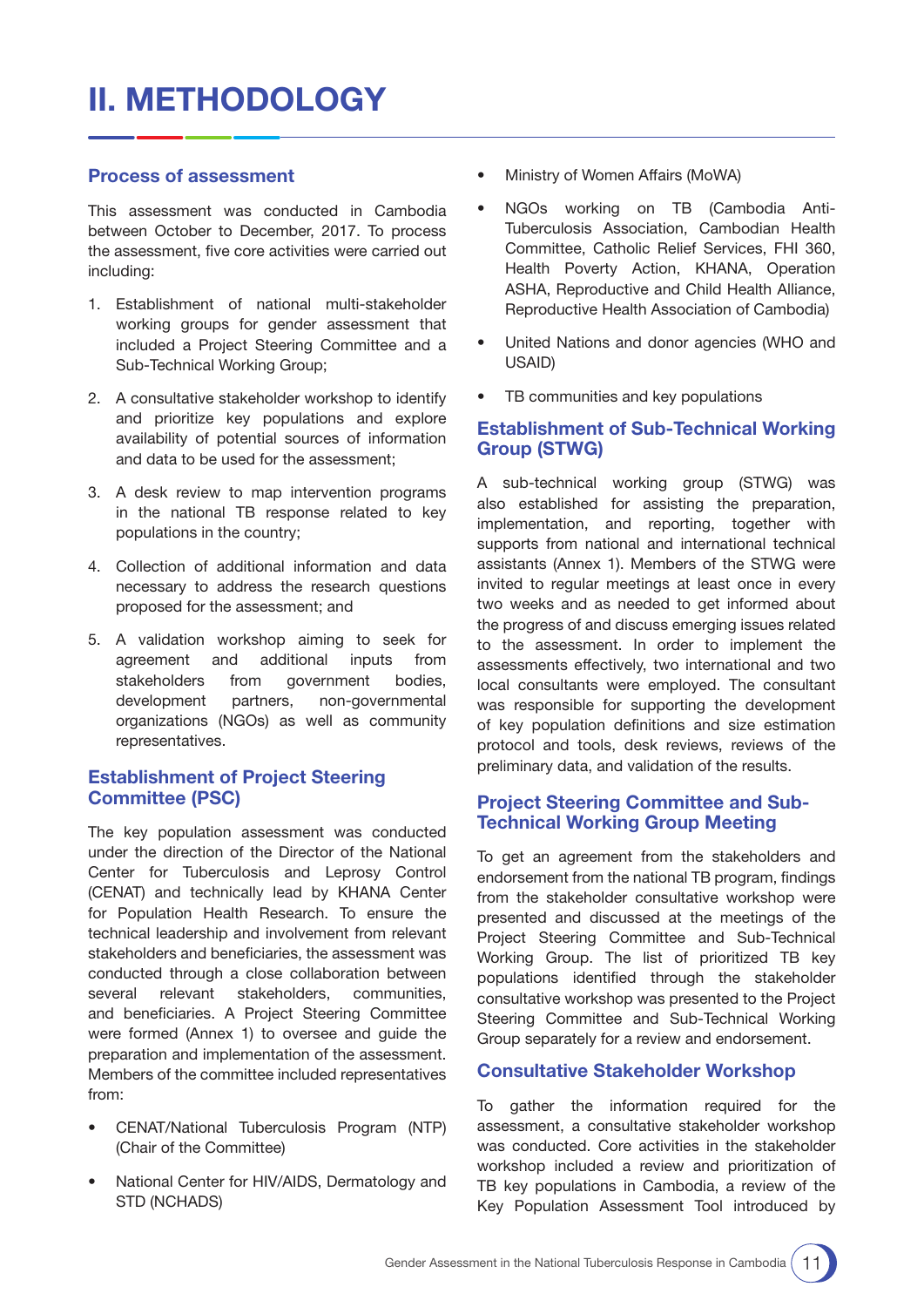Stop TB Partnership, and identification of TB risks and barriers in access to TB services among key populations in the country.

Participants of the workshop included approximately 70 representatives from the national TB programs at different levels, development partners, national and international NGOs working on TB programs, community people, and beneficiaries from across the country. To identify and prioritize key populations in Cambodia, the participants were divided into small groups to discuss each KP listed in the National Strategic Plan for Control of Tuberculosis 2014- 2020 (CENAT, 2014). The template for discussion was adapted from the KP Assessment Framework introduced by Stop TB Partnership (Annex 2).

## Methods of Data Collection

#### Desk Review

We comprehensively reviewed several existing documents and data from national programs at different levels (CENAT, provincial health departments, operational districts, health centers, clinics, etc.) to obtain necessary information on key-population-related policies and intervention programs in the national TB response in Cambodia and relevant NGOs working on TB programs. Key sources of the information for desk review included:

- 1. National Strategic Development Plan 2014-2018
- 2. Health Strategic Plan 2008-2015 and 2016-2020
- 3. National Strategic Plan for Comprehensive and Multi-Sectoral Response to HIV and AIDS III 2011-2015 and 2016-2020
- 4. Cambodia Inter-censal Population Survey, 2013
- 5. Population Projection of Cambodia 2013-2023
- 6. National Strategic Plan for Control of Tuberculosis 2014-2020
- 7. Strategic Plan For HIV/AIDS and STI Prevention and Control in the Health Sector in Cambodia 2015-2020
- 8. Cambodia Demographic and Health Survey 2014
- 9. Action Framework for Tuberculosis Key Population
- 10. Gender Assessment Tool for National HIV and TB response
- 11. Reports from NGOs, provincial health departments, operational districts, health centers, clinics, etc.
- 12. Database of CENAT, provincial health

departments, operational districts, health centers, clinics, relevant NGOs working on TB and HIV, etc.

13. Progress report of NCHADS and CENAT 2016

#### Key Informant Interview (KII)

In addition to the desk review and stakeholder consultative workshop, additional information and data were also collected through key informant interviews (KIIs) with representatives of:

- 1. National Center for Tuberculosis and Leprosy Control (CENAT)
- 2. National Center for HIV/AIDS, Dermatology and STD (NCHADS)
- 3. NGOs working on TB programs
- 4. United Nations and donor agencies (WHO and USAID)
- 5. TB affected communities and key populations

#### Focus Group Discussions (FGDs)

Data were also collected through focus group discussions (FGDs) with representatives of TBaffected communities and key populations in six municipality and provinces including Phnom Penh, Banteay Meanchey, Kampong Chhnang, Prey Veng, Siem Reap, and Takeo. In each province, a FGD was conducted for each key population with six to eight members in each group. The key populations included people living with HIV, adult TB contacts, diabetics, prisoners, and elderly people aged 55 and older and people who use drugs and people who inject drugs.

#### In-Depth Interviews (IDI)

Data were also collected through in-depth interview (IDI) with people who use drugs and people who injecting drugs. The individual interview was conducted to dig out and explore the details of the information and perception in regards to their live experience.

#### Data Collection Team

Data collection was performed by well-trained and experienced enumerators and supervisors with a consideration of gender balance. The enumerators and supervisors worked under the direction of the lead investigators. One of the lead investigators was also performed as a field coordinator. Data collection was facilitated thorough collaboration with relevant authorities at different levels under coordination roles of CENAT.

12 Gender Assessment in the National Tuberculosis Response in Cambodia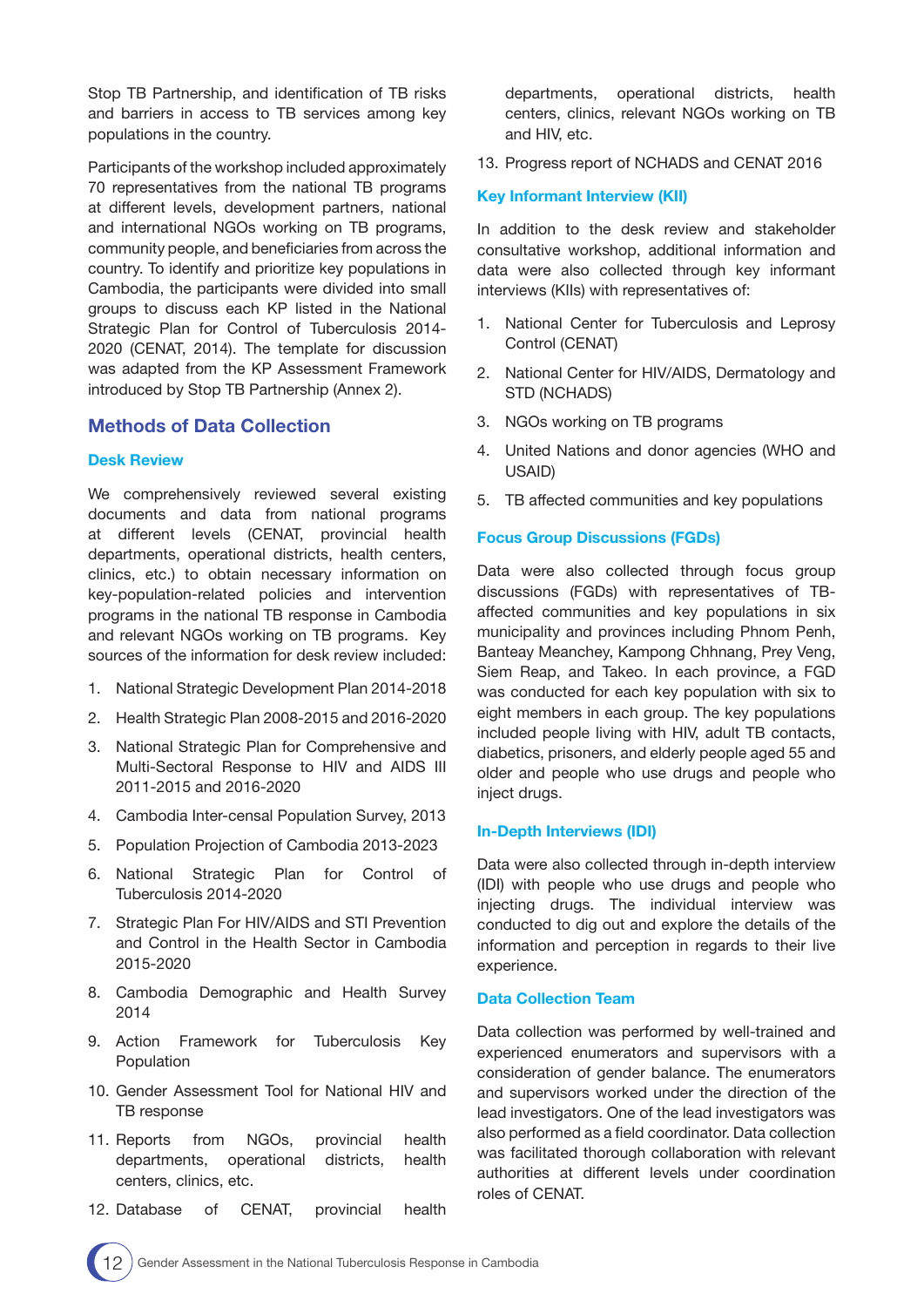#### Data Collection Training

The lead investigators conducted a two-day training for the data collection enumerators and supervisors at KHANA Center for Population Health Research. The training focused on the survey protocol, data collection procedures, research ethics including sensitivity and confidentiality of the study, and how to conduct FGDs, IDIs, and KIIs. Data collection tools were pretested at a TB clinic of CENAT and the Phnom Penh Municipal Health Department. Individuals participating in the pre-test were excluded from the main study. A consultative meeting was also held with Project Steering Committee and Sub-Technical Working Group to validate the tools before developing the final version of the tools for use in the field data collection.

## Data Management & Analyses

The information and data analysis plan was developed in consultation with the Project Steering Committee and the Sub-Technical Working Group. The analysis plan aimed to respond to the main objectives of the assessments:

- The assessment team with technical support from National and International Consultants reviewed the existing list of key populations in the National Strategic Plan for Control of TB 2014 -2020 (CENAT, 2014).
- In order to answer additional questions that emerged during the design of the assessments or the stakeholder workshops, existing program data available from the intervention programs were analyzed using excel spreadsheet, SPSS, or Stata statistical software as appropriate.
- Content analyses were performed using Nvivo to categorize themes by pulling out the core available service packages, accessibility to TB services among each key population, TB risks and exposure, TB risk drivers, and existing TB intervention programs for each key population. A five-category scale were used (very low, low, medium, high, and very high) to estimate the burden of TB, and a no (0) and yes (1) category were used to score TB risks and TB risk drivers among each key population. A simple sum was then calculated for the results of prioritization and discussion through the consultative stakeholder workshops, FGDs, IDIs, and KIIs.

## Validation Workshop of Research Findings

A two-day validation workshop was organized in Phnom Penh with representatives from:

- 1. National Center for Tuberculosis and Leprosy Control (CENAT)
- 2. National Center for HIV/AIDS, Dermatology and STD (NCHADS)
- 3. National AIDS Authority (NAA)
- 4. Ministry of Women Affairs (MoWA)
- 5. Provincial Health Departments
- 6. NGOs working on TB (Cambodia Anti-Tuberculosis Association, Cambodian Health Committee, Catholic Relief Services, FHI 360, Health Poverty Action, KHANA, Operation ASHA, Reproductive and Child Health Alliance, Reproductive Health Association of Cambodia)
- 7. United Nations and development partners (WHO and USAID)
- 8. TB affected communities and key populations

Approximately 63 people participated in the workshop. The research team presented key findings from the desk review, consultative meetings, and feld data collection (FGDs, IDIs, and KIIs) and opened to the floor for questions, comments, and inputs. The participants were then divided into six groups to discuss fndings for each key population with about 10 participants per group.

#### Key discussion points for individual group included:

- 1. Defnition of the key population
- 2. TB risks, and barriers in access to quality TB services among the key population
- 3. Estimation of national population size of the key population
- 4. Recommendations to the national programs for filling the identified gaps in TB services among the key populations based on the findings from the assessments.

A representative from each discussion group presented findings from discussion within their group and opened to the floor for questions and comments.

#### Report Writing

Under the leadership of Project Steering Committee, KHANA Center for Population Health Research as Technical Lead, in consultation with the taskforce developed the report outlines. Consultative meetings with stakeholders including TB affected communities and key populations, relevant NGOs working on TB programs, as well as United Nations and donor agencies (WHO and USAID) were consecutively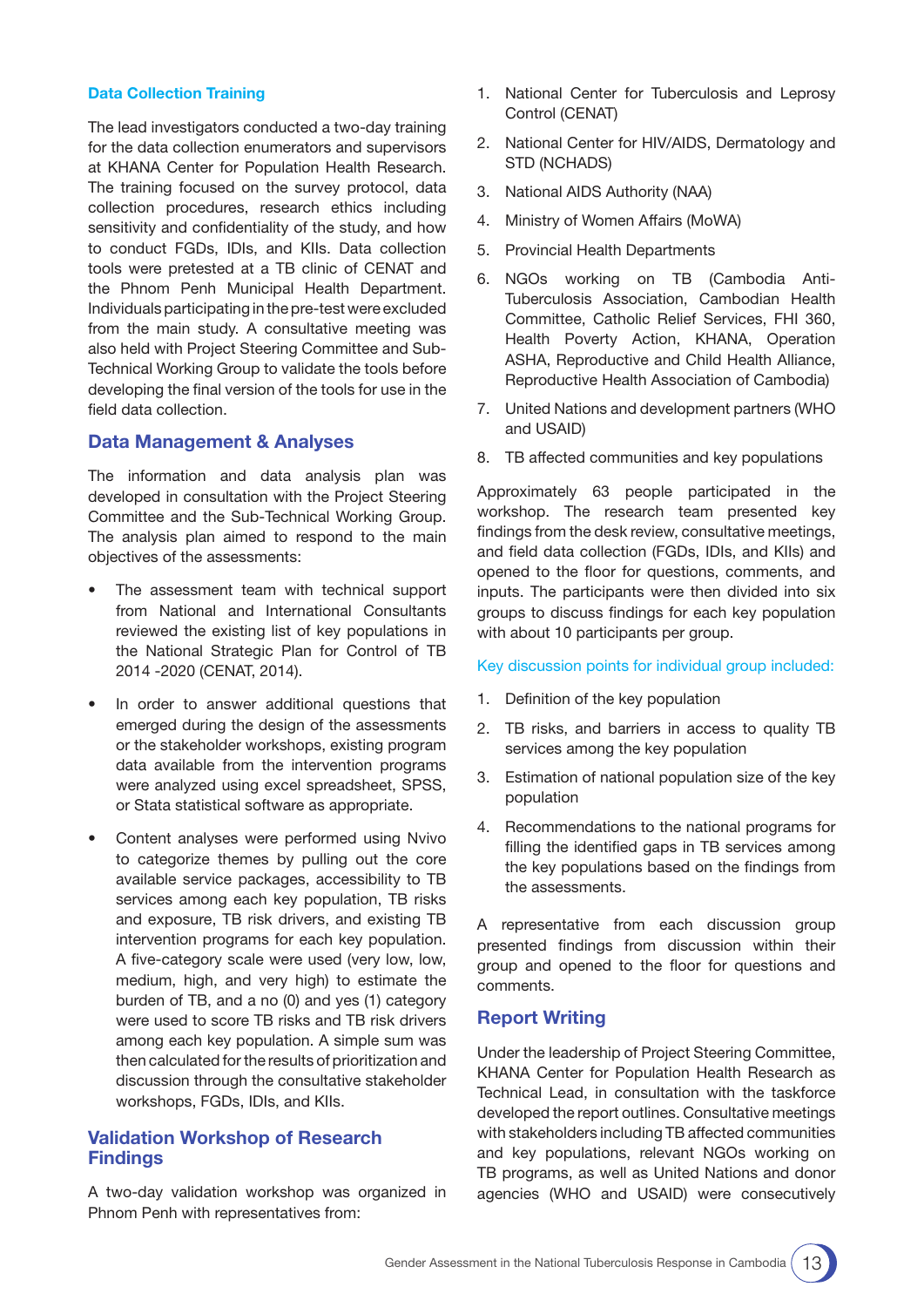held from the assessment process development to the final report. Final report was reviewed and validated through consultations with the Project Steering Committee and the Sub-Technical Working Group. Based on comments from Committee and Group, the report was revised and fnalized with the endorsement of the CENAT.

### Application, Dissemination, and Transposition of Findings

We have planned to share findings from this study to relevant stakeholders, development partners, communities at local, regional, and international levels through different means. We will collaborate with national institutions, such as the CENAT and NCHADS in Cambodia, who have been aware of and involved in this project, to disseminate the findings from this study locally. We would invite stakeholders from all provincial health departments to a disseminating workshop in order to share our results. We have also planned to share the findings to regional and international audiences particularly to researchers, policy makers, and development partners working on TB programs in other developing countries with high burden of TB through regional and international meetings and conferences as well as through peer-reviewed journal article publications.

#### Ethical Considerations

The study protocol and tools were approved by the National Ethics Committee for Health Research (Ref 226 NECHR.) of the Ministry of Health in Cambodia. Permission and supports were also obtained from relevant authorities and institutions. Each participant in FGDs, IDIs, and KIIs provided a verbal informed consent prior to the data collection. To protect the privacy of the respondents, we conducted the interviews in private places, and confidentiality of the information and data were strictly protected by removing all personal identifiers from the questionnaires and field notes.

#### Potential Risks and Benefits

#### Human Subjects

This study will involve human subjects and the protection of human subjects is in accordance with the guideline of the NECHR within the Ministry of Health in Cambodia. The NECHR review research protocols involving human subjects with a view to safeguard the dignity, rights, safety and well-being of all actual or potential research participants. They state that the goals of research, however important, should never be permitted to override the health and well-being of the research subjects. No research or recruitment of subjects was performed without the approval of the NECHR.

#### Risks to Human Subjects

Human Subjects Involvement, Characteristics and Design

The focus of this study was to explore barriers and effective strategies to overcome the issues around TB key populations in order to increase the rates of TB case notification and access to key and vulnerable populations who are at-risk for TB. Because this study focused on TB key and vulnerable populations, all such populations defned by the national TB programs were eligible to be participants. All recruitment activities and study procedures involving study participants were implemented following the national guidelines.

#### Sources of Materials

As stated in the study protocol, research materials included program reports, national guidelines and policies, interview digital audio fles and transcripts, focus group digital audio files and transcripts as well as field observation notes data. All data obtained though KIIs and FGDs were de-identifed and stored in password protected electronic fles as well as in hard copy format in locked file cabinets at the office of KHANA Center for Population Health Research in Phnom Penh and made accessible only to the research coordinators, the principal investigators, and co-investigators.

#### Potential Risks

The risks to participation in this study were minimal. For those participating in focus groups, there may be an infringement on privacy if participants feel pressured or get caught up in the moment and disclose personal information to people they may know or see in their workplace or community. To address these risks, all study participants were informed about the voluntary nature of their participation and their right to end their study participation at any points during the study without any consequences.

#### Adequacy of Protection against Risks

#### Recruitment and Informed Consent

Before participation in any study activities, a verbal consent were obtained from individual participant. Data collectors signed the consent form to confrm that the study participants have been briefed about the study, assured of their confidentiality and have given their informed consent to participate in the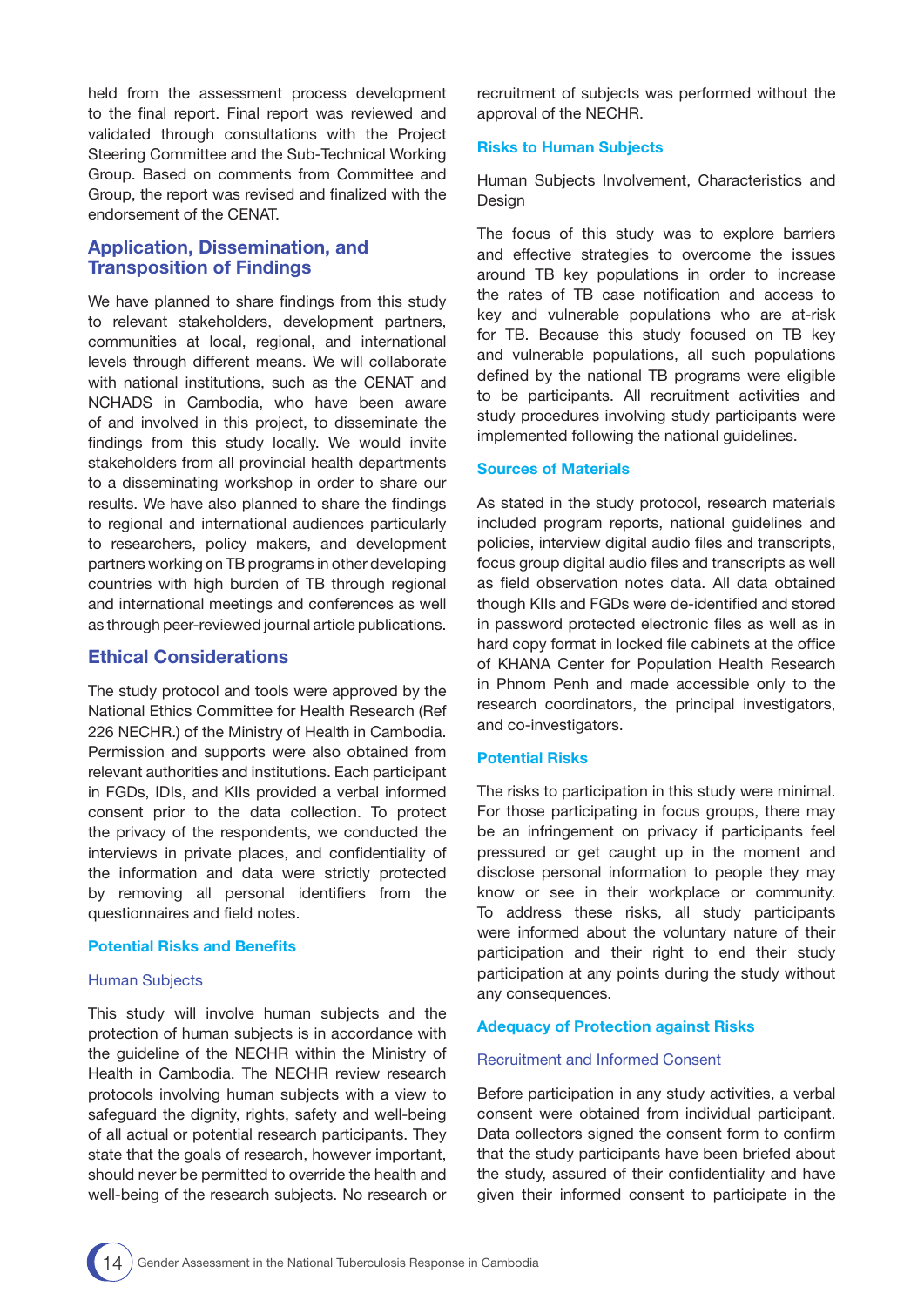study. Study participants were also informed that they could refuse or withdraw from taking part in the assessment at any time.

#### Risk for Vulnerable Groups

We enrolled vulnerable populations and participants who may be former TB patients or receiving TB treatment during the study period. Being a TB patient on treatment does not exclude participants from the study. All activities with these groups met the procedural guidelines of NECHR. There were no known risks to the health of participants in this study. In addition, there may be benefits to them because trained TB service providers were made available to them throughout the study period.

#### **Confidentiality**

The records of this study were kept confidential. The research team included only the name list of participants without linking to particular personal identifers or particular information or data provided through the assessment in our reports. The interview

and focus group recordings obtained from the participants were safely locked away in a digital recorder with a passcode. Electronic transcripts were stored on a password-protected laptop. Informed consent forms and demographic questionnaires with identifable information were stored in a locked bag during transportation to and from the study sites. These forms were kept in a separate locked fle away from digital recordings and transcripts. The research coordinator and principal investigators were the only persons who had access to these records.

#### Data Monitoring

Interview transcripts and audio recordings were kept in a secure environment. Every recorded interview was kept confidentially.

#### Costs of Participation

No cost of participation incurred.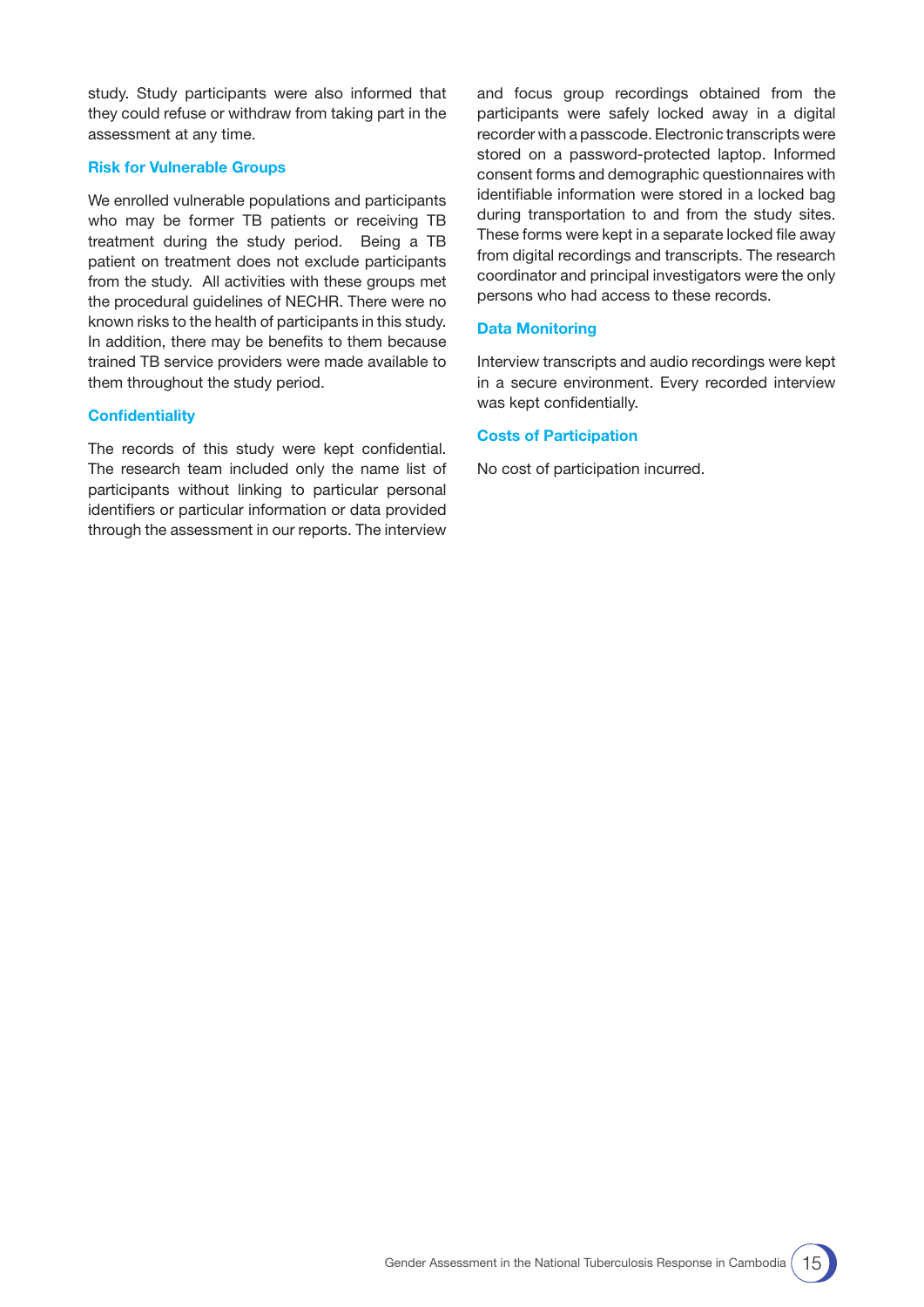## III. KNOWING YOUR TB EPIDEMIC AND CONTEXT

#### TB PREVALENCE, INCIDENCE AND BEHAVIOURAL **INFORMATION**

#### TB prevalence rate, disaggregated by sex and age at national and provincial levels

Table 1 shows the available prevalence rates of tuberculosis at national level from 2011 to 2014. The

latest data on TB prevalence rate for all forms of TB is available for the years 2011 to 2014. The data indicate that the prevalence rates decreased quite significantly between 2011 (817 in 100,000 people) and 2014 (668 in 100,000 people). Data on the TB prevalence rates for later years were not available.

#### Table 1: Prevalence rate of tuberculosis at national level

|              | 2011  | 2012  | 2013  | 2014  |
|--------------|-------|-------|-------|-------|
| <b>Total</b> | 817   | 764   | 715   | 668   |
| <b>Male</b>  | (n/a) | (n/a) | (n/a) | (n/a) |
| Female       | (n/a) | (n/a) | (n/a) | (n/a) |

Global TB Report 2015. Geneva: WHO, 2015.

NB: n/a throughout indicates that data is not available.

There is no data disaggregation for the latest TB prevalence by province, gender, and age. Such data broken down by gender, age and location (rural/ urban) were available in the second national TB prevalence survey conducted in 2011 (for the data, see CENAT, 2012, pages 49-58). Overall, in this report when gender was disaggregated, they were disaggregated into bi-category of male and female, as the existing system does not record transgender people.

## National TB incidence and notification rate (all new TB cases and all new smear-positive cases), disaggregated by sex, age at national level and by provinces

The national TB incidence and notification rates (i.e. for smear positive, smear negative, and other forms of TB, including mainly treatment re-lapse, treatment failure, loss to treatment follow-up and other cases, e.g. return to treatment after default) were estimates by CENAT based on the WHO's TB Global Reports and the data surveillance system of CENAT, respectively. As shown in Table 2, the data indicate steady decrease in the TB incidence in the past five years from some 393 cases per 100,000 people in 2012 to 345 cases per 100,000 people in 2016. The data show that there was quite a fuctuation in the notification rates in the past five years; however, in general there is a significant decrease of notification rate at an average of around 3.2% per year (per the recorded data).

| Table 2: National incidence and notification rates of tuberculosis in 2012 – 2016 |  |  |  |
|-----------------------------------------------------------------------------------|--|--|--|
|-----------------------------------------------------------------------------------|--|--|--|

|                                   | 2012 | 2013 | 2014 | 2015 | 2016 |
|-----------------------------------|------|------|------|------|------|
| Total # of incidence              | 393  | 380  | 368  | 356  | 345  |
| <b>Notification rate</b>          | 271  | 258  | 285  | 228  | 211  |
| <b>Notification rate (male)</b>   | n/a  | n/a  | n/a  | n/a  | n/a  |
| <b>Notification rate (female)</b> | n/a  | n/a  | n/a  | n/a  | n/a  |

Source: NTP estimation based on Global TB Report 2017. Geneva: WHO (2017); CENAT (2017).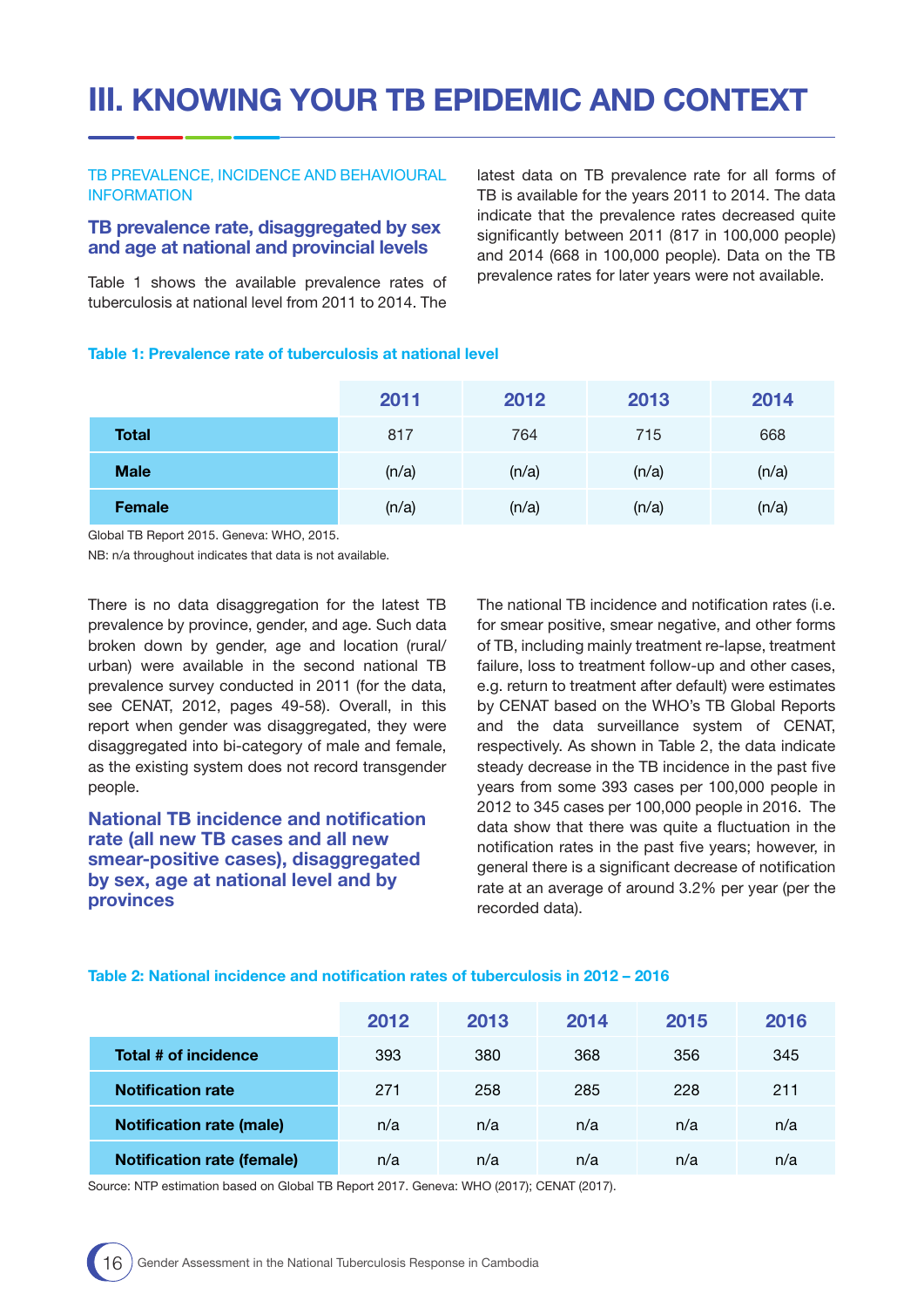There is no data disaggregation by gender, age and province for all forms recorded in the WHO's reports and the national surveillance system in this regard. However, data breakdown for new cases based on gender is recorded in the national surveillance system and provincial data record, and this is illustrated in Table 3 and Figure 1.

#### Table 3: National TB notification of new cases

|               | 2012   | 2013   | 2014   | 2015   | 2016   |
|---------------|--------|--------|--------|--------|--------|
| Total         | 38,652 | 37,300 | 41,522 | 33,702 | 32,010 |
| <b>Male</b>   | 20,394 | 19.357 | 22,299 | 18,008 | 17,334 |
| <b>Female</b> | 18,258 | 17,943 | 19,223 | 15,694 | 14,676 |

Source: CENAT (2017).

While data disaggregated by gender for all cases (new and old) are not available, according to the data in Table 3 above, there is a general trend of more cases for males than females in the past five years for the new cases. Another observation is that unlike the data for all cases which show a steady decline in all cases, especially in the past three years, there is quite a fuctuation of cases for the new cases, although there was a significant decline of cases in the past three years.

#### Figure 1: National TB Notification Rate in the study province (all forms)



The assessment attempts to collect the provincial level data from all the 25 PHDs throughout the country, by mean of email survey and field data collection directly from the PHDs during the feldwork. However, the team merely managed to collect the valid and adequate data from 5 out of the 25 provinces and capital for selected years (see Figure 1 above), given the limited records available at the provincial level or inability to meet the right persons due to their out-province mission as well as the quality and adequacy of the returned survey results from the OD level to be collated into the provincial level data. There were three important

observations from the limited data collected. First, there has been a significant decrease in an average of around 3.0% annually in the TB notifcation in the five provinces in total number of cases and by gender in the past years. Second, the TB notifcation varies quite significantly from province to province, although it must be admitted that the number of ODs (as indicated in parenthesis nearby the name of each province) varies from province to province too – with, for example Kampong Chhnang having three ODs, Banteay Meanchey and Siem Reap, four ODs, and Prey Veng up to 12 ODs. Prey Veng, Banteay Meanchey, and Siem Reap recorded higher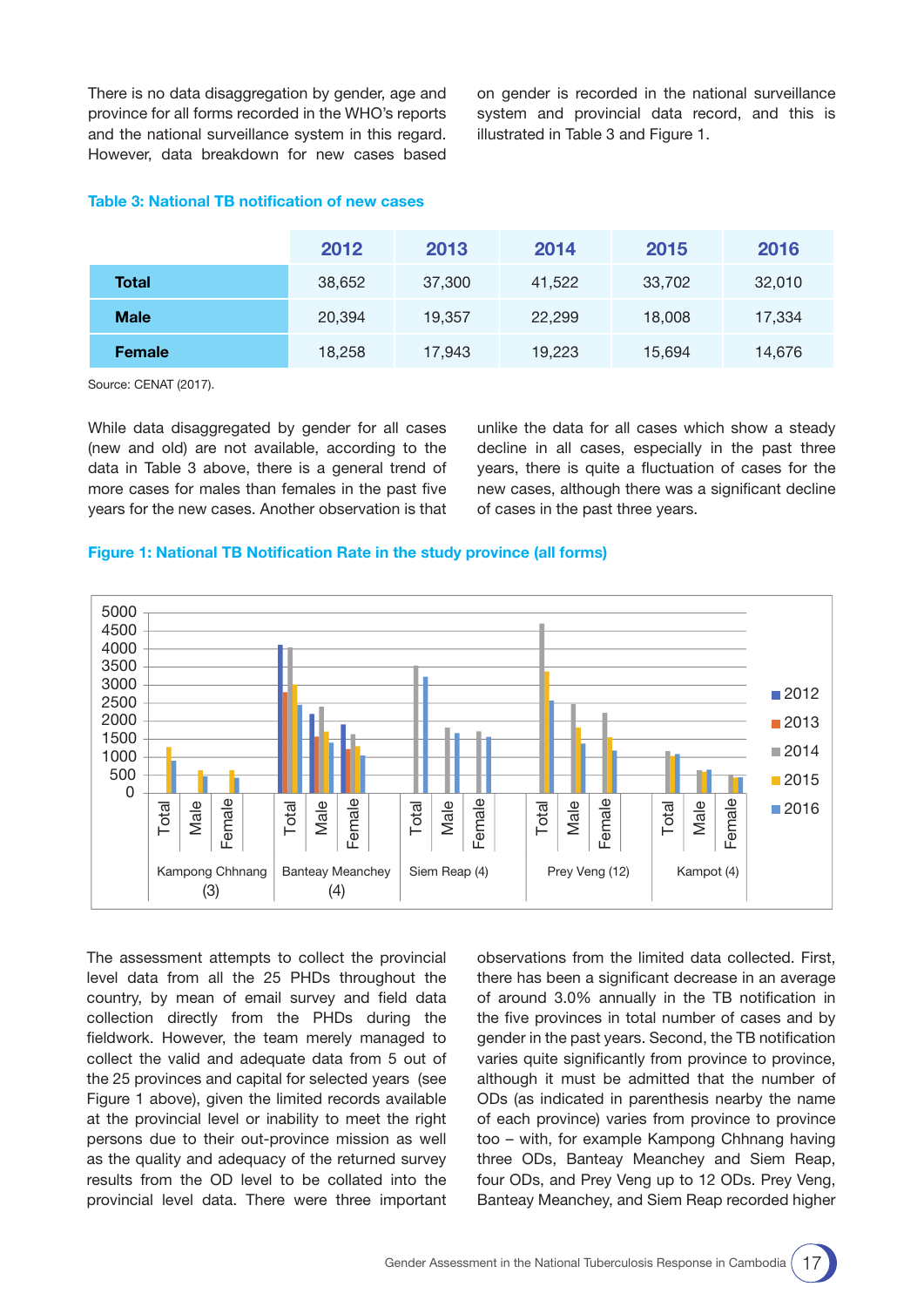incidence than two other provinces. Third, with the exception of Kampot, in all other provinces there was a slightly higher notification cases among males than females in all years. Data breakdown by age were not collected.

## Mortality rate from TB disaggregated by sex, age at national level and by provinces

The annual TB mortality rate was retrieved from the

WHO's TB Global Report 2017 (Table 4). There was a remarkable steady trend of decrease in TB mortality rate in the past five years, from 24 cases in 2012 to 20 cases per 100,000 people in 2016. It is worth mentioning that the national surveillance system did not record the annual death cases, be it national or provincial levels. Data breakdown by gender, age and province were not available.

2012 2013 2014 2015 2016

#### Table 4: TB mortality rates in Cambodia

| Female                                                                            | n/a | n/a | n/a | n/a | n/a |  |
|-----------------------------------------------------------------------------------|-----|-----|-----|-----|-----|--|
| Sources of data: WHO. (2017). Tuberculosis Global Report 2016. Geneva: WHO. 2017. |     |     |     |     |     |  |

TB-HIV co-infection

Table 5 shows TB/HIV co-infection (i.e. people with TB diagnosed for HIV) rates in Cambodia in 2012 – 2016. The data were derived from the number of cases recorded in the TB national surveillance system of CENAT, which can present some limitations in the quality and reliability of the data, yet this is the only source where such data were recorded. There was a general trend of decreasing TB/HIV co-infection rates in the past five years – at least, among people with TB who came to receive treatment from the center and its associated referral hospitals, health centers, and health posts. There was no data disaggregation by gender, age, and province.

#### Table 5: TB/HIV co-infection rate in Cambodia in 2012 – 2016

|              | 2012  | 2013  | 2014  | 2015  | 2016  |
|--------------|-------|-------|-------|-------|-------|
| <b>Total</b> | 3.50% | 3.20% | 2.20% | 2.10% | 2.30% |
| <b>Male</b>  | n/a   | n/a   | n/a   | n/a   | n/a   |
| Female       | n/a   | n/a   | n/a   | n/a   | n/a   |

**Total** 24  $23$  22  $21$  20

Male n/a n/a n/a n/a n/a

Source: CENAT (2017).

Effort was made to request data on HIV/TB coinfection cases (i.e. people living with HIV diagnosed for TB) recorded by the NCHADS by the CENAT; however, at the time of the writing the assessment team has yet to receive the data from NCHADS.

Efforts were also made to retrieve data on TB/HIV co-infection (overall number of cases and data breakdown by gender) from the provincial health departments across the countries. However, none of the PHD returned the email survey, and the five PHD the assessment team visited did not record this co-infection data in their surveillance systems.

## Ratio of case notification rate in men and women

The current data recording system did not record gender of 'old cases', and hence it was impossible to have the data of case notification rates for all forms. The system recorded the gender of 'new cases'. According to data presented in Table 6, there has been a consistent phenomenon of higher cases for men than women in the past five years. There average male-to-female ratio of new case notification in four provinces included in this assessment was 1.14:1 in the past five years.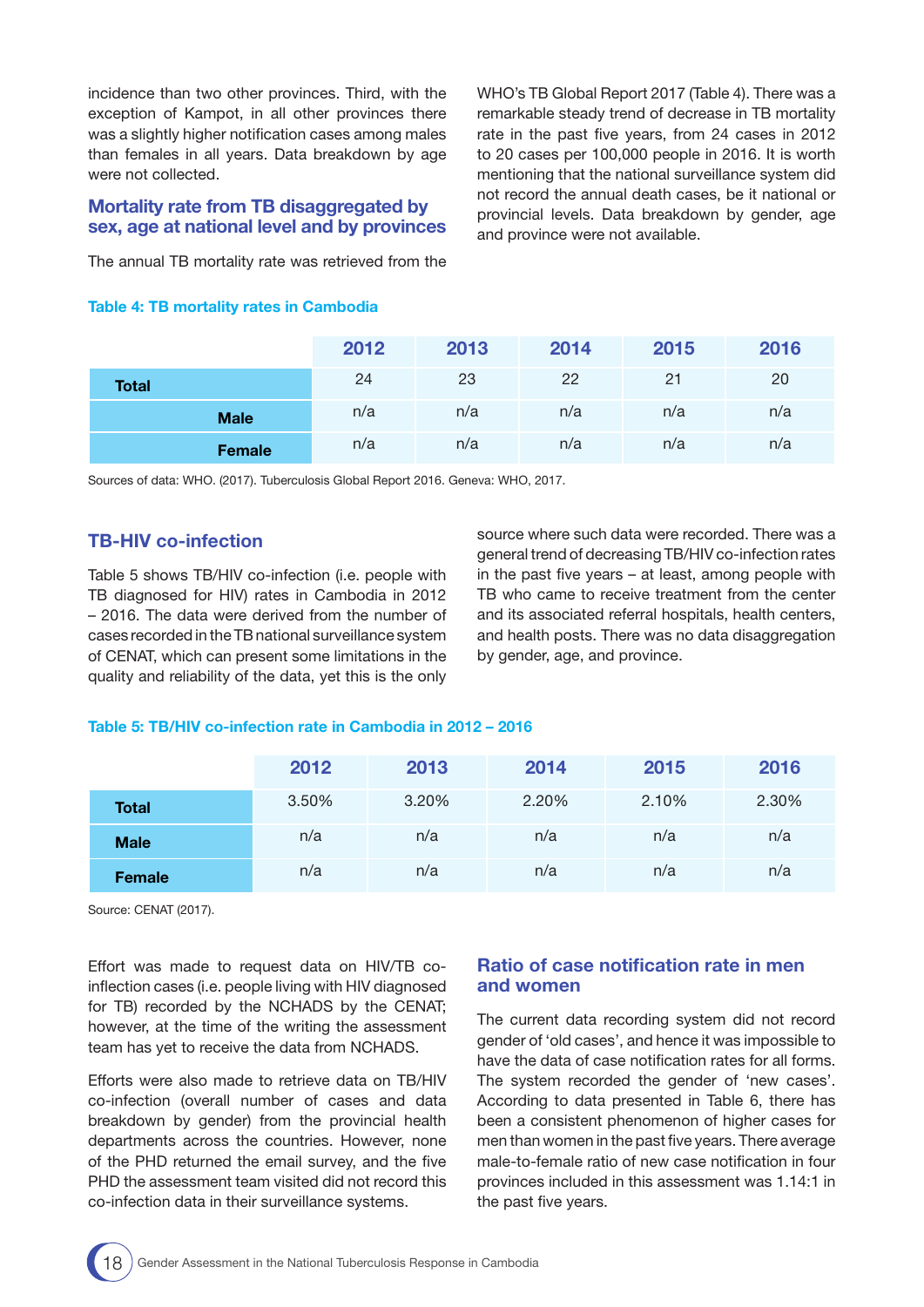#### Table 6: Ratio of new case notification rates in men and women

| 2012   | 2013   | 2014   | 2015   | 2016   |
|--------|--------|--------|--------|--------|
| 1.12:1 | 1.09:1 | 1.16:1 | 1.15:1 | 1.18:1 |

Source: CENAT (2017).

According to Table 7, in line with the national level data for new cases, there was a generally higher case notification of all forms of TB among males than females across the four provinces that supplied the data. The rate varies quite significantly from

province to province – with Banteay Meanchey recording the largest discrepancy (1.31:1 in 2015 and 1.34:1 in 2016) and Siem Reap recording the lowest discrepancy  $(106:1 \text{ in } 2014).$ <sup>1</sup>

#### Table 7: Ratio of new case notification rate in men and women in selected provinces

|                         | 2014   | 2015   | 2016   |
|-------------------------|--------|--------|--------|
| <b>Kampong Chhnang</b>  | (n/a)  | 0.99:1 | 1.08:1 |
| <b>Banteay Meanchey</b> | (n/a)  | 1.31:1 | 1.34:1 |
| <b>Siem Reap</b>        | 1.06:1 | (n/a)  | 1.07:1 |
| <b>Prey Veng</b>        | 1.11:1 | 1.17:1 | 1.16:1 |

Sources: PHD in Kampong Chhnang, Banteay Meanchey, Siem Reap, and Prey Veng (2017)

While the provincial level data indicated higher case notification among men, an audit of the district level data indicated that there was a slight variation in data breakdown by gender in the past few years and across the districts that returned the survey – i.e. some ODs recorded higher notification among males and the other ODs higher notification among females.

## Proportion of the population who correctly identify symptoms of TB and where to go for help disaggregated by sex, age and geographical location

According to the results from the FGDs with all the KPs identifed in this study across all the provinces, there was an indication that the respondents (both males and females) and across the KPs covered

in the assessment had basic knowledge and understanding of TB symptoms, transmission, and prevention methods and where to go to get TB services. Nevertheless, Table 9 indicates that there were some misperceptions and misunderstanding regarding TB transmission and prevention methods. It should be acknowledged that some people did not respond to the questions and that there were fewer FGDs for people with diabetes (2), PWUD/PWID) (2), prisoners (1), and VHSGs (1).

Through the discussion, the KPs raised the following TB symptoms in the discussion, although the response was not disaggregated by gender. Overall, there was not much difference in the TB symptoms raised, although some KPs could recognize more symptoms than others (Table 8).

Table 8: TB symptoms raised by selected key populations during group discussion

| <b>Key Population</b>           | <b>TB Symptoms Raised in Discussion</b>                                                                                                                                           |
|---------------------------------|-----------------------------------------------------------------------------------------------------------------------------------------------------------------------------------|
| <b>People with diabetes</b>     | Two-week cough; rapid weight loss; loss of appetite; sweat and dry skin;<br>tiredness; chest pain                                                                                 |
| <b>Former people with</b><br>ΤВ | Cough for two weeks or more; weight loss; sweat at night; dry skin; joint pain;<br>lump near the ear(s); haemoptysis; loss of appetite; sleeplessness; fever;<br>tiredness        |
| <b>People with TB</b>           | Cough; tiredness; bubbly saliva; fever; chest pain; joint pain; sleeplessness;<br>haemoptysis; weight loss; loss of appetite; sweat; skin rash; lump near the<br>ear(s); sweating |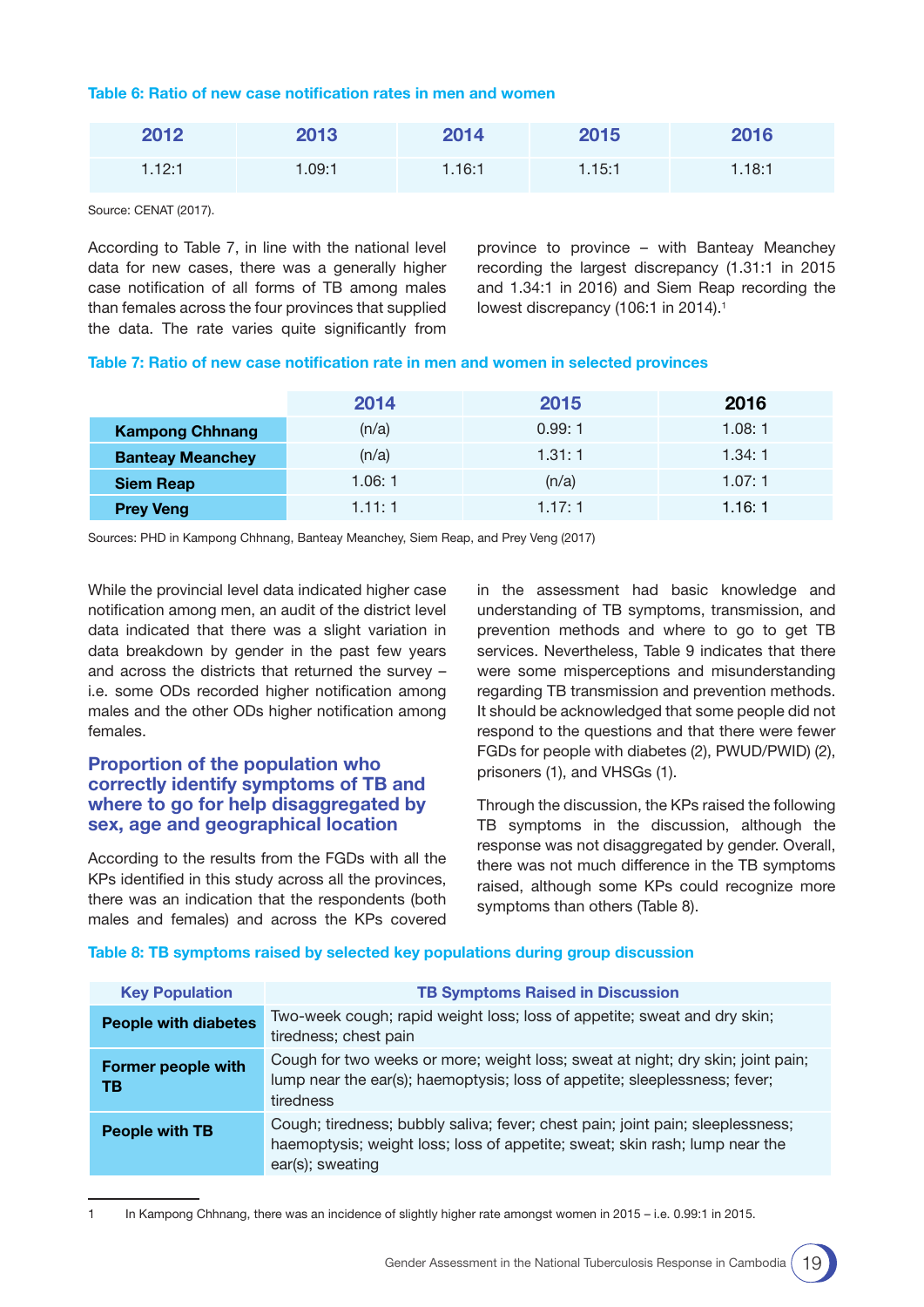| <b>People living with</b><br><b>HIV</b> | Cough for two/three weeks; weight loss; fever at night; sweat at night; loss of<br>appetite; sleeplessness; breathing difficulty; tiredness; influenza; chest pain;<br>haemoptysis                                                  |
|-----------------------------------------|-------------------------------------------------------------------------------------------------------------------------------------------------------------------------------------------------------------------------------------|
| <b>Elderly people</b>                   | Cough for two weeks or more; weight loss; sticky bluish saliva; chest pain;<br>haemoptysis; fever; joint pain; cramp; sore throat; influenza; sweat; skin rash;<br>sleeplessness; loss of appetite; tiredness; lump near the ear(s) |
| <b>TB</b> contacts                      | Sticky bluish saliva; fever; cough; headache; haemoptysis; weight loss;<br>influenza; chest pain; tiredness; sleeplessness                                                                                                          |
| <b>PWUD/PWID</b>                        | Weight loss; one/two-week-long cough; sweat at night, skin rash; tiredness;<br>bluish saliva; loss of appetite; haemoptysis; fever                                                                                                  |
| <b>Prisoners</b>                        | Cough for one/two weeks or more; lump near the ear(s); sweat at night; fever;<br>influenza; tiredness; weight loss                                                                                                                  |
| <b>VHSG</b>                             | Cough for more than two weeks; sweat at night; chest pain at night; fever at<br>night                                                                                                                                               |

Abbreviations: PWID, people who inject drugs; PWUD, people who inject drugs; TB, tuberculosis; VHSG, village health support group. Source: Compiled by authors based on focus group discussion results.

Table 9 shows TB prevention methods raised by selected KPs through the FGDs. The KPs raised the following TB prevention methods (including some misunderstandings) to avoid contacting

and spreading TB (although the response is not disaggregated by gender). In the main, not much difference exists in the response, although some KPs raise more prevention methods than others.

#### Table 9: TB prevention methods raised by selected KPs during group discussion

| <b>Key Population</b>           | <b>TB Prevention Methods Raised in Discussion</b>                                                                                                                                                                                                                                                                                                                                                                                                                                                                                                                                                                                                     |
|---------------------------------|-------------------------------------------------------------------------------------------------------------------------------------------------------------------------------------------------------------------------------------------------------------------------------------------------------------------------------------------------------------------------------------------------------------------------------------------------------------------------------------------------------------------------------------------------------------------------------------------------------------------------------------------------------|
| <b>People with diabetes</b>     | Wearing face masks for people with TB and TB contacts; putting one's hand<br>over the mouth when coughing for people with TB; use of common serving<br>spoons; no smoking (above the wind); moving away from other people when<br>coughing for people with TB                                                                                                                                                                                                                                                                                                                                                                                         |
| <b>Former people with</b><br>ΤВ | TB vaccination, wearing masks when speaking to people with TB, using<br>clean dishes, spoons and forks; keeping doors and windows widely open;<br>putting one's hand over the mouth or moving away from other people when<br>coughing (for people with TB); wearing masks or covering one's mouths with<br>handkerchiefs for people with TB and talking to people with TB; screening for<br>TB in case of suspicion; avoiding using eating and drinking utensils with people<br>with TB; avoiding public spitting; avoiding speaking directly in front of people<br>with TB; regular medication for people with TB (to avoid MDR-TB)                  |
| <b>People with TB</b>           | Wearing masks or covering mouths with krama when talking to people with TB;<br>speaking at a distance with people with TB; avoiding standing directly in front<br>of other people for people with TB; avoiding smoking and drinking for people<br>with TB (to avoid weakening immune systems); avoiding smoke, especially from<br>cigarettes; walking away from other people when coughing for people with TB;<br>minimizing contact with other people for people with TB; avoiding using eating<br>and drinking utensils with people with TB; adequate protein; avoiding public<br>spitting; regular medication for people with TB (to avoid MRD-TB) |
| <b>People living with HIV</b>   | Wearing masks for people with TB and TB contacts; covering oneself with a<br>hand when talking for people with TB; regular medication for people with TB (to<br>avoid MDR-TB); cleaning bed and mosquito nets of people with TB; avoiding<br>spoon feeding children by putting it in the mouth to make it cold; avoiding<br>smoking and drinking; covering one's mouth when coughing for people with TB;<br>avoiding public spitting; TB vaccination (for children); avoiding sharing eating<br>and drinking utensils with people with TB                                                                                                             |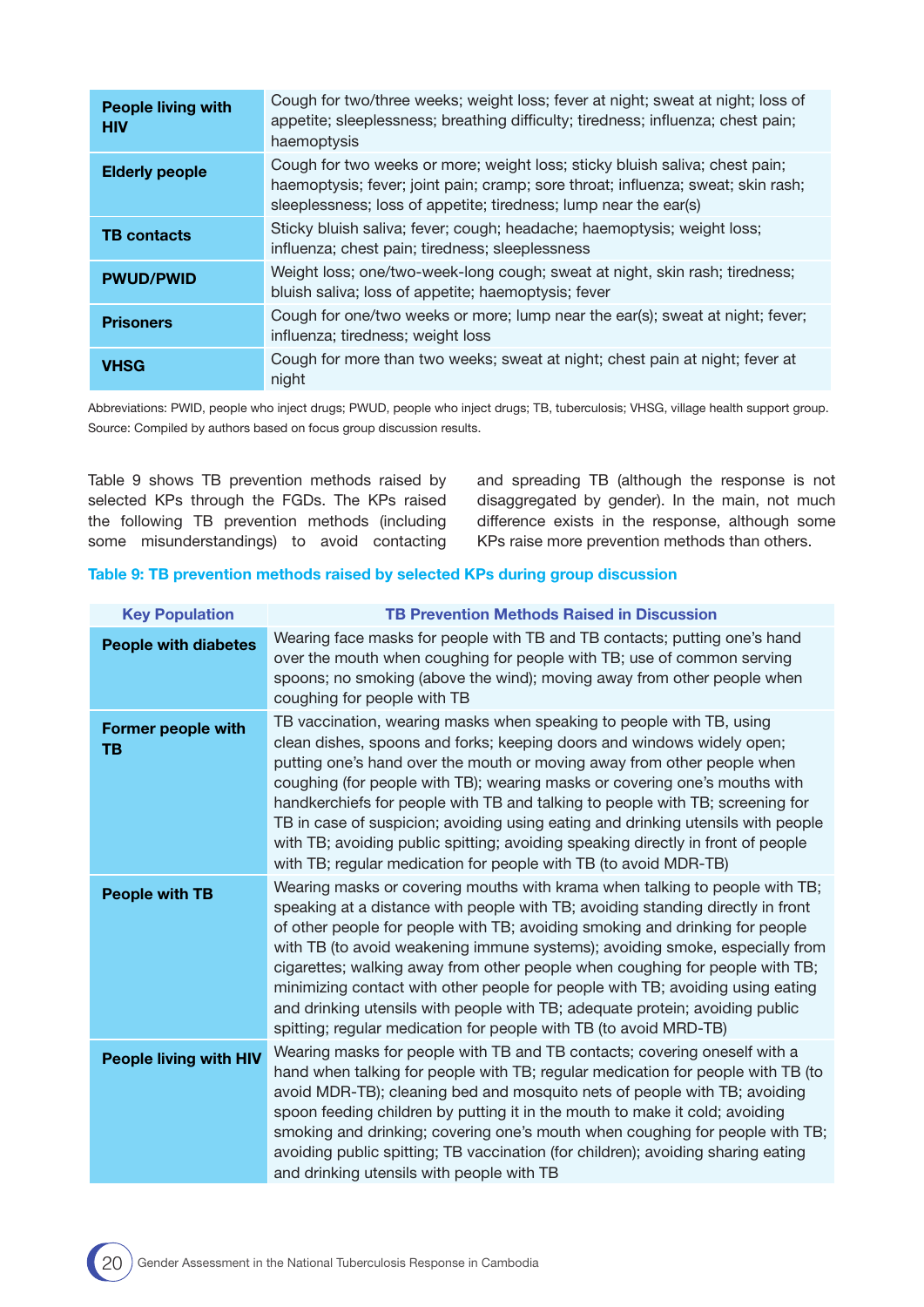| <b>Elderly people</b> | Wearing masks or krama for people with TB and TB contacts; living in a well-<br>ventilated room/house; adequate protein; avoiding close contact with other<br>people for people with TB; avoiding shared eating and drinking utensils with<br>people with TB                                                                                                    |
|-----------------------|-----------------------------------------------------------------------------------------------------------------------------------------------------------------------------------------------------------------------------------------------------------------------------------------------------------------------------------------------------------------|
| <b>TB contacts</b>    | Separate eating and drinking utensils for people with TB; abstinence; wearing<br>masks (when talking to people with TB); separate meal for people with TB;<br>covering oneself with a mask or krama when speaking for people with TB;<br>avoiding close contact with people with TB; wearing a mask or covering one's<br>mouth when coughing for people with TB |
| <b>PWUD/PWID</b>      | Wearing masks for people with TB and TB contacts; avoiding using common<br>eating and drinking utensils; avoiding close contact; avoiding public spitting for<br>people with TB; abstinence                                                                                                                                                                     |
| <b>Prisoners</b>      | Using masks for people with TB and TB contacts; keeping a distance in talking<br>with people with TB; hygienic eating and drinking utensils                                                                                                                                                                                                                     |
| <b>VHSG</b>           | Wearing masks or covering mouths with handkerchiefs for people with TB                                                                                                                                                                                                                                                                                          |

Abbreviations: PWID, people who inject drugs; PWUD, people who inject drugs; TB, tuberculosis; VHSG, village health support group. Source: Source: Compiled by authors based on focus group discussion results.

As shown in Table 10, the FGDs indicated that many of the respondents had good knowledge of health facilities where TB services were available, although there were some misperceptions among them regarding facilities where they can seek TB services when they needed them. Four groups, namely PWUD and PWID groups, one TB contact group, and one prisoner group raised 'big [public] hospitals' in Phnom Penh and one group, people living with HIV raised private clinics as places where they can seek TB services. One group of people with diabetes raised that they can seek for such service information from former people with TB. In general, they referred to their local health centers, referral hospitals or provincial hospitals for TB treatment, care and support services.

#### Table 10: Understanding of TB service availability among selected KPs in focus group discussion

| <b>Key Populations</b>        | <b>TB Service Providers</b>                                                                                                                                               |
|-------------------------------|---------------------------------------------------------------------------------------------------------------------------------------------------------------------------|
| <b>People with diabetes</b>   | Health center, provincial/ district referral hospital, asking information<br>from former TB patients                                                                      |
| <b>Former people with TB</b>  | Health center, provincial/district referral hospital                                                                                                                      |
| <b>People with TB</b>         | Health center, provincial/district referral hospital                                                                                                                      |
| <b>People living with HIV</b> | Health center, provincial/district referral hospital, private clinic                                                                                                      |
| <b>Elderly people</b>         | Health center, provincial/district referral hospital                                                                                                                      |
| <b>TB contacts</b>            | Health center, provincial/district referral hospital; Russian Hospital (and<br>other big hospitals)                                                                       |
| <b>PWUD/PWID</b>              | CENAT; Russian Hospital (and other public hospital); Hope Clinic; Preah<br>Kossamak Hospital, municipal/district referral hospital, health center;<br>Ketomealea Hospital |
| <b>Prisoners</b>              | District referral hospital; national hospital (CENAT?)                                                                                                                    |
| <b>VHSG</b>                   | Health center; referral hospital                                                                                                                                          |

Abbreviations: PWID, people who inject drugs; PWUD, people who inject drugs; TB, tuberculosis; VHSG, village health support group. Source: Source: Compiled by authors based on focus group discussion results.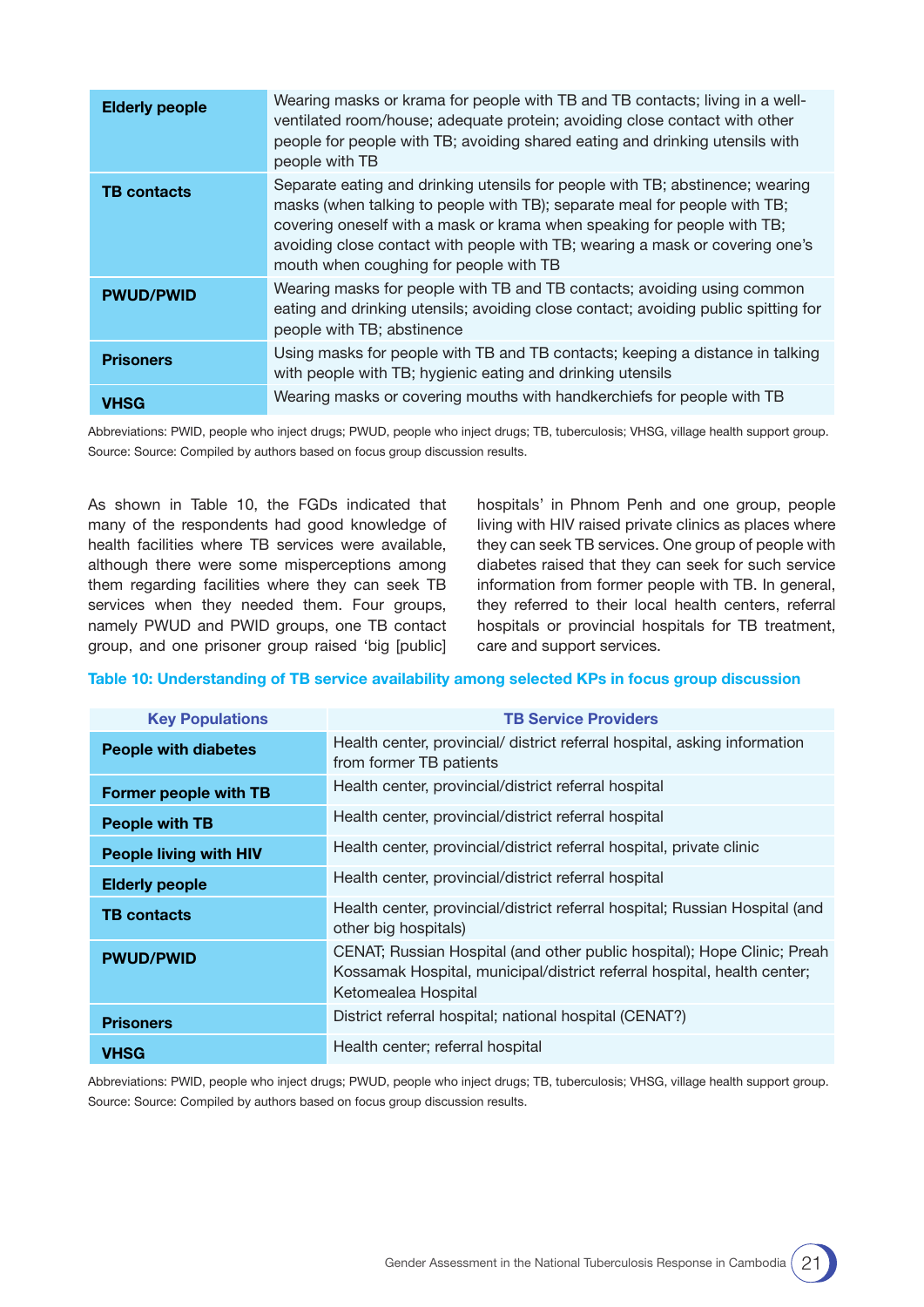## Percentage of the population that has an accurate understanding of the relationship between TB and HIV & access to TB services

## Stigma and discrimination

In late November 2017, the assessment team ran a discussion session with representatives of NGOs working on TB under the framework of the STWG for this gender assessment, and the participants generally agreed that, in general, there has been no indication of discriminatory or coercive practices in health-care settings, irrespective of the gender of people with TB and TB KPs. Provision of treatment services is usually carried out straight away after the TB diagnosis. There has been, however, a sense of internal stigma among some people with TB themselves, and there have been a few cases whereby the patients refused to take medication on their own. There have been reportedly instances where some service providers may display some personally inappropriate behaviors.

## Any indication of discriminatory or coercive practices in health-care settings that may impact access and utilization of TB services by women as well as by key and marginalized populations

The topic of stigma and discriminatory practices against people with TB from health service providers and law enforcement officers is extensively discussed with all the key stakeholders, including service providers from the national to provincial and district There was no discussion of relationship between TB and HIV with people living with HIV, while the discussion as to where to access the TB and HIV services was presented in a section above.

levels, NGOs working on TB, and representatives of TB KPs. There was a general consensus among the stakeholders across all the sites covered in the assessment that there was no discrimination against or coercive practices on people with TB from the health service providers at all levels irrespective of the gender and towards all KPs covered. Stigmatization, especially among people with TB, reportedly exists, and there have been some instances in which some degree of discrimination within their communities, especially the immediate neighborhood, exist too. Service providers, NGOs working on TB and some target KPs indicated that personal stigmatization is sometimes the case in point, irrespective of gender.

Despite some instances of 'inappropriate language use', in general TB service users in Phnom Penh and all provinces covered in this gender and KP assessment had good praise towards the health (including TB) service providers they contacted given their support, including supportive language, psychological support, and even small financial support for their travel to and from the health centers. Table 11 below shows the results from the FGDs with the selected KPs and NGOs working on TB and from KIIs with the service providers and provides selected remarks from the stakeholders on TB services.

Table 11: Perception as to whether discriminatory and coercive practices from health service providers exist towards women and KPs

| <b>Stakeholder</b>              | <b>Perception</b> | <b>Selected Remarks on TB Service Providers</b>                                                                                                                                                                                                                                                                                                                                                                                                                                     |
|---------------------------------|-------------------|-------------------------------------------------------------------------------------------------------------------------------------------------------------------------------------------------------------------------------------------------------------------------------------------------------------------------------------------------------------------------------------------------------------------------------------------------------------------------------------|
| <b>People with</b><br>diabetes  | <b>No</b>         | "At both TB health service providers, namely the health center and<br>referral hospital, there is no discrimination. As for the elderly, there is<br>extra care from the doctors. Doctors encourage patients to adhere<br>to the medication prescription to get cured." (Takeo)<br>"At healthcare settings, there is no discrimination. Doctors are<br>always ready to provide the services." (Banteay Meanchey)                                                                    |
| <b>Former people</b><br>with TB | <b>No</b>         | "There are only cases where healthcare providers provide<br>encouragement. There is no discrimination." (Takeo)<br>"TB treatment at health centers for women, girls, boys, men, and<br>transgender is not discriminatory. There is no coercion – treatment<br>is based on our consent." (Banteay Meanchey)<br>"There is no discrimination at healthcare settings these days. More<br>than 90% of our people understand about TB, and there is no<br>coercive practice." (Siem Reap) |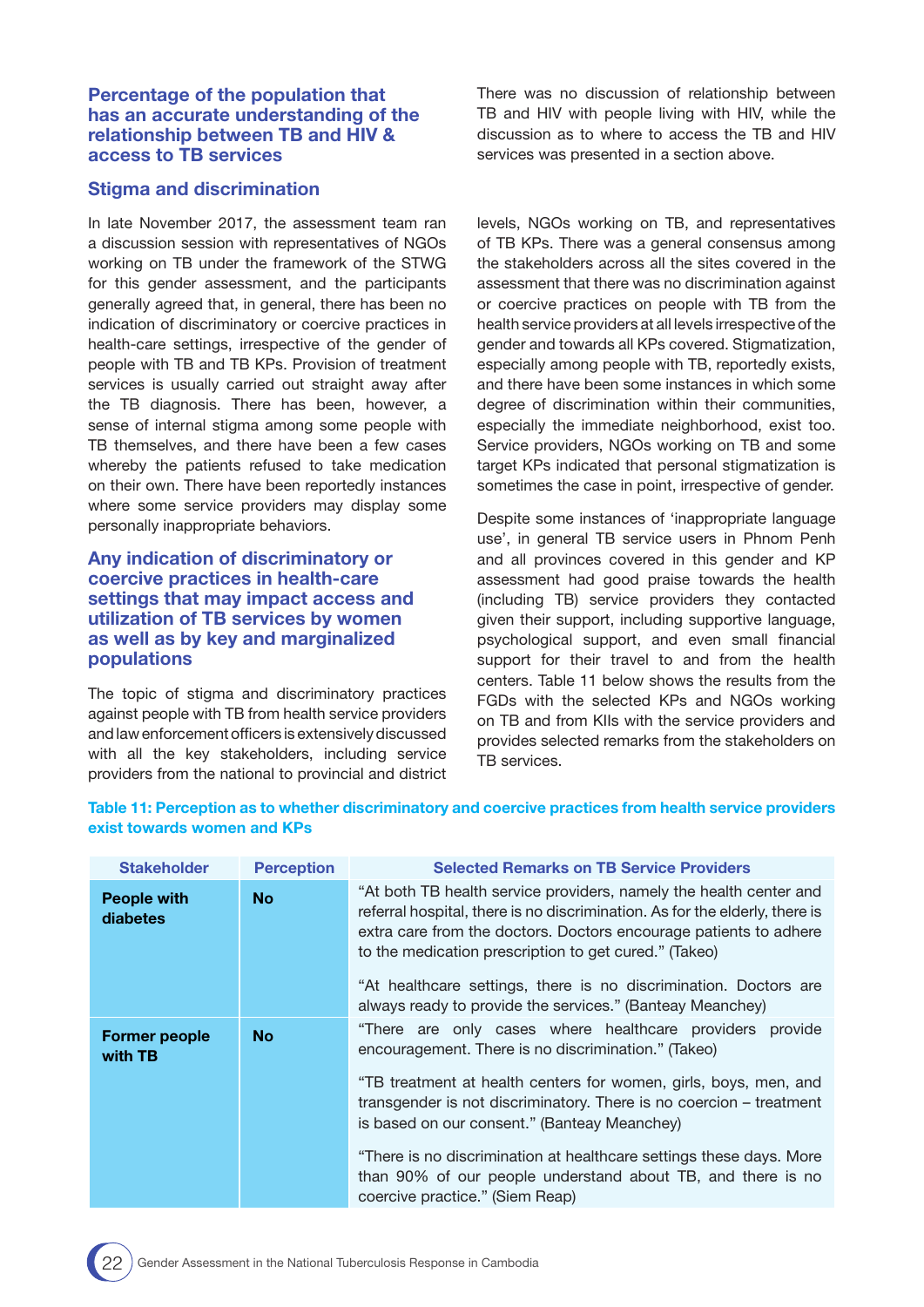| <b>No</b> | "There is no coercive practice. There are only cases in which doctors<br>force patients to take TB medication on the regular basis. There is<br>no discrimination towards TB patients. When TB patients arrive at<br>the hospitals, doctors are friendly." (Takeo)                                                                                                    |
|-----------|-----------------------------------------------------------------------------------------------------------------------------------------------------------------------------------------------------------------------------------------------------------------------------------------------------------------------------------------------------------------------|
|           | "There is no coercive practice Women living with HIV are treated<br>equally [like other patients] at health settings." (Kampong Chhnang)                                                                                                                                                                                                                              |
|           | "Doctors do not coerce patient; they take good care of patients<br>and treat them equally. The elderly receive better treatment." (Siem<br>Reap)                                                                                                                                                                                                                      |
|           | "There is no coercion or discrimination because the services are<br>provided equally and [service recipients] receive treatment on the<br>voluntary basis. If the villager support group volunteer suspects<br>someone of TB, he/she advises, sends and/or accompanies [the<br>person with TB] to hospital or health center." (Banteay Meanchey)                      |
| <b>No</b> | "Doctors don't discriminate; they even advise [us] to protect<br>ourselves. Our neighbours do." (Kampong Chhnang)                                                                                                                                                                                                                                                     |
|           | "The center (sic) does not discriminate and there is no coercive<br>practice too. It even advises us to be good." (Banteay Meanchey)                                                                                                                                                                                                                                  |
|           | "Previously (before 2005) when there were no NGOs [in our locality],<br>there was discrimination. Nowadays, at the health settings there<br>is no discrimination; they instead advise and encourage us. "(Prey<br>Veng)                                                                                                                                               |
| <b>No</b> | "There is no discrimination (against people living with HIV). Doctors<br>follow the procedures; doctors in the district and province pay good<br>attention to their work. As for (people with TB) there is no coercion."<br>(Takeo)                                                                                                                                   |
|           | "Doctors do not discriminate. They talk the patients to get<br>treatment." (Takeo)                                                                                                                                                                                                                                                                                    |
|           | "As for women living with HIV and the elderly, there is no discrimination<br>or coercion at the healthcare setting." (Banteay Meanchey)                                                                                                                                                                                                                               |
|           | "Heath care settings (sic) do not discriminate (people with) TB. They<br>advise the patients to take the medicine regularly, and NGOs help<br>us get the 'poverty card' so that we are not charged when we sleep<br>at the hospital for any treatment. As for TB treatment, there is no<br>need for the poverty card; TB treatment is free of charge." (Prey<br>Veng) |
|           |                                                                                                                                                                                                                                                                                                                                                                       |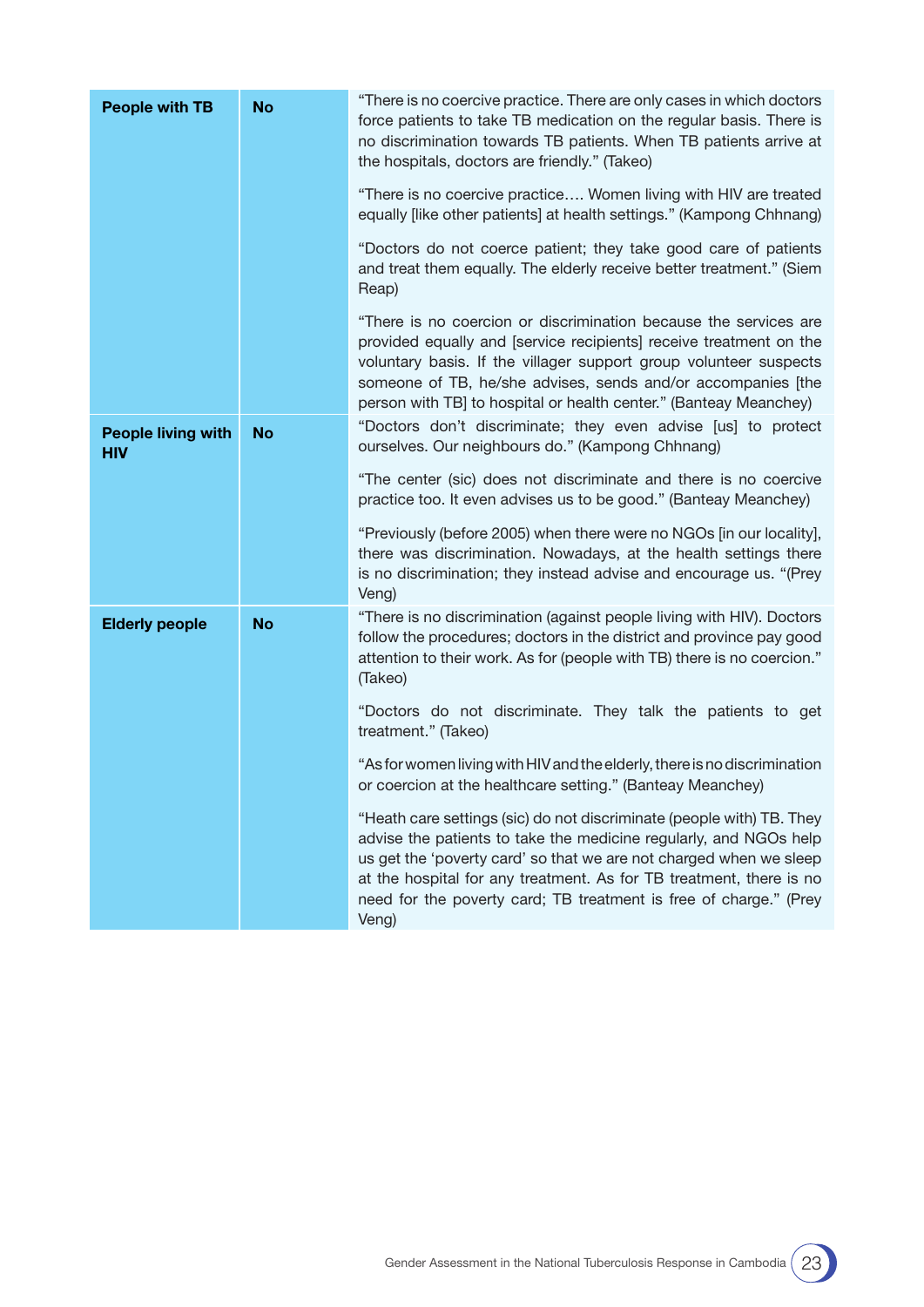| <b>TB</b> contacts                            | <b>No</b>                     | "There is no coercion or discrimination. Whenever there are TB<br>patients, doctors just cure all of them. They are not arrogant or<br>evasive. There are attentive services and friendliness towards<br>women living with HIV and the elderly who seek TB services."<br>(Kampong Chhnang)                                                                                                                                                                                  |
|-----------------------------------------------|-------------------------------|-----------------------------------------------------------------------------------------------------------------------------------------------------------------------------------------------------------------------------------------------------------------------------------------------------------------------------------------------------------------------------------------------------------------------------------------------------------------------------|
|                                               |                               | "There is no coercion or discrimination at health settings as TB<br>patients receive the treatment voluntarily. Even for prisoners, they<br>can still get treated in hospital." (Banteay Meanchey)                                                                                                                                                                                                                                                                          |
|                                               |                               | "In a majority of cases, there is no obstacle. When it is known<br>that there is a TB case, the village volunteer comes straight to the<br>residence. At the Takeo referral hospital there is no discrimination or<br>coercion towards TB patients. I've never heard of it." (Takeo)                                                                                                                                                                                        |
|                                               |                               | "At the health center, there is no discriminatory or coercive practice,<br>including towards women living with HIV. As for the elderly, the<br>doctors provide them the regimen that fits their strength and<br>weight." (Siem Reap)                                                                                                                                                                                                                                        |
|                                               |                               | "There is no coercive practice at the center. Doctors just tell the<br>patients to take their medication every month. Women with living<br>HIV are treated like any other TB patients. As for the elderly, they<br>are treated irrespective of their ages. The doctors treat the patients<br>with care. Doctors provide treatment services to each and every<br>one, whether they are transgender, elderly, young, female, male or<br>having a criminal record. (Prey Veng) |
| <b>PWUD/PWID</b>                              | <b>Generally</b><br><b>No</b> | "No, there is no discrimination. [They are] friendly, educate and<br>encourage us. We are thankful that they advise and provide us with<br>the services free of charge." (Phnom Penh)                                                                                                                                                                                                                                                                                       |
|                                               |                               | "There is no coercion at the health settings towards women with<br>HIV [However, according to one respondent] there is some<br>discrimination towards PWID from service providers. It seems that<br>they don't whole-heartedly provide the services. This is not general<br>- this applies to 20% of them only. The reason may be because<br>of the perception that PWID do not correct themselves - they are<br>gangsters." (Phnom Penh)                                   |
| <b>Prisoners</b>                              | <b>No</b>                     | "There is no discrimination. They only enforce the medication<br>regimen. They don't discriminate - they encourage. Previously,<br>there was discrimination; now there is none because there are<br>NGOs educating [about TB]." (Prey Veng)                                                                                                                                                                                                                                 |
| <b>VHSG</b>                                   | <b>No</b>                     | "There is no discrimination from the doctors - there are doctors<br>that encourage - encourage patients to take after a good model of<br>former patients who got cured." (Kampong Chhnang)                                                                                                                                                                                                                                                                                  |
| <b>National Program</b>                       | <b>No</b>                     | "We have never heard of discrimination or coercive practices."                                                                                                                                                                                                                                                                                                                                                                                                              |
| <b>Provincial Health</b><br><b>Department</b> | <b>No</b>                     | "There is no discrimination - people of any nationality can receive<br>TB services equally." (Banteay Meanchey)                                                                                                                                                                                                                                                                                                                                                             |
|                                               |                               | "There is no coercion in the provision of TB services, but we try to<br>search for new cases. Sometimes we ask them to test for TB and if<br>we find that they have TB, we may force them to get treated." (Siem<br>Reap)                                                                                                                                                                                                                                                   |
|                                               |                               | "(Some) health centers are not very active (in finding new cases)<br>given that they are busy with other work" (Prey Veng)                                                                                                                                                                                                                                                                                                                                                  |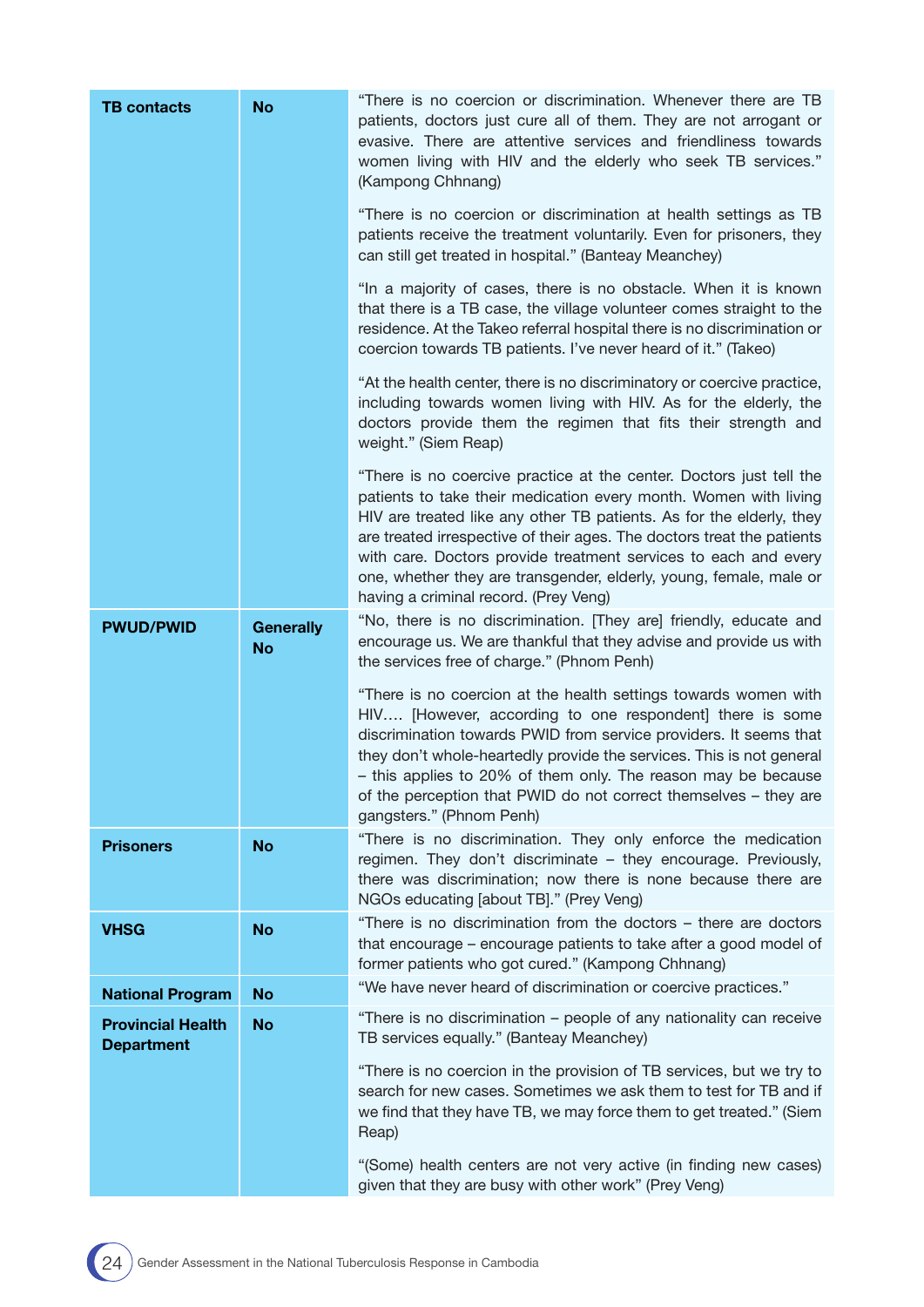| <b>Health</b><br><b>Operational</b><br><b>District</b> | <b>No</b> | "There is no discrimination and no coercion. Nowadays, there is<br>widespread TB service access given that it is free of charge." (Takeo)                                                                                                                                                                                                     |
|--------------------------------------------------------|-----------|-----------------------------------------------------------------------------------------------------------------------------------------------------------------------------------------------------------------------------------------------------------------------------------------------------------------------------------------------|
|                                                        |           | "Maybe no Nowadays TB patients come to seek for services by<br>themselves. They are very attentive; after they cough for some time,<br>they come to meet the doctor to have the sputum tested." (Banteay<br>Meanchey)                                                                                                                         |
|                                                        |           | "When a patient comes in – whether he/she is female or male, old or<br>young, we treat all of them." (Siem Reap)                                                                                                                                                                                                                              |
| <b>Health Center</b>                                   | <b>No</b> | "There is no (discrimination). In some cases, when they are too<br>poor, I even give them each 5,000 riels when they come to pick up<br>the medicine." (Kampong Chhnang)                                                                                                                                                                      |
|                                                        |           | "For every service, there is no discrimination. Even prisoners get<br>treated – we doctors treat everyone. There are no coercive practices<br>too." (Takeo)                                                                                                                                                                                   |
|                                                        |           | "In a majority of cases, we treat the patients based on their volition<br>- there is no coercion and the treatment is free There is no<br>discrimination against anyone, irrespective of his/her race, financial<br>status or age." (Banteay Meanchey)                                                                                        |
|                                                        |           | "There is no discrimination. We treat everyone as far as they can<br>come to take the medicine at the center, and the service is free of<br>charge. In many cases, the problem is with the patients themselves.<br>They can hardly commute to and fro the center; some live so far<br>away from the center and some are fragile." (Siem Reap) |
| <b>NGO</b>                                             | <b>No</b> | "Instances of individual misbehavior amongst some service<br>providers, in general, exist".                                                                                                                                                                                                                                                   |

Abbreviations: NGO, non-governmental organization; PWID, people who inject drugs; PWUD, people who inject drugs; TB, tuberculosis; VHSG, village health support group.

Source: Compiled by authors based on focus group discussion results.

## Any indication of discriminatory practices by the judiciary or law enforcement personnel that may prevent women, girls or any other key or marginalized populations from accessing their rights

According to a representative of an NGO, there has recently been a good trend in which local authorities encourages local villagers and promotes the use of local public health services including HIV and TB in the target districts that the NGO works in. This is often discussed in the target communes, among the VHSGs and commune's sub-committees on women and children. Nevertheless, there is an observation that there is an inclination among some villagers who prefer to seek for TB services outside their communities of residence because of their own internal stigma.

The assessment team also attempted to examine whether there was any discriminatory or coercive practices from law enforcement officers, including local authorities, towards people with TB. From the respondents across the sites covered in this assessment there was a general indication that there were no discriminatory or coercive practices from them onto people with TB. NGOs working on TB and KPs interacted in general have a good praise for the local law enforcement officers, while it seems that TB service providers do not seem to have a good grasp of this issue. The table below illustrates selected remarks from the stakeholders across all the selected sites.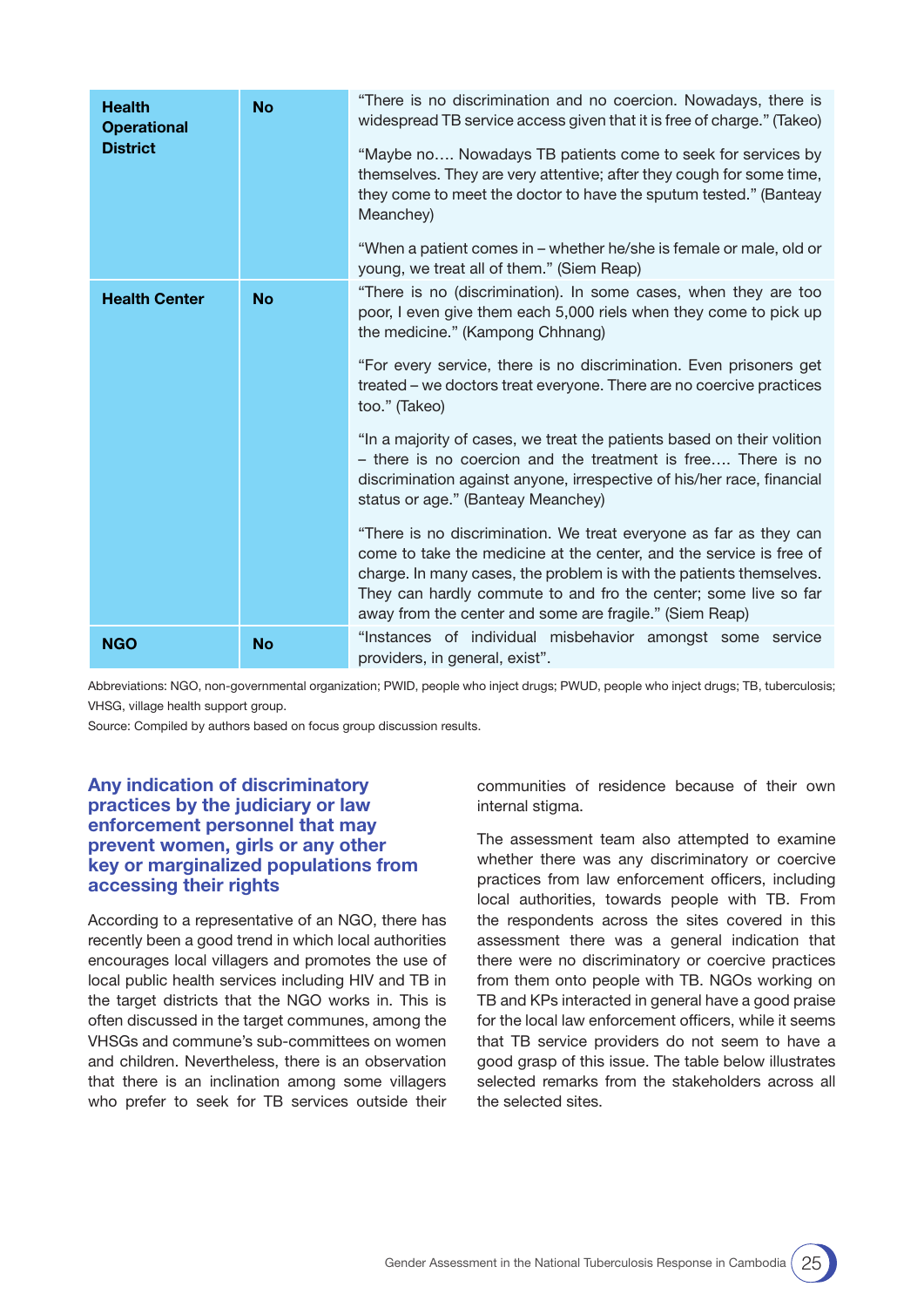## Table 12: Perception as to whether discriminatory and coercive practices from law enforcement officers exist towards women and girls and KPs

| <b>Stakeholders</b>              | <b>Perception</b> | <b>Selected Remarks on Law Enforcement Officers</b>                                                                                                                                                                                                                                                                                                                                                                                                                                                                                                                                                                                                      |
|----------------------------------|-------------------|----------------------------------------------------------------------------------------------------------------------------------------------------------------------------------------------------------------------------------------------------------------------------------------------------------------------------------------------------------------------------------------------------------------------------------------------------------------------------------------------------------------------------------------------------------------------------------------------------------------------------------------------------------|
| <b>People with</b><br>diabetes   | <b>No</b>         | "The authorities encourage the TB patients to seek for the<br>treatment service speedily. They advise the patient to get the<br>treatment quickly." (Takeo)                                                                                                                                                                                                                                                                                                                                                                                                                                                                                              |
|                                  |                   | "The power holders [in my locality] do not discriminate these<br>days. They are very helpful of the people." (Banteay Meanchey)                                                                                                                                                                                                                                                                                                                                                                                                                                                                                                                          |
| <b>Former people</b><br>with TB  | <b>No</b>         | "Law enforcers don't discriminate. Nowadays, citizens are even<br>more powerful than the authorities.' (Banteay Meanchey)                                                                                                                                                                                                                                                                                                                                                                                                                                                                                                                                |
|                                  |                   | "There is no discrimination from law enforcers towards TB<br>patients. They encourage [them] to get recovered" (Siem Reap)                                                                                                                                                                                                                                                                                                                                                                                                                                                                                                                               |
|                                  |                   | "The authorities do not discriminate. They went around the locality<br>to ask for saliva sputum, and if there are those who are seriously<br>sick, they call me to look for an ambulance and they cover the<br>cost. Pregnant women even get some financial support." (Prey<br>Veng)                                                                                                                                                                                                                                                                                                                                                                     |
| <b>People with TB</b>            | <b>No</b>         | "Law enforcement officers and the court do not discriminate or<br>ban TB patients from receiving the treatment. The village chief<br>even encourages them to get treated - everyday it is announced<br>via a megaphone three to four times to advise people to get<br>treatment." (Kampong Chhnang)                                                                                                                                                                                                                                                                                                                                                      |
|                                  |                   | "The authorities never discriminate or bar the patients to seek<br>treatment; they even encourage and send them to look for the<br>treatment at the referral hospital or nearest health center. If there<br>is any suspicion, the village support group sends us to the health<br>center and encourage the patients." (Banteay Meanchey)                                                                                                                                                                                                                                                                                                                 |
|                                  |                   | "The government and police officials don't discriminate or bar<br>people from seeking the treatment services because everyone<br>has equal rights." (Siem Reap)                                                                                                                                                                                                                                                                                                                                                                                                                                                                                          |
| <b>People living with</b><br>нıv | <b>No</b>         | "The powerful never discriminates against people with TB."<br>(Kampong Chhnang)                                                                                                                                                                                                                                                                                                                                                                                                                                                                                                                                                                          |
|                                  |                   | "The power holders don't discriminate against people with<br>TB. They advised and even provided me with small money for<br>travelling [to the center]. My wife and I got into regular arguments<br>because of the illness and poverty and we went to the local<br>government to file a divorce, but they advised us to suspend this<br>and went to seek for treatment first. Now they jokingly asked me<br>whether we still want to file a divorce." (Siem Reap)<br>"The law enforcement officers don't discriminate against us. They<br>encourage and advise us to go to hospital to seek for the services<br>and take medicine regularly." (Prey Veng) |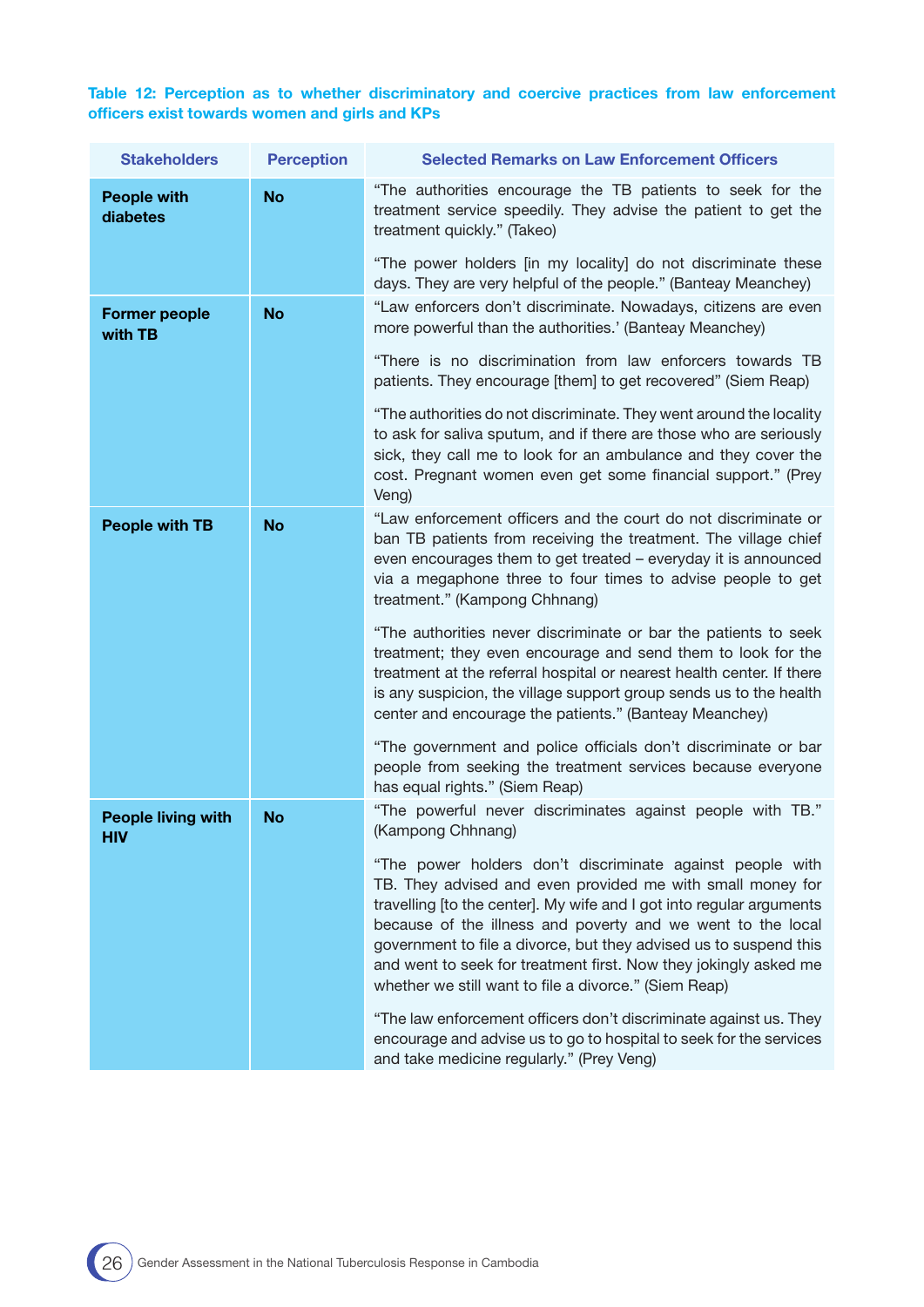| <b>Elderly people</b>                         | <b>Generally No</b> | "Nowadays, it is convinient to receive TB services because the<br>village support group walks around and encourages people to<br>seek for the services. The authorities don't discriminate or coerce.<br>They encourage [people] to seek for the treatment service. The<br>elderly are not discriminated against too - they are encouraged<br>to receive the services." (Banteay Meanchey)<br>"There is no restriction from village and commune officials. There<br>is only encouragement from them to the people to seek for the |
|-----------------------------------------------|---------------------|-----------------------------------------------------------------------------------------------------------------------------------------------------------------------------------------------------------------------------------------------------------------------------------------------------------------------------------------------------------------------------------------------------------------------------------------------------------------------------------------------------------------------------------|
|                                               |                     | treatment service (for any illness) as soon as possible, but there<br>is no financial support from the local government." (Siem Reap)                                                                                                                                                                                                                                                                                                                                                                                             |
| <b>TB contacts</b>                            | <b>No</b>           | "Court and police officers don't discriminate against or bar<br>people from getting the TB services. If they know any TB patients<br>who forget to meet the doctor, they even remind them to go get<br>medicine." (Kampong Chhnang)                                                                                                                                                                                                                                                                                               |
|                                               |                     | "Village chiefs don't discriminate against TB patients - they even<br>inform the patients to get in touch with the TB service provider<br>such as through the network to look for TB and guide them around<br>to get the services." (Banteay Meanchey)                                                                                                                                                                                                                                                                            |
| <b>PWUD/PWID</b>                              |                     | (Not explored)                                                                                                                                                                                                                                                                                                                                                                                                                                                                                                                    |
| <b>Prisoners</b>                              | <b>No</b>           | "There is no discrimination - they advise us to be hygienic. They<br>facilitate our travel to the health center." (Prey Veng)                                                                                                                                                                                                                                                                                                                                                                                                     |
| <b>VHSG</b>                                   | <b>No</b>           | "The (local) authorities and police officers don't restrict (the rights<br>of) the TB patients. When there is a meeting in the village, they<br>allow [us] to disseminate TB services, and they are so happy when<br>there is such dissemination as TB can get widespread easily."<br>(Kampong Chhnang)                                                                                                                                                                                                                           |
| <b>National Program</b>                       | <b>No</b>           | "We have never heard of anything about this."                                                                                                                                                                                                                                                                                                                                                                                                                                                                                     |
| <b>Provincial Health</b><br><b>Department</b> | <b>No</b>           | "There is no discrimination." (Siem Reap)<br>"I cannot answer the question as it may affect other people."<br>(Banteay Meanchey)                                                                                                                                                                                                                                                                                                                                                                                                  |
| <b>Health Operational</b><br><b>District</b>  | <b>No</b>           | "There has seemingly been no reaction so far." (Takeo)<br>"There isn't. I always visit every (health) center every month and<br>I go to police stations as well (and they are generally supportive,<br>even to people suspected of criminal acts)." (Siem Reap)                                                                                                                                                                                                                                                                   |
| <b>Health Center</b>                          | <b>No</b>           | "Talking about discrimination - now there is none - amongst<br>doctors as well." (Takeo)<br>"There does not seem to have any discrimination." (Banteay                                                                                                                                                                                                                                                                                                                                                                            |
|                                               |                     | Meanchey)<br>Instances of local authorities encouraging and promoting use of                                                                                                                                                                                                                                                                                                                                                                                                                                                      |
| <b>NGO</b>                                    | <b>No</b>           | local health centers amongst local villagers exist.                                                                                                                                                                                                                                                                                                                                                                                                                                                                               |

Abbreviations: NGO, non-governmental organization; PWID, people who inject drugs; PWUD, people who inject drugs; TB, tuberculosis; VHSG, village health support group.

Source: Compiled by authors based on focus group discussion results.

## Monitoring and Evaluation (M&E) **Systems**

The national TB surveillance system administered by CENAT has recorded basic information about the patients, mainly the TB forms, their gender, ages, and

status of HIV. Other demographic information such as place of work, place of residence, occupation, pregnancy status, and incarceration have not been captured in the national database.

Regular monitoring and evaluation in the form of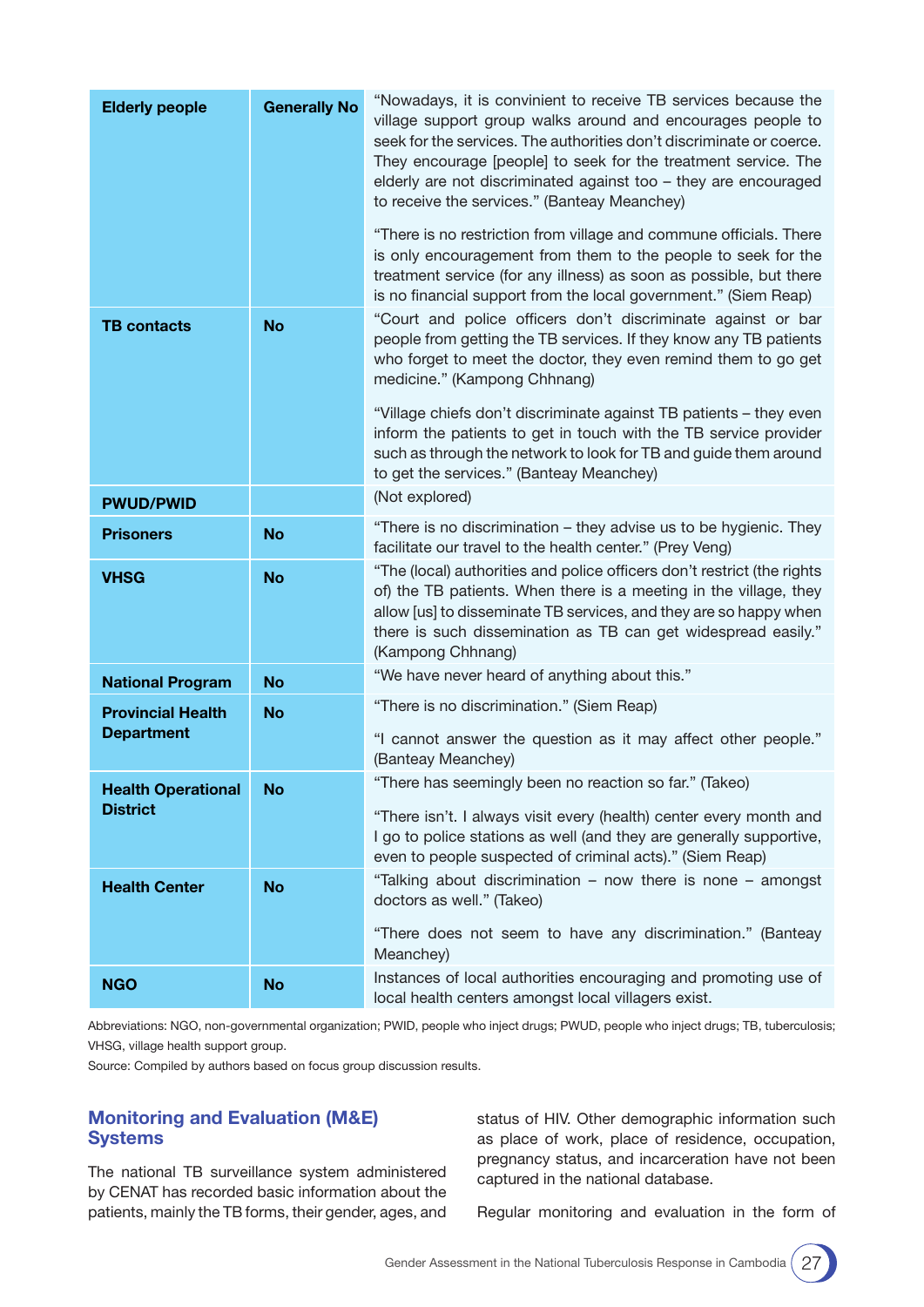survey had been periodically conducted. It is worth indicating that the NSP specifes that the following four key surveys shall be conducted between 2014 and 2020, i.e. National TB Prevalence Survey (once every five to ten years); National HIV Seroprevalence Survey (once every two years or as required); National Drug Resistance Survey (once every three-five years), and knowledge, attitude and practice (KAP) Survey (once every three-five years).

## SOCIAL, CULTURAL AND ECONOMIC FACTORS

#### KPs having higher risks of TB transmission

The twin report on KP Assessment discusses issues related to KPs in details; therefore, suffice here to say that besides the five high risk KPs raised in the NSP, the sub-national health staff and many of the participants in the STWG formed for the two assessments raised a few more groups who have potentially higher risks of TB and TB transmission. Some of the newly proposed groups were subgroups of the KPs who have been much captured in the NSP. The sub-groups included children under five years of age, especially those in rural areas under custody of their grandparents, pregnant women, wat frequenters (especially the elderly people and Buddhist monks), and migrant workers. PWUD, PWID, and female entertainment workers that were not included in the NSP were also proposed as potentially high-risk groups for TB in the assessment

Socio-cultural norms and practices that may contribute to increased risk of TB contact and TB transmission (by gender and among KPs and contributing factors for the continuation of the practices)

Through the interviews with key informants in Phnom Penh as well as the selected provinces and FGDs with the selected KPs, the assessment tried to gauge the socio-cultural norms and practices that may contribute to increased risks of TB and TB transmission among different genders (where possible) and among some KPs as well. The last three KPs in Table 13 did not raise any relevant points, although it must be admitted that there were fewer discussion groups for these three groups too. The following are some of the cultural norms and practices raised by the respondents:

Perceptions, including some misunderstanding, of the communities:

#### Table 13: Socio-cultural norms and practices that may contribute to increased risk of TB contact and TB transmission

| <b>Stakeholder</b>    | <b>Selected Remarks on Risks of TB Contact and TB Transmission</b>                                               |
|-----------------------|------------------------------------------------------------------------------------------------------------------|
| <b>People with</b>    | Chewing food for kids to make it warm<br>$\bullet$                                                               |
| diabetes              | Smoking<br>$\bullet$                                                                                             |
| <b>Former people</b>  | Smoking and drinking, which weakens the immune systems<br>$\bullet$                                              |
| with TB               | Having meal together (without a common serving spoon) at home and parties<br>$\bullet$<br>and other celebrations |
|                       | Use of pesticide not adherent to the correct procedure, which weakens the<br>$\bullet$<br>immune systems         |
|                       | Drinking and (smoking) at KTV parlors<br>$\bullet$                                                               |
|                       | Chewing food for kids to make it warm<br>$\bullet$                                                               |
| <b>People with TB</b> | Gathering amongst, especially the elderly, in wats<br>$\bullet$                                                  |
|                       | Drinking with a common glass or cup<br>$\bullet$                                                                 |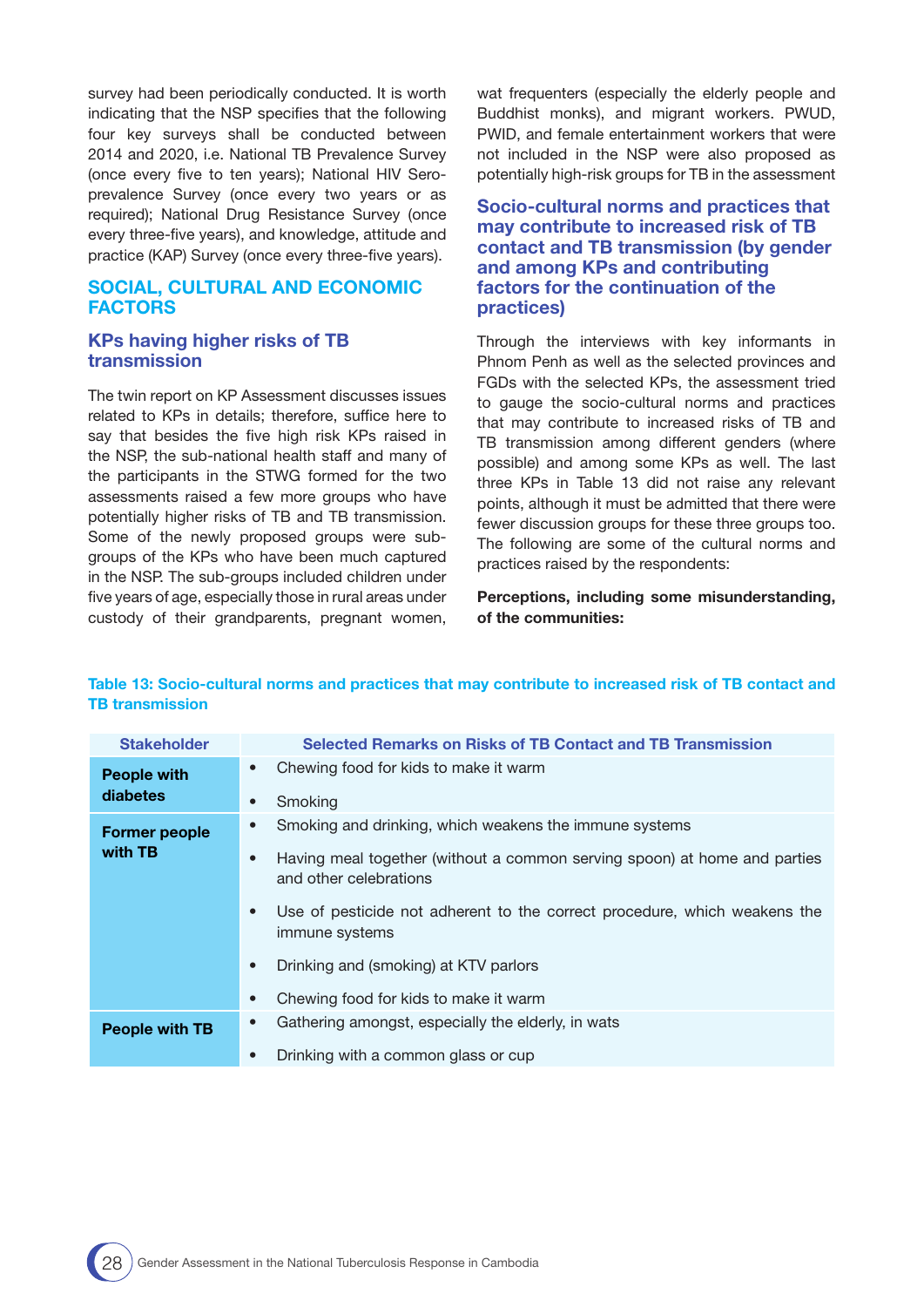| <b>People living with</b> | Drinking outside the house, especially amongst men<br>$\bullet$                                   |
|---------------------------|---------------------------------------------------------------------------------------------------|
| <b>HIV</b>                | Men as less attentive to their health (delay in seeking health services)<br>$\bullet$             |
|                           | Women spending more of the time at home, decreasing the contact with other<br>$\bullet$<br>people |
|                           | Drinking (water and alcohol) with a common cup or glass<br>$\bullet$                              |
|                           | Public spitting<br>$\bullet$                                                                      |
|                           | Use of unclean eating and drinking utensils at the market<br>$\bullet$                            |
|                           | Having meal together (without a common serving spoon) at home and outside<br>$\bullet$            |
|                           | Drug use<br>$\bullet$                                                                             |
|                           | Smoking when children are around<br>$\bullet$                                                     |
|                           | Spending a lot of time at wats, especially for the elderly<br>$\bullet$                           |
| <b>Elderly people</b>     | Smoking and drinking, especially in groups<br>$\bullet$                                           |
|                           | Use of common cups or glasses<br>$\bullet$                                                        |
|                           | Public spitting<br>$\bullet$                                                                      |
| <b>TB</b> contacts        | Living in tight, close space<br>$\bullet$                                                         |
|                           | Gathering at wats<br>$\bullet$                                                                    |
| <b>PWUD/PWID</b>          | (no relevant points raised in discussion)<br>$\bullet$                                            |
| <b>Prisoners</b>          | (no relevant points raised in discussion)<br>$\bullet$                                            |
| <b>VHSG</b>               | (no relevant points raised in discussion)<br>$\bullet$                                            |

Abbreviations: NGO, non-governmental organization; PWID, people who inject drugs; PWUD, people who inject drugs; TB, tuberculosis; VHSG, village health support group.

Source: Compiled by authors based on focus group discussion results.

#### Perception of healthcare providers:

The following cultural norms and practices were reported to be generally more common among females:

- Chewing food for kids to make it warm
- Drinking at KTV parlors among female entertainment workers

The following cultural norms and practices were reported to be generally more common among males:

- Smoking and drinking
- Drinking and (smoking) at KTV parlors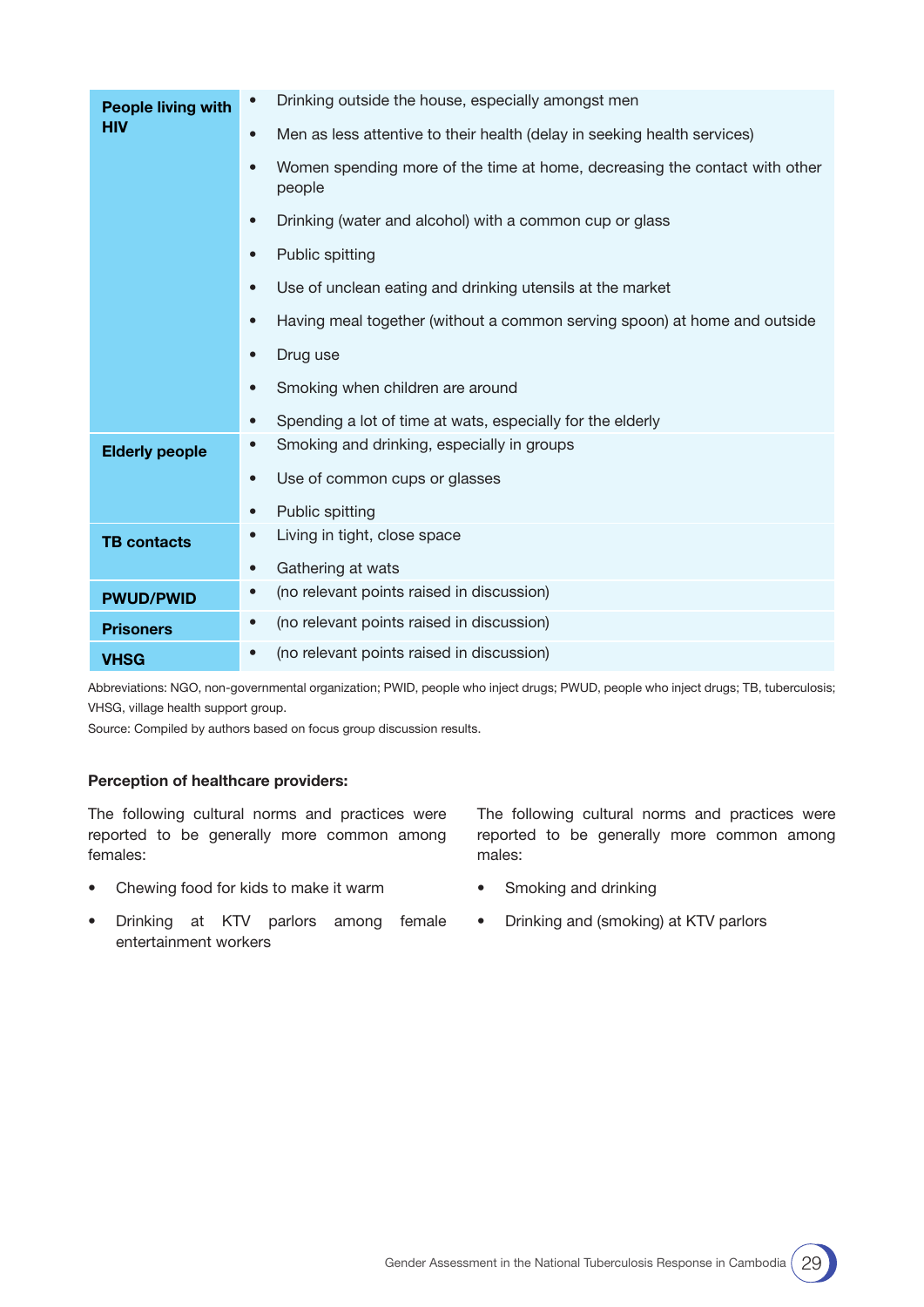#### Table 14: Socio-cultural norms and practices that may contribute to increased risk of TB contact and TB transmission

| <b>Stakeholders</b>                     | Selected Remarks on Risks of TB Contact and TB Transmission                           |  |  |  |  |
|-----------------------------------------|---------------------------------------------------------------------------------------|--|--|--|--|
| <b>Provincial TB</b>                    | Gathering at wats amongst the elderly<br>$\bullet$                                    |  |  |  |  |
| <b>Supervisor</b>                       | Drinking in Karaoke parlors amongst male customers and female attendants<br>$\bullet$ |  |  |  |  |
|                                         | Chewing food for kids<br>$\bullet$                                                    |  |  |  |  |
|                                         | Smoking and drinking<br>$\bullet$                                                     |  |  |  |  |
|                                         | Living in poorly ventilated houses<br>$\bullet$                                       |  |  |  |  |
|                                         | Uncommon use of masks or handkerchiefs when coughing<br>$\bullet$                     |  |  |  |  |
|                                         | Going to see doctors only when seriously/critically ill<br>$\bullet$                  |  |  |  |  |
| <b>Operational</b>                      | Smoking and drinking<br>$\bullet$                                                     |  |  |  |  |
| <b>District TB</b><br><b>Supervisor</b> | Living in groups amongst garment factory workers<br>$\bullet$                         |  |  |  |  |
|                                         | Living in poorly ventilated houses in rural areas<br>$\bullet$                        |  |  |  |  |
|                                         | Gathering in wats<br>$\bullet$                                                        |  |  |  |  |
| <b>Health Center</b>                    | Living in tight, close space<br>$\bullet$                                             |  |  |  |  |
|                                         | Smoking and drinking<br>$\bullet$                                                     |  |  |  |  |
|                                         | Gathering in wats                                                                     |  |  |  |  |
|                                         |                                                                                       |  |  |  |  |

Source: Compiled by authors based on focus group discussion results.

It is worth reiterating that some of the perceptions about cultural norms and practices that may increase the risk of TB contact and transmission raised by some of the KPs interviewed were rather misunderstanding, and even one health provider was even mistaken that 'chewing food and then feeding it to children' can transmit TB. Two key points from the NSP 2014-2020 (CENAT, 2014) are relevant here: (1) according to an evaluation report by FHI-360 in 2010 cited in the plan indicates that "knowledge of TB and TB symptoms in the community remain very low and (2) that funding for advocacy, communications and social mobilization have been very limited in recent years and only a small number of activities could be implemented.

## Risk factors or social determinants such as economic vulnerability, incarceration, malnutrition, smoking, indoor air pollution, silicosis, diabetes, drug and alcohol use, that contribute to increase vulnerability to TB

The discussion with the KPs and interviews with the health service providers delves into the risk factors or social determinants that contribute to increased vulnerability to TB, especially among the KPs under the assessment. This is covered extensively in the other twin report on KP assessment and is thus not discussed herein.

## LEGAL AND POLITICAL FACTORS

Legal frameworks or policy, basic health policies, and other general government policies that include any of the following: women and girls, men and boys, transgender people and key affected populations in relation to TB, HIV/TB, or DR-TB

The NSP 2014-2020, the principal guiding document for program interventions for the national TB response in Cambodia, states that the national TB programs aims to (1) ensure high quality basic services for all forms of TB for all population and (2) ensure that the most-at-risk groups and vulnerable populations (e.g., people living with HIV, pregnant women and children, contacts, diabetics, elderly, prisoners, internal and external migrants) have equitable access to basic TB services. These may be interpreted that the national TB programs has taken women, men, children, the elderly, and other selected KPs under a particular consideration. There was no indication of inclusion of other marginalized gender groups such as transgender people, men who have sex with men, etc.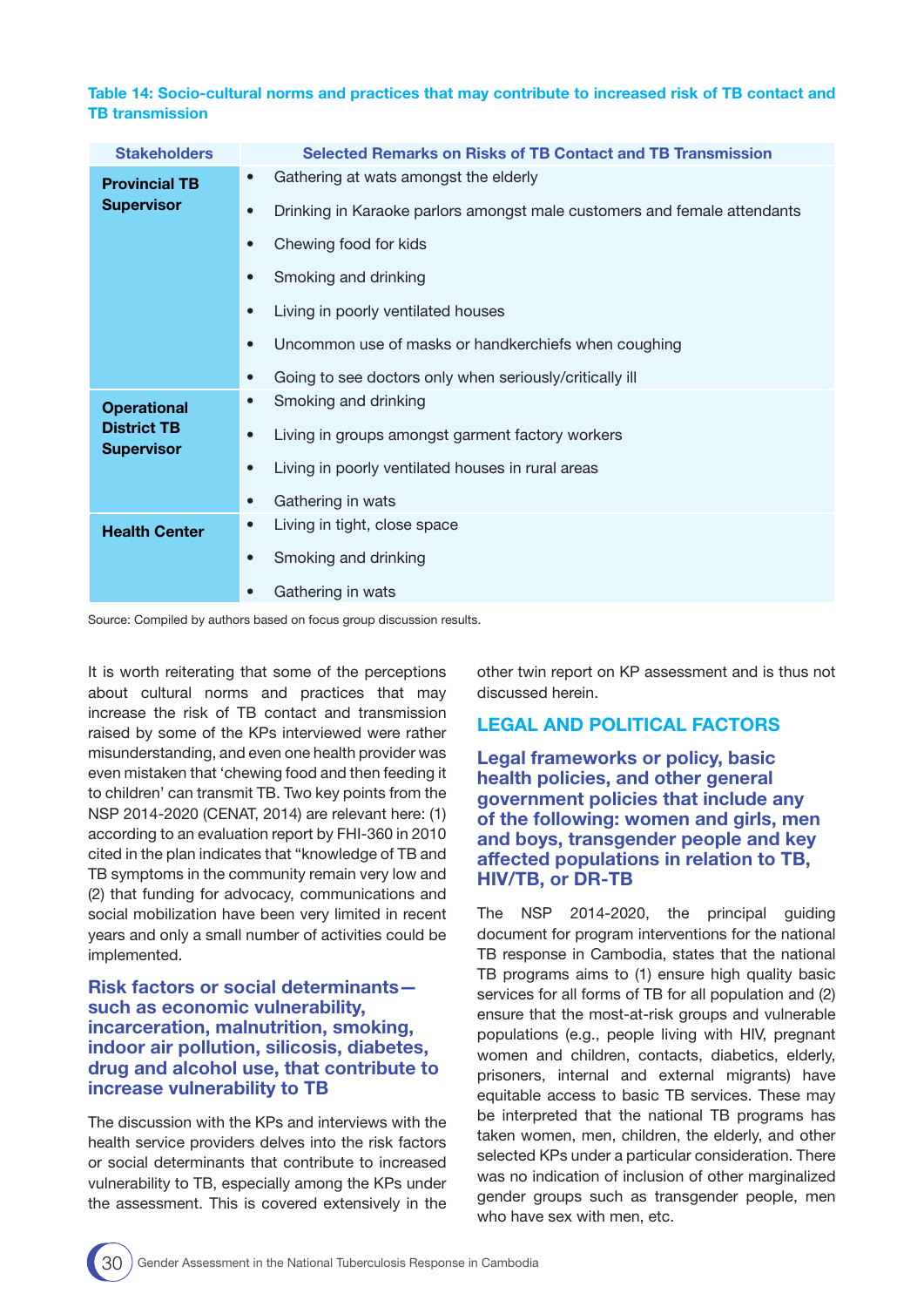The Technical Guidelines on the Fight against TB re-issued in 2016 by CENAT provides technical and procedural guidelines as to the handling of TB treatment of the high risk groups identifed in the NSP

as well as other vulnerable groups, including people with MDR-TB, children, women during pregnancy and breastfeeding, and people with liver disorders.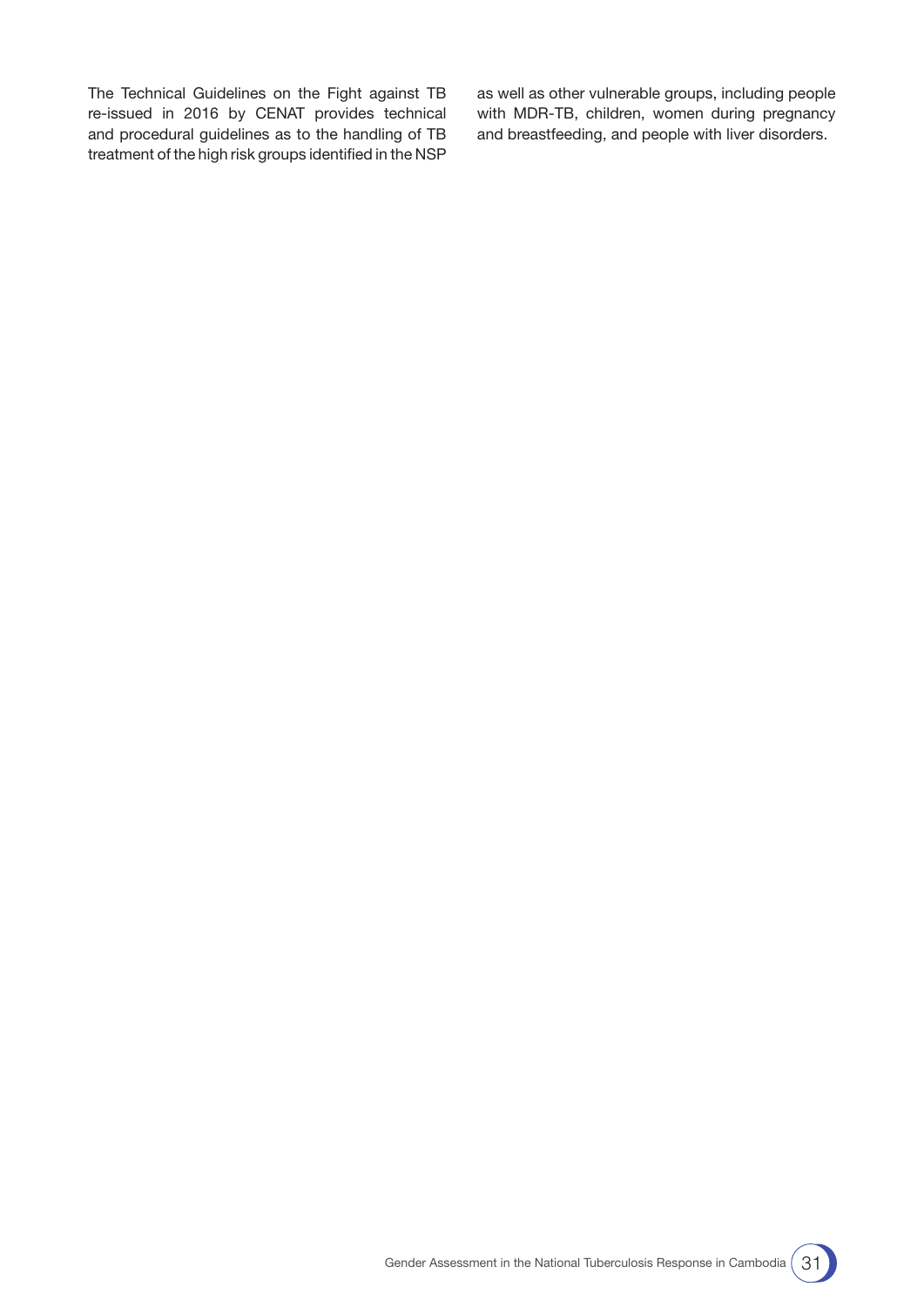#### GENDER EQUALITY IN TB POLICIES AND PROGRAMS

#### Populations addressed in the TB national response

Legally and in actual practice, the Cambodian health system does not discriminate again any people who have TB. The NSP for Control of TB specifies that 'everyone' residing in Cambodia is entitled to access TB services free of charge. Nevertheless, considering the high risk groups, the NSP identifes at least five groups as TB KPs: people living with HIV, people with diabetes, prisoners, elderly people above 55 years of age, and TB contacts.

Through the workshops for this gender assessment, other potential KPs proposed by participants working in TB programs and other key stakeholders – to a varying degree of consensus –included PWUD, PWID, heavy smokers, karaoke frequenters, and attendants (or female entertainment workers, more broadly), and garment factory workers.

### Inclusion of people with disabilities and older people, in particular older women, in the national TB response

The inclusion of the elderly people aged 55 and older in general (including women) in the TB national response has been a long practice within the healthcare system, and this is spelt out in the NSP, the national document that guides intervention programs and other initiatives. The NSP for Control of TB makes no mention of people with disabilities,

yet again as stated above everyone residing in Cambodia is entitled to TB services.

#### Whether the national TB response recognizes and addresses gender

The common narrative among TB service providers from the national to local levels, from both the government and NGO sector, is that there is no gender-based discrimination in the provision of TB services. The cliché is that 'we provide the services to all TB service seekers equally irrespective of their gender'. While some may say that the response is gender insensitive, it can also be argued that the response is gender neutral. The NSP (CENAT, 2014) mentions the word 'gender' in one instance: "The new plan has increased focus in addressing specific needs and barriers related to gender, social support and human rights." Yet, there were a few instances where the NSP specifically addresses interventions aimed towards either of the sexes (e.g. pregnant women and increase in the notification rate in the elderly people, especially among men). In general, it can be concluded that there is no gender-based discrimination in the response.

## Extent to which the national TB response funded by domestic and external sources

#### Table 15: Funding sources for national TB response in actual amount and percentage

| (Amount in USD) |                                                       | 2012       | 2013       | 2014       | 2015       | 2016       |
|-----------------|-------------------------------------------------------|------------|------------|------------|------------|------------|
|                 | <b>Total</b>                                          | 14,108,469 | 13,549,308 | 14,607,707 | 12,370,879 | 13,533,578 |
|                 | <b>Domestic</b>                                       | 1,531,870  | 1,718,114  | 1,886,609  | 2,327,395  | 2,448,770  |
|                 | <b>GFATM</b>                                          | 4,493,802  | 3,074,528  | 3,588,712  | 2,580,342  | 5,301,266  |
|                 | <b>USG (USAID and</b><br>US-CDC)                      | 5,295,632  | 5,213,800  | 5,200,000  | 4,750,000  | 4,450,000  |
|                 | <b>Others Bi-&amp;Multi-</b><br><b>lateral Donors</b> | 2,787,165  | 3,542,866  | 3,932,386  | 2,713,142  | 1,333,542  |
| (% )            | Total                                                 | 100%       | 100%       | 100%       | 100%       | 100%       |
|                 | <b>Domestic</b>                                       | 11%        | 13%        | 13%        | 19%        | 18%        |
|                 | <b>GFATM</b>                                          | 32%        | 23%        | 25%        | 21%        | 39%        |
|                 | <b>USG (USAID and</b><br>US-CDC)                      | 38%        | 38%        | 36%        | 38%        | 33%        |
|                 | <b>Others Bi-&amp;Multi-</b><br>lateral Donors        | 20%        | 26%        | 27%        | 22%        | 10%        |

Source: CENAT (2017).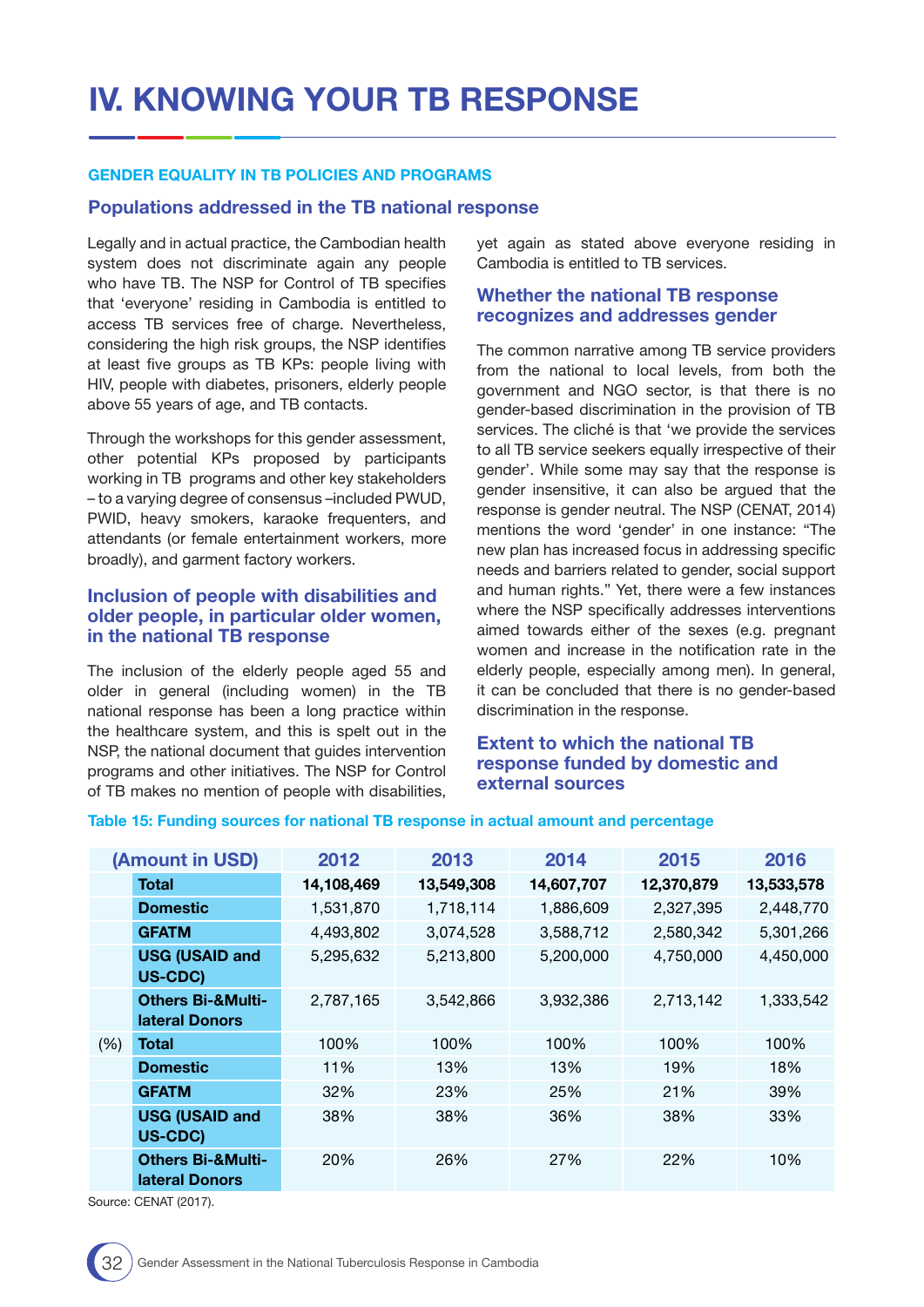The funding for the TB national response has fluctuated quite slightly in the past five years. The average annual expenditure for TB response is around 13.6 million US dollars. There is a sign of a slight decrease in the past two years, with funding for 2015 and 2016 decreased to 12,370,879 and 13,533,578, respectively.

Although the funding from the government remained quite low (an annual average of 15%), there was a sign of gradual annual increase from 11% in 2012 to 19% in 2015 and 18% in 2016. The other two key funding sources were Global Fund to Fight AIDS, Tuberculosis and Malaria (GFATM) and US government (comprising of USAID and USCDC), which have provided an average annual funding of 28% and 37%, respectively. The funding from US government has been quite stable (i.e. 38% per annum), especially in the first four years (from 2012 to 2015), but there was a slight decrease in the last year (33%). Funding from other bilateral and multilateral development partners is quite significant too (albeit annual fuctuation exists) – with an annual average of 21%. However, the funding from these sources decreased to 10% in 2016. Funding to civil society organizations for the national TB response has been quite significant as well.

## Whether there is an accessible system of information that documents expenditures (national and external) on gender and TB in the country?

There was no accessible system of information documenting expenditure (national and external) on gender and TB.

## Whether the specific needs of women, girls, men, boys and transgender people considered in the budget allocation to the national TB response

There was consideration of expenditure allocation for such KPs as boys and girls, elderly people, and prisoners in budget planning and allocation. The planning and allocation of budget is not generally gender-based; however, there is specific mention of need to focus on pregnant women, children, and the elderly people in the NSP.

## Whether the TB response disaggregate financial data collection and reporting by sex and age

The current TB response did not disaggregate financial data collection and reporting based on sex and age.

## Whether pre-service curriculum of health-care workers include sensitivity training in gender, human rights, stigma and discrimination

According to the national and sub-national health staff interacted for the assessment, issues of gender, stigma, discrimination, and client rights and provider rights have been included in the updated pre-service curriculum of health-care workers to an extent, although the assessment did conduct any assessment of the curriculum per se.

## Whether standards of practice for health-care workers who deliver TB services include sensitivity training in gender, human rights, stigma and discrimination

In 2016, CENAT issued the revised Technical Guidelines for the Fight against Tuberculosis for healthcare workers who deliver TB services, which was first issued in 2003. The document mainly focuses on technical and procedural aspects of TB treatment and contains little stipulation on sensitivity training in gender, human rights, stigma and discrimination. However, the guidelines do specify the handling of treatment of TB in women during pregnancy and breastfeeding, children, and the five high risk KPs identifed in the NSP.

According to some of the healthcare providers interviewed, there have been training on gender such as gender equality and provider rights and client rights to the healthcare providers, including health center staff and village support group volunteers. However, there has never been any training that focuses specifically on gender sensitivity, human rights (except for provider rights and client rights), stigma and discrimination, according to some of them, and the topic was under-explored in many interviews. The NSP spells out numerous capacity building training sessions that need to be offered to health providers; however, it seems that the training focuses more on the 'technical aspects'.

## Meaningful Participation

Overall, there were coordination mechanisms and platforms that enabled NGOs, civil society organizations (CSOs) and development partners, including WHO, to participate meaningfully in the design and implementation of the national TB response. One was the Sub-Technical Working Group on TB, which meets quarterly on the regular basis. Under the framework, the Interagency Coordinating Committee (ICC) for TB control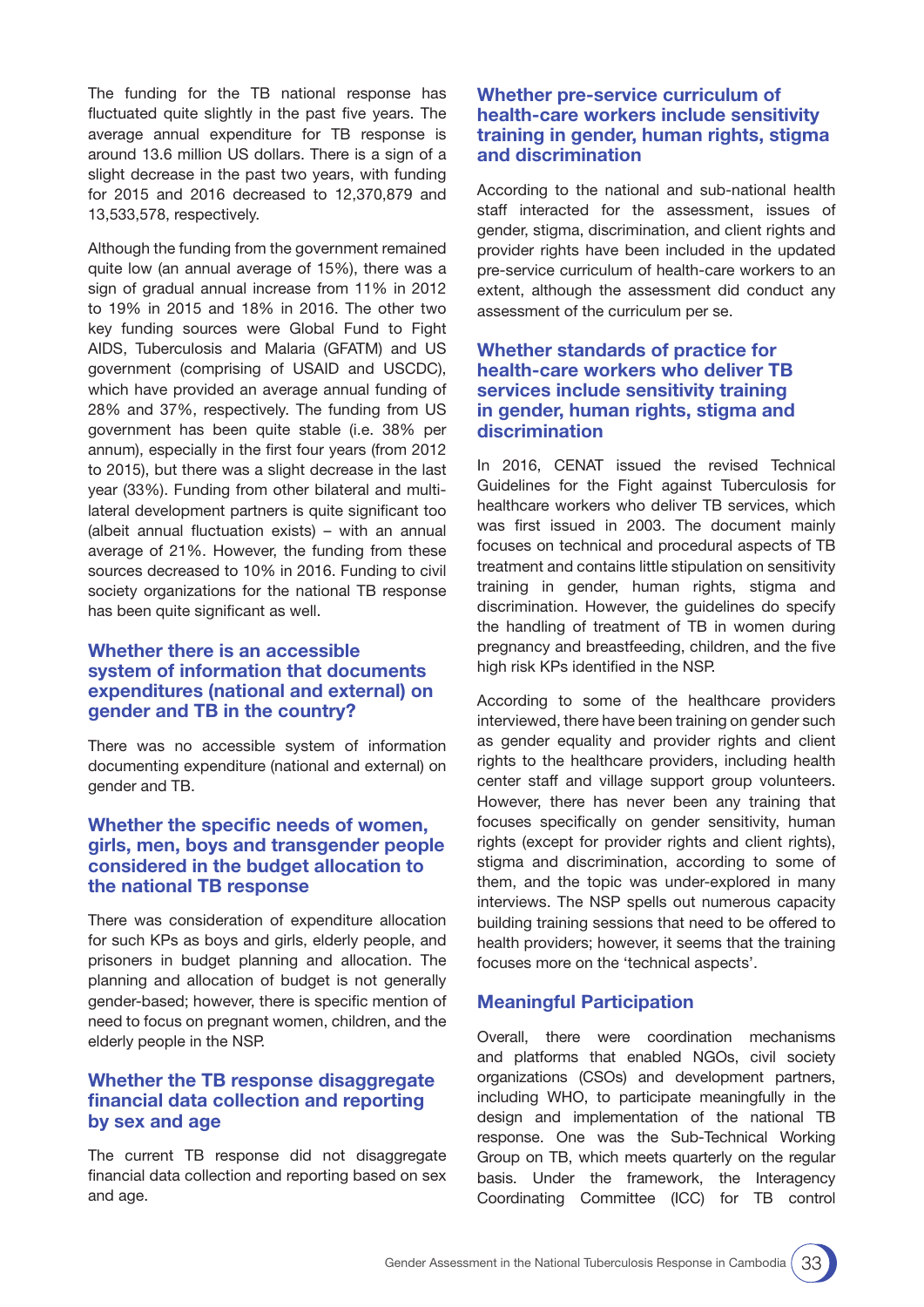provided a venue for CENAT and NGOs and development partners working on TB to meet up more intensively and regularly for a few months during the preparation of TB funding proposals to submit to the funders, including the Global Fund. The platform also provided opportunities for the stakeholders to 'update activities, discuss issues, and propose actions among members" (Ngin et al., 2016).

The Annual TB Conference provides another venue for the beneficiary representatives, NGOs, development partners, and concerned ministries, including the Ministry of Women's Affairs (MoWA), to discuss 'country-wide progress, experiences, challenges, and solutions are shared, discussed, and assessed' (Ngin et al., 2016). Another body, the TB Advisory Committee, comprising of CENAT, a representative of NGOs, a representative of UN agencies, a representative from USAID, a KP representative (currently a male former TB patient), provides another platform for stakeholder consultation and discussion. This committee and its meeting were ad hoc.

In its annual planning and on-going implementation of the national TB program, CENAT invited beneficiary representatives, relevant NGOs, development partners, and other concerned ministries, including MoWA, to its meetings and workshops for their opinions of its services and endorsement of the national program preparation and implementation. Likewise, NGOs also reported that they invited their respective beneficiary representatives to attend their annual operation plan formulation and review and annual conference to hear their opinions and feedback.

At the sub-national level, the provincial TWG, which met on the monthly basis, provided a venue for provincial health NGOs to discuss general health issues with PHD. At the OD level, participation of NGO in OD meetings can be done via a request to the OD director. Discussion specifically on TB at PHD and OD levels were not regularly scheduled. Bi-monthly or quarterly meetings on TB at HC level occurred occasionally, and NGOs working on TB could join, although such meetings 'were irregular due to unpredictable funding and availability of members' (Ngin et al, 2016).

At the community level, mechanisms for beneficiaries' participation also existed. One of the platforms was the Health Center Management Committee, where a complaint mechanism existed for the service users to provide their feedback on the services. Another mechanism was the implementation of community score cards, which allowed beneficiaries to evaluate

the quality of health services (in general) provided by health service providers in their communities.

### Any (legal, political and financial) provisions exist for capacity building and allocation of resources to support participation of KPs (specified) in TB response

According to the NSP (CENAT, 2014), former people with TB may participate in TB response via VHSG. which formed an integrated platform for the local people to participate in community-health activities. For TB, two VHSG members per village (one male and one female, Ngin et al, 2016) have been trained to refer TB suspects, collect and transport sputa, conduct community sensitization, support patients on treatment, and collect drugs from the health centers. Each have been provided with a travel enabler of one dollar for the travel to and from the health center to the community per trip. The regular meetings between the VHSG members and the health center workers have been used to provide refreshment training to them on basic knowledge and skills about TB screening, diagnosis, and treatment. This community participation in the TB response formed part of the community DOTS (C-DOTS) initiative, which was started in 2002 and which has expended ever since. The program has so far expanded or contracted according to the availability of external funding (CENAT, 2014). There were 503 health centers practicing C-DOTS in 2008, and the fgure increased to 861 in 2015 (Ngin, et al., 2016).

This was confirmed by the interviews with the sub-national health staff. According to the subnational health staff, there were legal and financial provisions for capacity building and allocation of resources to support participation of KPs, especially former people with TB in national TB response. The provisions included administration of short training to KPs on dissemination of TB awareness and knowledge about TB to their communities. There were one or two TB village support group volunteers per village, and they were usually provided with small financial incentives for their participation in meetings, information dissemination, and for bringing in people with TB for treatment. A study by Ngin et al. (2016) discusses some constraints and limitations in the involvement of VHSG in the TB response. They included limited direct contact between VHSG members and RH staff, high turnover rate, and limited recruitment of new VHSG members.

## Any KPs excluded—by laws, regulations or policies—from engaging in national TB response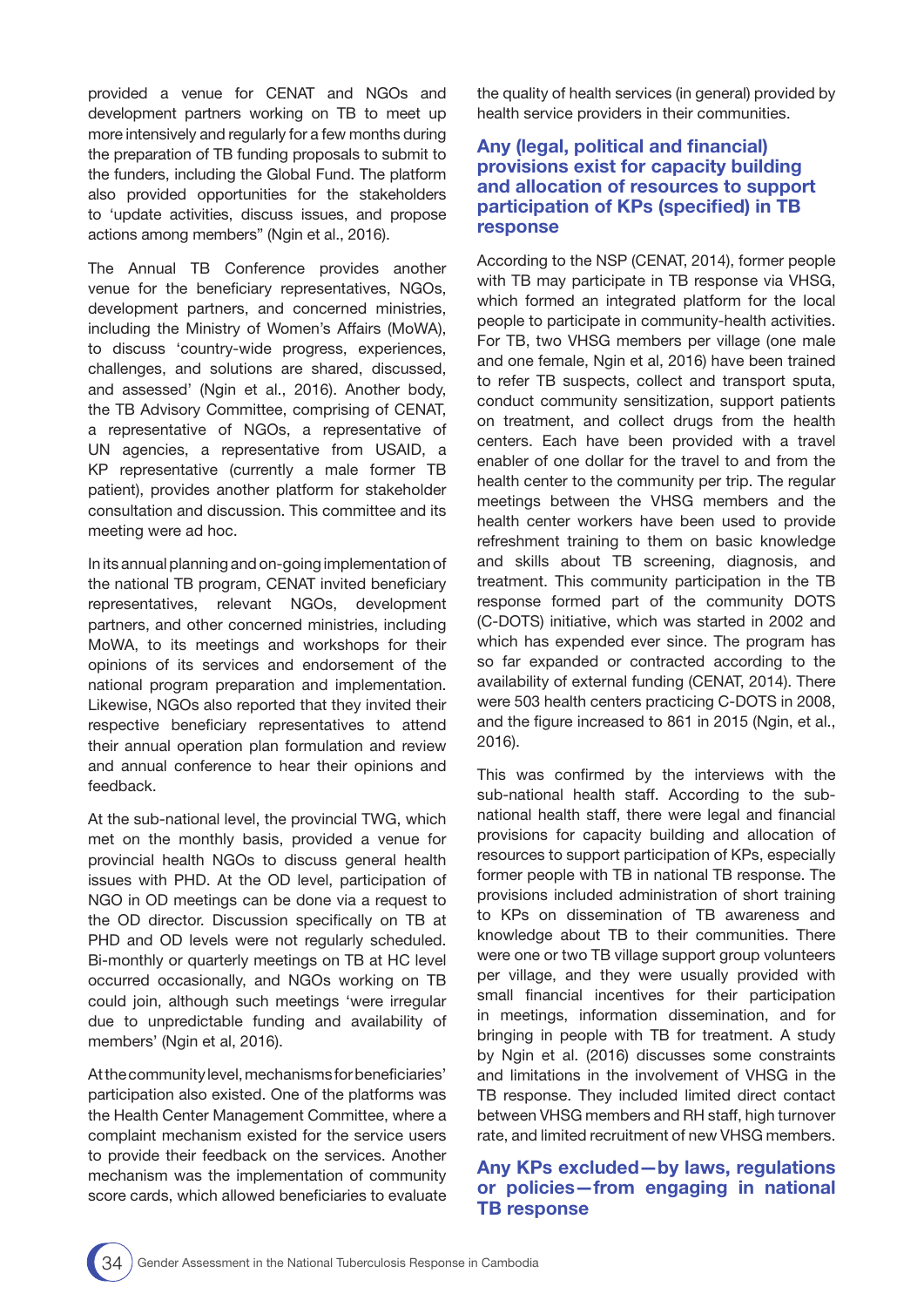There was a consensus among the health providers that there was no KP that has been excluded from engaging in the national TB response by any means, including legal stipulation, regulation enforcement and policy formulation and implementation.

## Coordination of gender equality within the TB response

There was no formal coordination of gender equality within the TB response in the government agency, within the NGO communities working on TB, as well as between the government agency and NGOs at the central level (see also Ngin, et al., 2016). At the provincial level, the provincial sub-technical working group on TB provided a formal coordination platform between PHD and NGOs working on health issues to meet monthly to update their activities and discuss various issues (Ngin et al., 2016) including gender equality in TB response.

## Any gender-related impediments accessing, using and/or adhering to prevention services for women, girls, men, boys, transgender people and other KPs that should be considered and addressed

Through the FGDs, some of the KPs raised the following as gender-related impediments (response disaggregated by gender where possible) to accessing, using and/or adhering to prevention services amongst different gender and other KPs that should be considered and addressed in the policy response. It is noteworthy that the last four KPs did not see any gender-related impediments; however, it is worth noting that the last three groups constituted the least number of participants in the assessment. Among others, the following factors are raised as hindrance to accessing, using, and/ or adhering to prevention services: attending to livelihoods and household chores, out-migration, ignorance, and patients' personal behaviors.

| <b>Stakeholder</b>             | <b>Selected Remarks on Gender-Related Impediments</b>                                                                                                                                                                                                                                                                                                                                                                                                                                                            |
|--------------------------------|------------------------------------------------------------------------------------------------------------------------------------------------------------------------------------------------------------------------------------------------------------------------------------------------------------------------------------------------------------------------------------------------------------------------------------------------------------------------------------------------------------------|
| <b>People with diabetes</b>    | Lack of money for local transport to health centers (Takeo)<br>$\overline{a}$<br>A need to make ends meet (Takeo)<br>$\qquad \qquad -$<br>Not wanting to expose one's weakness (illness) amongst male<br>$\qquad \qquad -$                                                                                                                                                                                                                                                                                       |
| <b>Former people with TB</b>   | Labor migration within and outside the country<br>$\qquad \qquad -$<br>Inability to tolerate the side effects from the medication<br>$\frac{1}{2}$<br>Busyness with making ends meet for the female poor<br>$\overline{\phantom{a}}$<br>Drinking and not caring for one's health amongst men<br>$\qquad \qquad -$<br>Not wanting to reveal one's TB status for fear of social stigma,<br>$\qquad \qquad -$<br>amongst the elderly<br>Going to take medicine only when one's not well<br>$\overline{\phantom{0}}$ |
| <b>People with TB patients</b> | Living far away from the health center<br>$\overline{\phantom{a}}$                                                                                                                                                                                                                                                                                                                                                                                                                                               |
| <b>People living with HIV</b>  | Poverty and busyness with making ends meet<br>$\qquad \qquad -$<br>Busyness with household chore for female (and thus forgetting to<br>$\qquad \qquad -$<br>take medication regularly)<br>Female is shier than male in seeking for the services<br>Going to seek for the services only when seriously/critically ill<br>$\qquad \qquad -$<br>Lack of money to commute to/from health centers<br>$\qquad \qquad -$                                                                                                |
| <b>Elderly people</b>          | Busyness with making ends meet<br>$\overline{\phantom{a}}$<br>Side effects from the medication<br>Busyness with household chore (for female)<br>$\qquad \qquad -$<br>Lack of communication means to/from health centers<br>$\overline{\phantom{0}}$                                                                                                                                                                                                                                                              |
| <b>TB contacts</b>             | (not an issue)<br>$\blacksquare$                                                                                                                                                                                                                                                                                                                                                                                                                                                                                 |
| <b>PWID/PWUD</b>               | (not an issue)<br>$\overline{\phantom{a}}$                                                                                                                                                                                                                                                                                                                                                                                                                                                                       |
| <b>Prisoners</b>               | (not an issue)<br>$\qquad \qquad -$                                                                                                                                                                                                                                                                                                                                                                                                                                                                              |
| <b>VHSG</b>                    | (not an issue)<br>$\qquad \qquad -$                                                                                                                                                                                                                                                                                                                                                                                                                                                                              |

#### Table 16: Perceptions of selected KPs on gender-related impediments to accessing, using and/or adhering to prevention services

Abbreviations: NGO, non-governmental organization; PWID, people who inject drugs; PWUD, people who inject drugs; TB, tuberculosis; VHSG, village health support group.

Source: Compiled by authors based on focus group discussion results.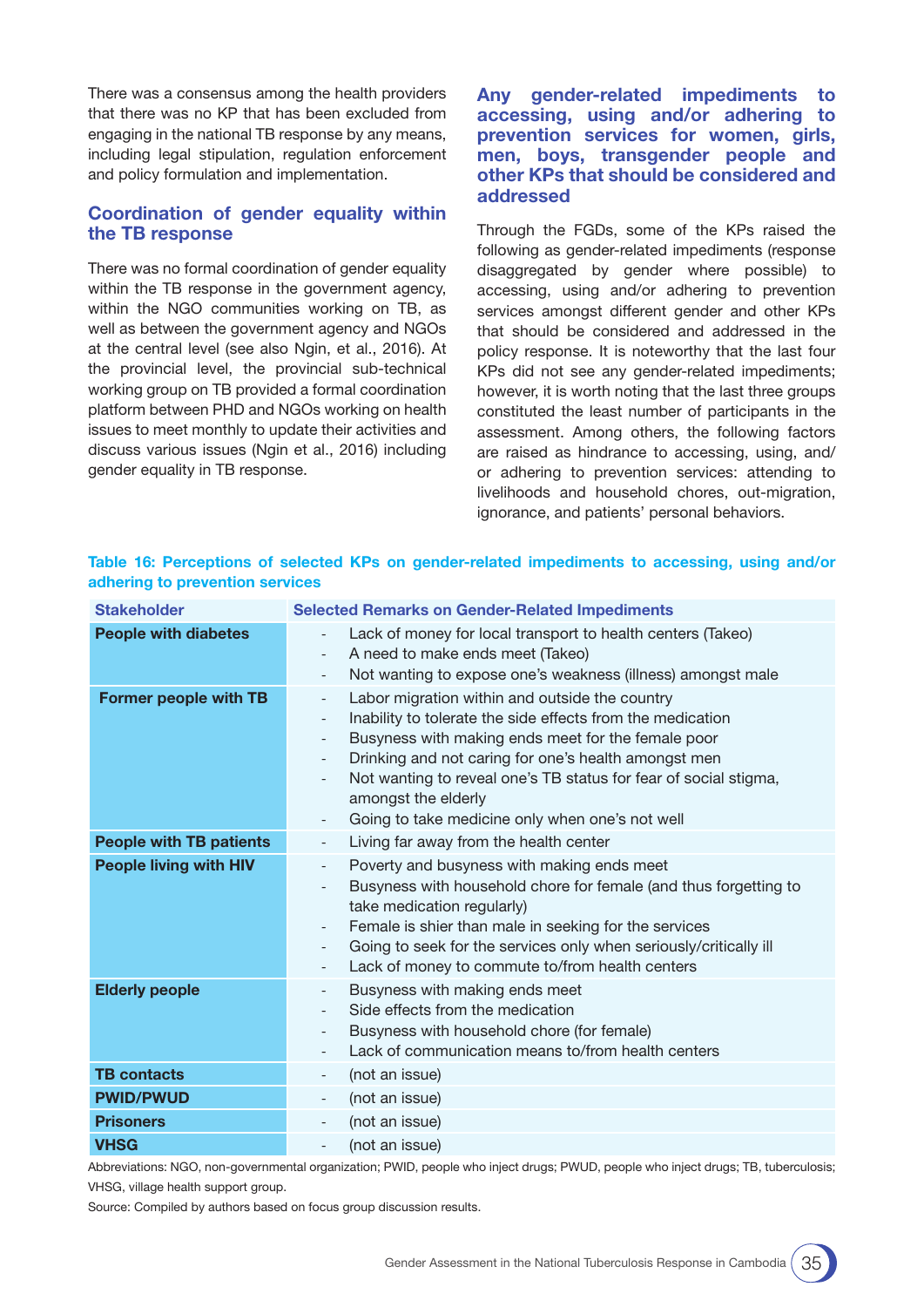## Gender-related barriers for use and adherence to services to consider and address

and district health providers covered the issue of gender-related barriers for use and adherence to TB services among different gender and some KPs to consider and address in the policy response. The participants raised the following issues:

Interviews were conducted with the provincial

#### Stakeholders Selected Remarks on (Gender-Related) Barriers for Use and Adherence to **Services** Provincial Health **Department** Poverty Under-utilization of public health services Busyness in tending children and grand-children, especially for mothers and grand-mothers (in rural areas) Lack of communication means to/from health centers, especially for the elderly **Migration** People living with HIV-TB wanting only one of the medication Unbearable medication side effects Health Operational **District** Difficulty in commuting to/from health providers for the elderly Need to make ends meet Living far away from health centers Lengthy procedure in commuting prisoners to health providers Busyness in tending children and grand-children for the elderly Not daring to get treated for people with HIV for fear of discrimination Poverty for diabetics Parents not bring young kids to health centers Fear of discrimination and social stigma **Health Center Example 2** Busyness in looking after grand-children Busyness in making ends meet Lack of adherence to medication regimen Living far away from service providers Migration to neighboring countries Lack of communication means to/from service providers **Poverty**

#### Table 17: Gender-related barriers for use and adherence to the TB services

Abbreviations: HIV, immunodeficiency syndrome; TB, tuberculosis.

Source: Compiled by authors based on focus group discussion results.

## A COMPREHENSIVE TB RESPONSE

#### **TB Prevention**

Basic TB prevention and supportive services have been provided at health facilities to service seekers at no cost. Such services included access to information about TB and HIV, INH prophylaxis for people living with HIV and people with latent TB infection, behavior change communication, and TB contact tracing and treatment. The provision of BCG is the responsibility of the National Immunization Program (NIP) of the Ministry of Health. The services were mainly TB-related, with some integration of HIV services. However, many HIV-related services were not available at TB treatment services, and it was reported that such services were covered by NCHADS. There was no integration of other services for such KPs as drug users and diabetics.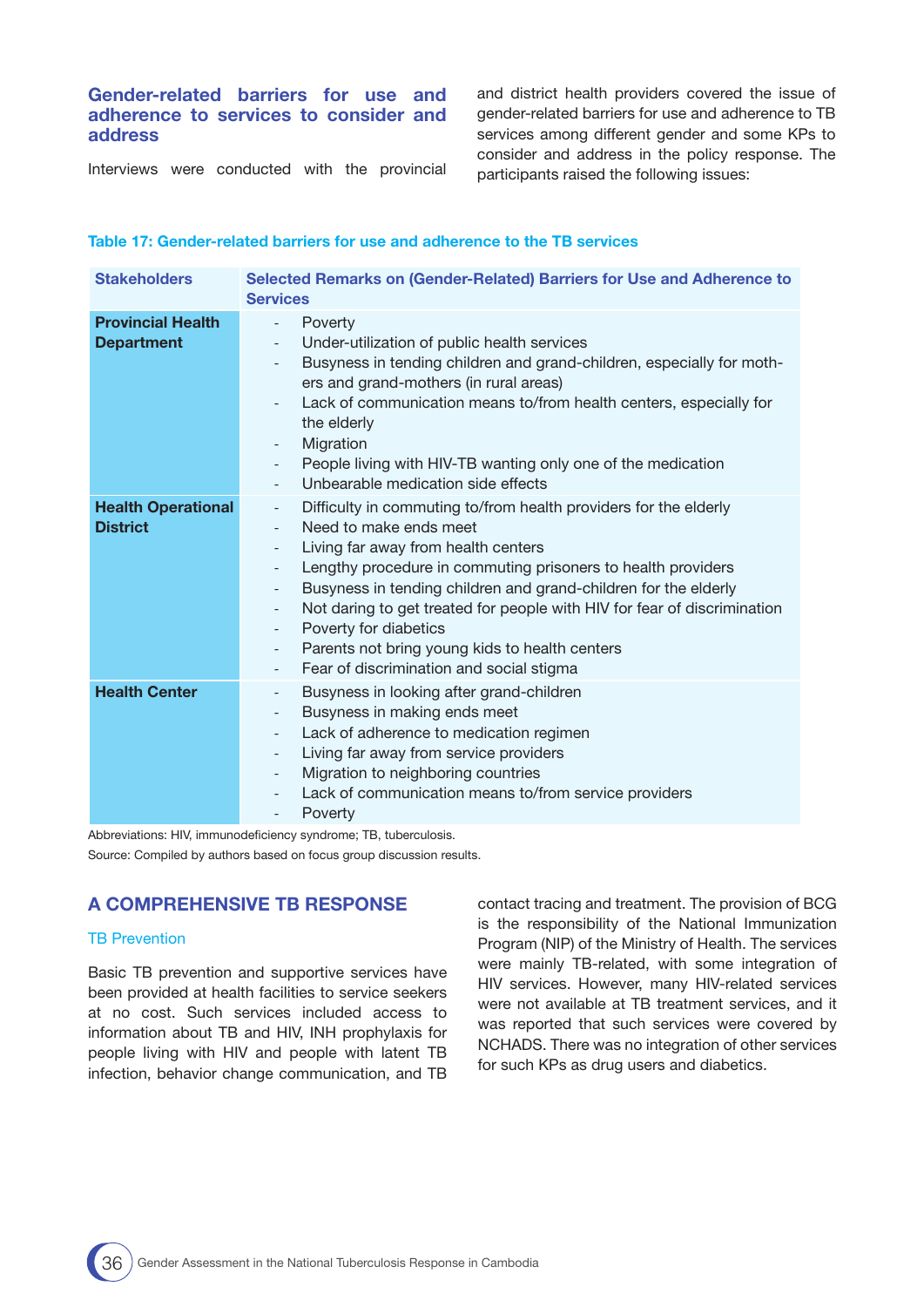#### Table 18: Availability of TB prevention and supportive services

| Access to information about HIV and TB                                         | Yes |
|--------------------------------------------------------------------------------|-----|
| <b>BCG</b> vaccination                                                         | Yes |
| INH prophylaxis for people living with HIV and people with latent TB infection | Yes |
| Behavior change communication                                                  | Yes |
| Peer education                                                                 | Yes |
| TB contact tracing and treatment                                               | Yes |
| Drug use harm reduction measures                                               | No. |

Abbreviations: BCG, Bacillus Calmette–Guérin vaccine; HIV, immunodeficiency syndrome; INH, Isoniazid; TB, tuberculosis. Source: CENAT (2017).

#### Testing and Treatment

Table 19 shows percentage of people with TB who received an HIV test in each year and knew the results in 2012-2016. The percentage of people with TB who received the test each year and knew their

results have been quite constant in the past five years, although there has been a slight increase in the past two years at 83% and 85%, respectively. The annual average was some 82%. There was no breakdown of data by gender and by age recorded at the central level.

#### Table 19: Percentage of people with TB who received an HIV test in each year and knew the results

|              | 2012 | 2013 | 2014 | 2015 | 2016 |
|--------------|------|------|------|------|------|
| <b>Total</b> | 80%  | 82%  | 81%  | 83%  | 85%  |
| <b>Male</b>  | n/a  | n/a  | n/a  | n/a  | n/a  |
| Female       | n/a  | n/a  | n/a  | n/a  | n/a  |

Source: CENAT (2017).

The assessment attempted to collect the data breakdown by provinces from all the 25 PHD through an email survey and field data collection. However, it managed to collect data from only six PHD through the field data collection and email survey. As shown Table 20, the percentage of people with TB who received an HIV test in each year and knew the results varies quite significantly from province to

province – with Kampong Chhnang PHD recorded that all people with TB were tested for HIV in 2015 and 2016 and Prey Veng PHD ranked the lowest on this indicator. The other three provinces recorded that generally more than 90% of the people with TB were tested for HIV. Data breakdown by gender and age is hardly available.

#### Table 20: Percentage of people with TB who received an HIV test in each year and knew the results in selected provinces

|              |      | Kampong<br>Chhnang |       | <b>Banteav</b><br>Meanchey |       | Siem Reap |       | Prey Veng |       |      | Kampot |      |       |       | Sihanoukville |       |       |
|--------------|------|--------------------|-------|----------------------------|-------|-----------|-------|-----------|-------|------|--------|------|-------|-------|---------------|-------|-------|
|              | 2015 | 2016               | 2015  | 2016                       | 2014  | 2016      | 2014  | 2015      | 2016  | 2014 | 2015   | 2016 | 2012  | 2013  | 2014          | 2015  | 2016  |
| <b>Total</b> | 100% | 100%               | 98%   | 98%                        | 87%   | 93%       | 66%   | 64%       | 78%   | 91%  | 95%    | 92%  | 95%   | 93%   | 99%           | 97%   | 95%   |
| <b>Male</b>  | 100% | 100%               | (n/a) | (n/a)                      | (n/a) | (n/a)     | (n/a) | (n/a)     | (n/a) | 90%  | 97%    | 89%  | (n/a) | (n/a) | (n/a)         | (n/a) | (n/a) |
| Female       | 100% | 100%               | (n/a) | (n/a)                      | (n/a) | (n/a)     | (n/a) | (n/a)     | (n/a) | 91%  | 99%    | 99%  | (n/a) | (n/a) | (n/a)         | (n/a) | (n/a) |

Sources: Provincial Health Departments of Kampong Chhnang, Banteay Meanchey, Siem Reap, and Prey Veng (November, 2017).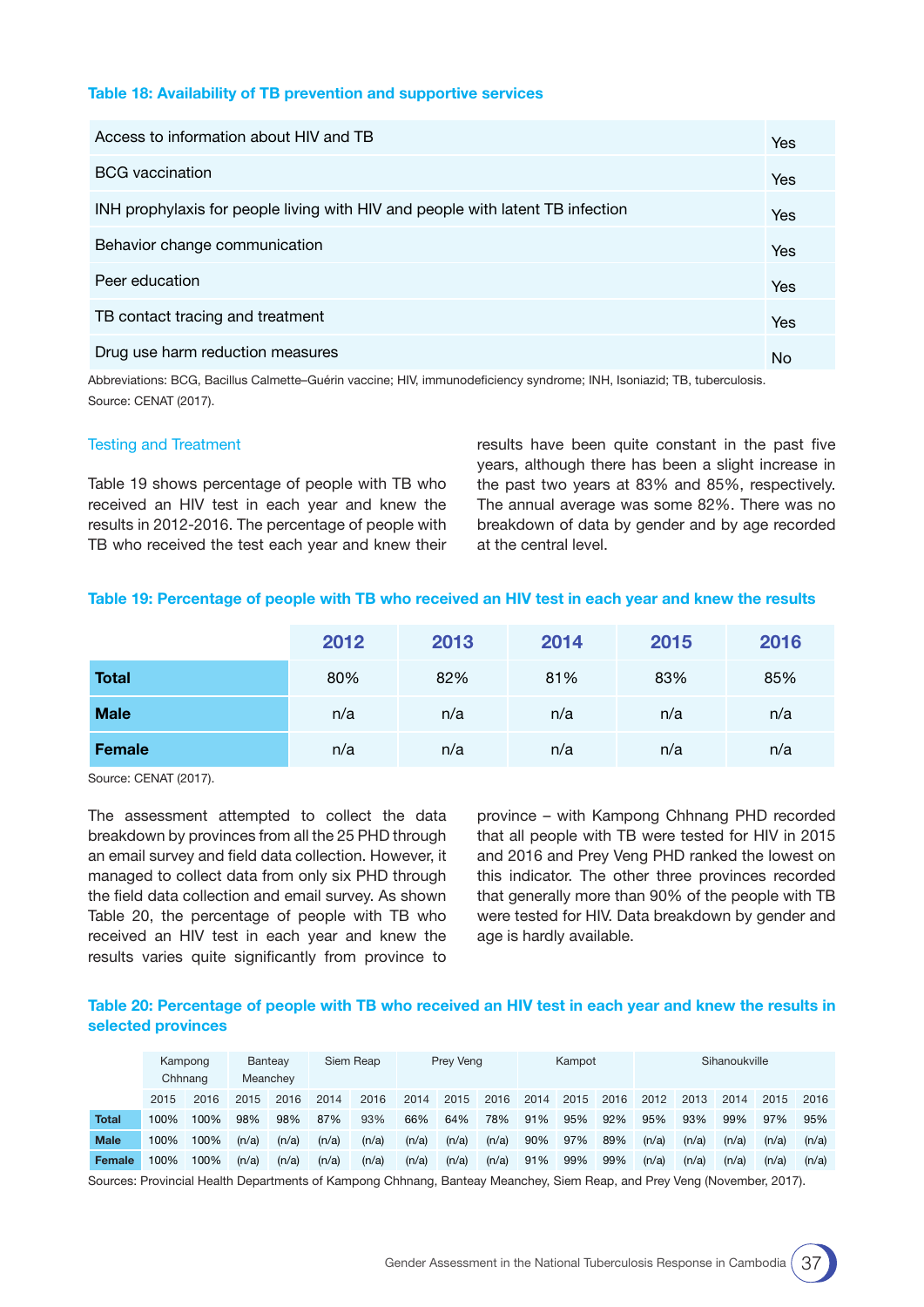The data on the number of people with TB who got diagnosed and treated in the past 12 months were not captured in the central database. However, according to the NTP senior officers, the gap is very small (less than 5%) and an absolute majority of the people who were diagnosed with TB were treated every year.

Table 21 shows that number of people diagnosed with MDR-TB and started treatment each year was relatively low – with an average of 83 cases per annum. There was a slight decrease in the notifcation of MDR-TB cases in the past two years from a peak of 121 in 2013 to 75 and 101 cases in 2015 and 2016, respectively. There was no data breakdown by gender, by age, and by province.

#### Table 21: Number of people diagnosed with MDR-TB and started treatment each year

|              | 2012  | 2013  | 2014  | 2015  | 2016  |
|--------------|-------|-------|-------|-------|-------|
| <b>Total</b> | 110   | 121   | 110   | 75    | 101   |
| <b>Male</b>  | (n/a) | (n/a) | (n/a) | (n/a) | (n/a) |
| Female       | (n/a) | (n/a) | (n/a) | (n/a) | (n/a) |

Source: CENAT (2017).

TB treatment success rates in 2012-2016 are shown in Table 22. The rate (for smear positive) has been quite impressive – standing constantly at 93% per annum in the past five years. There was no data

breakdown by age, gender, and province available in the national surveillance system. The NSP correctly noted that the 'treatment success rates are high by international standards" (CENAT, 2014).

#### Table 22: National TB treatment success rate in 2012 – 2016

|              | 2012  | 2013  | 2014  | 2015  | 2016  |
|--------------|-------|-------|-------|-------|-------|
| <b>Total</b> | 93%   | 93%   | 93%   | 93%   | 93%   |
| <b>Male</b>  | (n/a) | (n/a) | (n/a) | (n/a) | (n/a) |
| Female       | (n/a) | (n/a) | (n/a) | (n/a) | (n/a) |

Source: CENAT (2017).

Whether treatment services respect, promote and protect rights of women, girls, men, boys, transgender people and selected KPs

The assessment tried to examine whether the treatment services respect, protect and promote the people with TB, regardless of their gender and other social and economic statuses. The response and remarks from the service recipients and providers are generally positive and are shown in Table 23.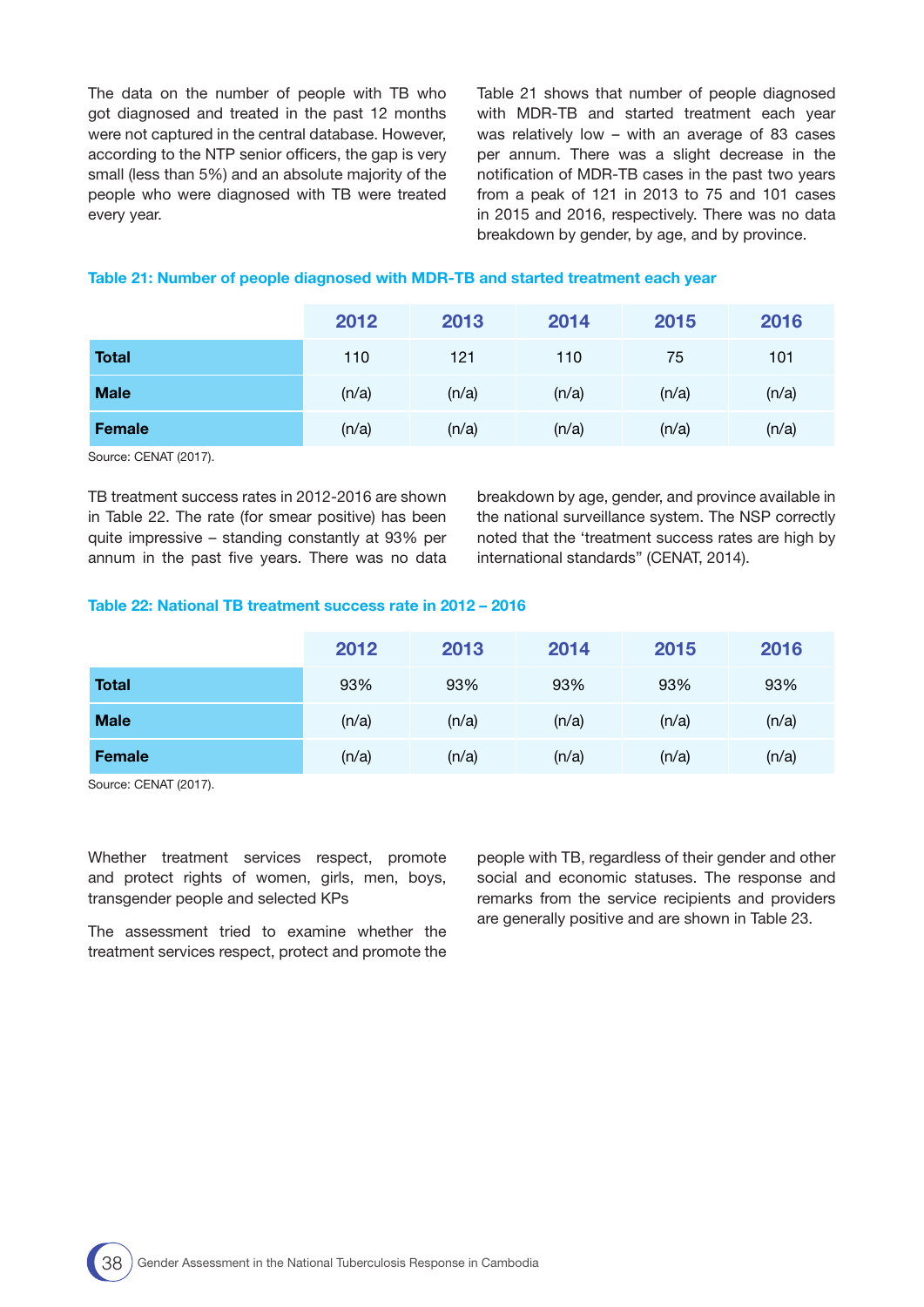Table 23: Whether treatment services respect, promote and protect rights of women, girls, men, boys, transgender people and selected KPs – perspectives of TB service recipients

| <b>Stakeholders</b>       | <b>Treatment services</b><br>respect, promote<br>& protect rights of<br>women, girls, men,<br>boys, transgender<br>people and selected<br><b>KPs</b> | <b>Selected Remarks on Services</b>                                                                                                                                                                                                                                                                                                                                                                                                                                   |
|---------------------------|------------------------------------------------------------------------------------------------------------------------------------------------------|-----------------------------------------------------------------------------------------------------------------------------------------------------------------------------------------------------------------------------------------------------------------------------------------------------------------------------------------------------------------------------------------------------------------------------------------------------------------------|
| People with<br>diabetes   | Yes                                                                                                                                                  | "Both the health center and referal hosopital always<br>encourage TB patients. The doctors tell the patients to<br>help disseminate TB treatment services (to their fellow<br>villagers) and encourage potential TB patients to come<br>forwards for treatment as soon as possible. Doctors tell<br>them to come to take medication on time and regularly."<br>"Doctors don't discriminate, regardless of political<br>inclination. The principles are not violated." |
| Former people<br>with TB  | Yes                                                                                                                                                  | "The health providers do not discriminate based on<br>wealth status - people are called to get the medication<br>in order. They provide the services regardless of age.<br>In case of emergency, some patients may be treated<br>first."<br>"TB treatment service does not discriminate, and there<br>is no violation of the principles. The elderly are treated,                                                                                                     |
| People with TB            | Yes                                                                                                                                                  | irrespective of their age."<br>"TB treatment services are provided equally. If there<br>were any discrimination, there would be TB everywhere<br>in the village."<br>"TB treatment services are provided equally, regardless<br>of gender and age."                                                                                                                                                                                                                   |
| People living<br>with HIV | Yes                                                                                                                                                  | "No. There is encouragement from the providers."<br>"The principles are not violated; doctors follow the<br>procedures and are friendly."                                                                                                                                                                                                                                                                                                                             |
| Elderly people            | Yes                                                                                                                                                  | "(Doctors) do not violate the principles. TB patients are<br>treated, regardless of their wealth or power."<br>"TB treatment services are provided equally for all and<br>they are provided regardless of gender and age."<br>"There is respect of the rights. There are good words<br>and some bad words, indeed."                                                                                                                                                   |
| TB contacts               | Yes                                                                                                                                                  | "TB treatment services are provided equally, regardless<br>of age, gender and marital status."<br>"TB patients have the rights to receive treatment equally<br>because the treatment is for all, and there is respect for<br>rights, whether one is young, old or transgender."                                                                                                                                                                                       |
| PWID/PWUD                 | Yes                                                                                                                                                  | "TB treatment services are provided regardless of<br>marital status, gender, profession, and age. Every TB<br>patient is treated."                                                                                                                                                                                                                                                                                                                                    |
| Prisoners                 | Yes                                                                                                                                                  | "They (health providers) don't discriminate. They guide<br>(us) on medication and hygiene."                                                                                                                                                                                                                                                                                                                                                                           |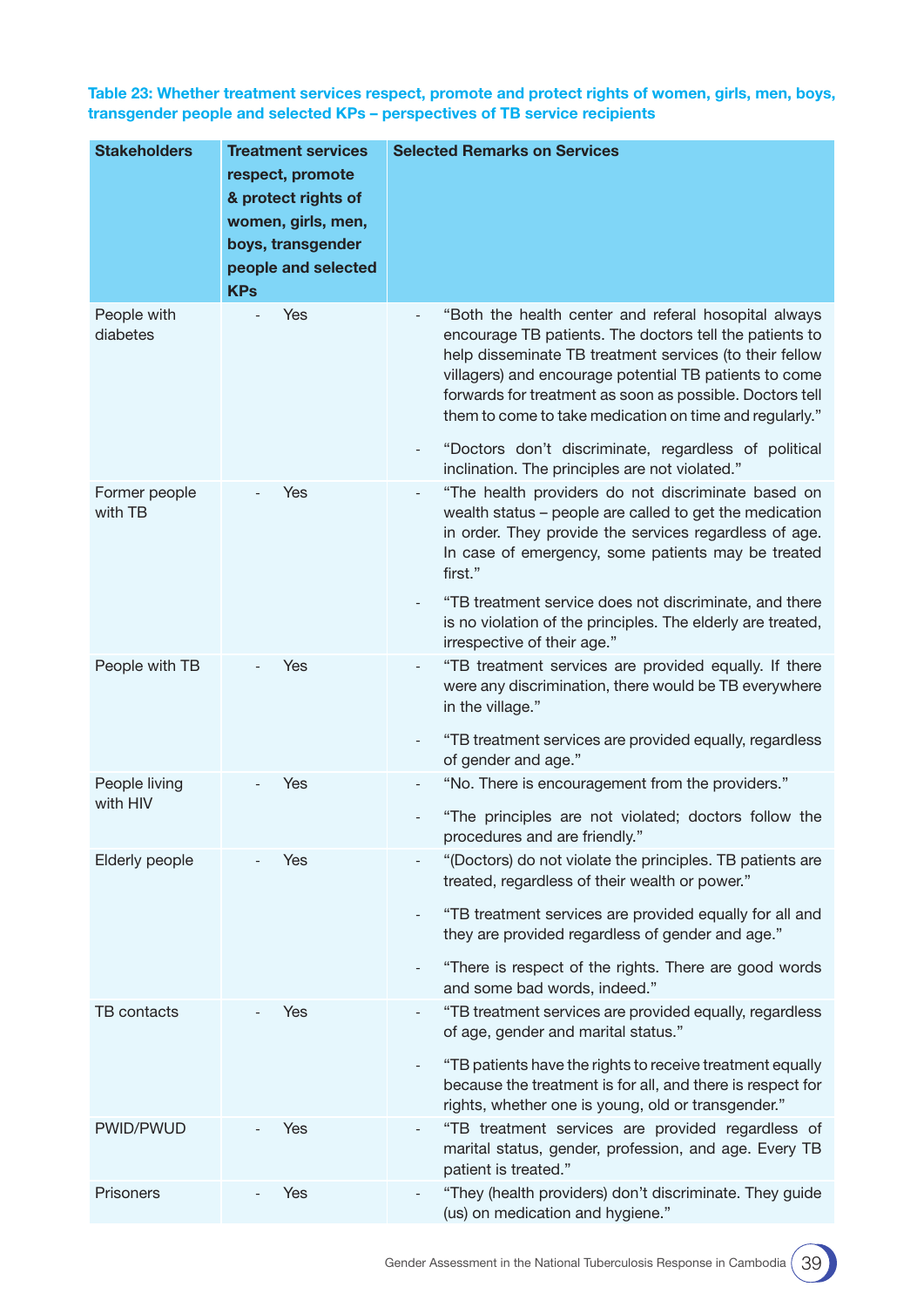| <b>VHSG</b> | <b>Yes</b> | - "TB treatment services respect, promote and protect       |
|-------------|------------|-------------------------------------------------------------|
|             |            | (the rights of people with TB) as the treatment is provided |
|             |            | regardless of age, gender, livelihood, and wealth status."  |

Abbreviations: PWID, people who inject drugs; PWUD, people who inject drugs; TB, tuberculosis; VHSG, village health support group. Source: Compiled by authors based on focus group discussion results.

The health providers were generally positive about their treatment services too, although the remarks are not gender-specific (Table 24).

Table 24: Whether treatment services respect, promote and protect rights of women, girls, men, boys, transgender people and selected KPs – perspectives of TB service providers

| <b>Stakeholders</b>                      | <b>Treatment services</b><br>respect, promote<br>& protect rights of<br>women, girls, men,<br>boys, transgender<br>people and selected<br><b>KPs</b> | <b>Selected Remarks on Services</b>                                                                                                                                                                                                                                                                                                                                                                        |
|------------------------------------------|------------------------------------------------------------------------------------------------------------------------------------------------------|------------------------------------------------------------------------------------------------------------------------------------------------------------------------------------------------------------------------------------------------------------------------------------------------------------------------------------------------------------------------------------------------------------|
| Provincial<br>Health<br>Department       | Yes                                                                                                                                                  | "There are health staff who use good language and some<br>who display inappropriate behavior. The treatment ser-<br>vices (sic) usually treat everyone equally."                                                                                                                                                                                                                                           |
|                                          |                                                                                                                                                      | "There is promotion through DOTS. We allow them to<br>choose the provider that is convenient (close) to them."                                                                                                                                                                                                                                                                                             |
|                                          |                                                                                                                                                      | "When we've seen a TB case, we explain to him/her the<br>treatment process."                                                                                                                                                                                                                                                                                                                               |
| Health<br>Operational<br><b>District</b> | Yes                                                                                                                                                  | "We advise (staff) not to discriminate the patients. We<br>respect and encourage the patients. We don't only treat<br>TB. If they are diagnosed with other diseases such as<br>diabetes and HIV, we help seek the treatment services for<br>them too."                                                                                                                                                     |
|                                          |                                                                                                                                                      | "There is promotion of their rights. If they forget to come<br>pick up their medicine, our staff member calls them.<br>There is non-disclosure too, and we don't disseminate<br>their TB status to the community they live in. We control<br>their sputum regularly and encourage them to take the<br>medication. At the end of the treatment, we check their<br>sputum again to ensure they are treated." |
|                                          |                                                                                                                                                      | "In some instances, we even beg the patients to get<br>treated otherwise they would quit due to the (strong)<br>side effects. It is inevitable at either the health center<br>or hospital that there are instances where doctors and<br>patients may use big words to each other."                                                                                                                         |
| <b>Health Center</b>                     | Yes                                                                                                                                                  | "There is respect of their rights. There are instances when<br>misappropriate behavior is displayed. Some patients may<br>use bad words because of the strong side effect, and<br>health staff may use bad words too, but to make them<br>take the medication."                                                                                                                                            |
|                                          |                                                                                                                                                      | "(We) encourage them to take the medication until they<br>are cured to avoid spreading (the disease) to their family<br>members."                                                                                                                                                                                                                                                                          |

Abbreviations: DOTS, directly observed treatment, short-course; HIV, human immunodeficiency virus; KP, key population; TB, tuberculosis. Source: Compiled by authors based on focus group discussion results.

 $40\,$  ) Gender Assessment in the National Tuberculosis Response in Cambodia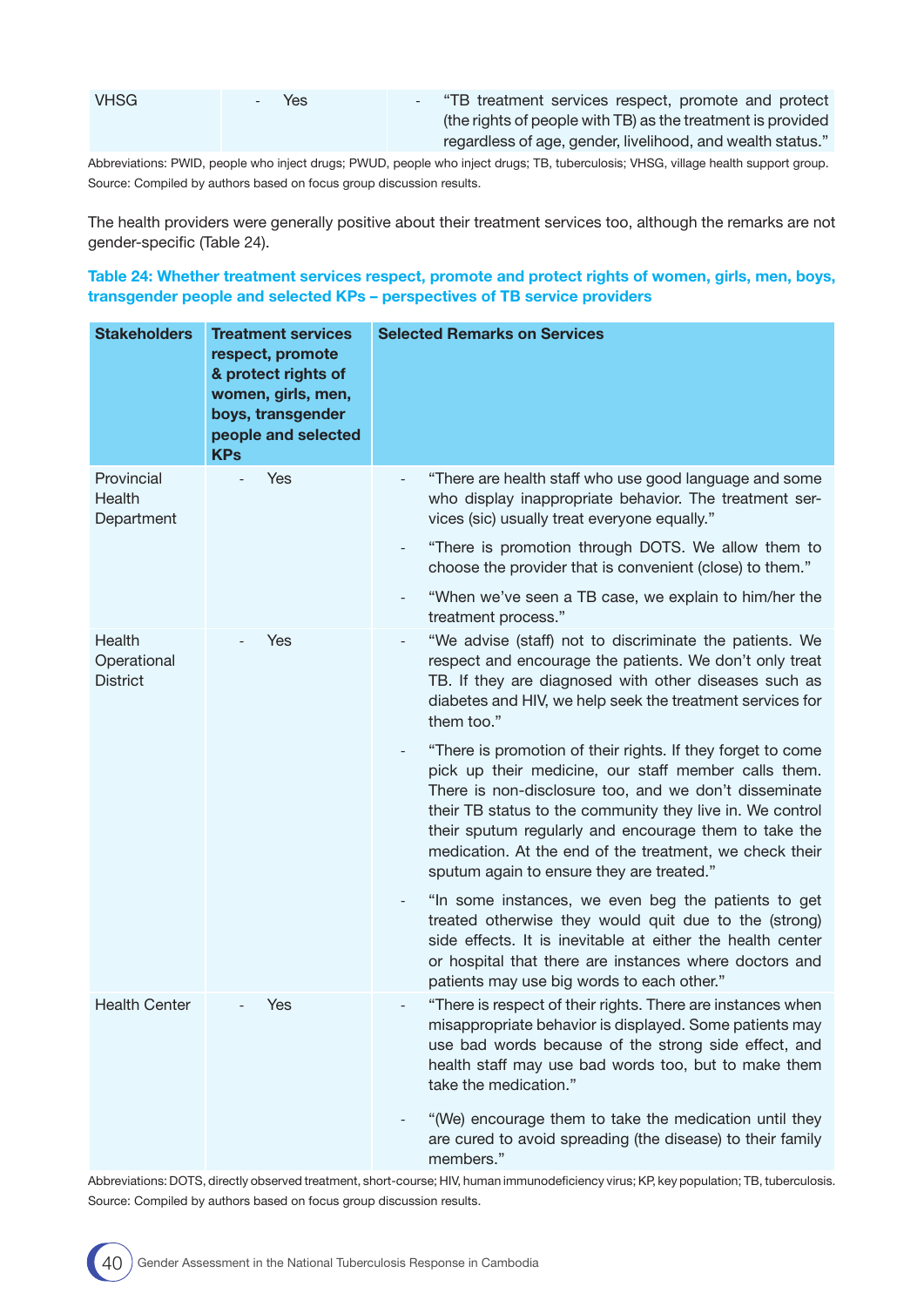#### Care and Support Services

Table 25 shows that, in general, the TB care and support services respect, promote and protect the rights of selected KPs, irrespective of their gender. According to the central NTP officers, the following are illustrative. For the elderly and disabled, they can access the community DOTS to avoid having them travel long distance to the health centers. For children, the TB medicines can be administered to them by their mothers or school teachers. For Buddhist monks, there is DOTS service available to the pagoda. However, there is no target intervention for transgender people. The issues were also discussed extensively with the KPs, and there is no report of mistreatment or indication of violence of their rights. Table 28 below presents their thoughts and remarks on this issue:

Table 25: Whether care and support services respect, promote and protect rights of women, girls, men, boys, transgender people and selected KPs – perspectives of TB service recipients

| <b>Stakeholders</b>      | <b>Care &amp; support services</b><br>respect, promote & protect<br>rights of women, girls,<br>men, boys, transgender<br>people and selected KPs | <b>Selected Remarks on Services</b>                                                                                                                                                    |
|--------------------------|--------------------------------------------------------------------------------------------------------------------------------------------------|----------------------------------------------------------------------------------------------------------------------------------------------------------------------------------------|
| People with<br>diabetes  | Yes                                                                                                                                              | "Doctors advise on diet for diabetics."<br>$\overline{\phantom{0}}$                                                                                                                    |
|                          |                                                                                                                                                  | "Doctors encourage (us) to take medication<br>regularly and do not quit."                                                                                                              |
|                          |                                                                                                                                                  | "As for TB services, patients receive equal<br>$\overline{\phantom{a}}$<br>treatment, regardless they are female, male or<br>transgender."                                             |
| Former people<br>with TB | Yes                                                                                                                                              | "The doctors encourage patients to come to<br>take medicine regularly. I see it with my own<br>eyes. There is no violation."                                                           |
|                          |                                                                                                                                                  | "They doctors were attentive – for the doctors"<br>at the center I was treated. I don't know about<br>other centers."                                                                  |
| People with TB           | Yes                                                                                                                                              | "The doctors record in the patients' logbooks<br>$\overline{\phantom{0}}$<br>every month."                                                                                             |
|                          |                                                                                                                                                  | "The sputum is tested and monitored once<br>every month until the patients are cured."                                                                                                 |
|                          |                                                                                                                                                  | "Care and support services are provided equally<br>- to the elderly and youths alike. Doctors<br>prescribed additional medication or dosage if<br>there is another strand of disease." |
| People with HIV          | Yes                                                                                                                                              | "There is no violation. Doctors encourage taking<br>medication regularly."                                                                                                             |
|                          |                                                                                                                                                  | "Doctors take care of treating us As for<br>people with TB and HIV, they go receive their<br>medicine at another place."                                                               |
| Elderly people           | Yes                                                                                                                                              | "Doctors respect and promote (our rights) – they<br>advise and educate us (at the health center),<br>and there is no indication of violation."                                         |
|                          |                                                                                                                                                  | "Especially they provide the medicine regularly<br>and hand out facial masks for protection too."                                                                                      |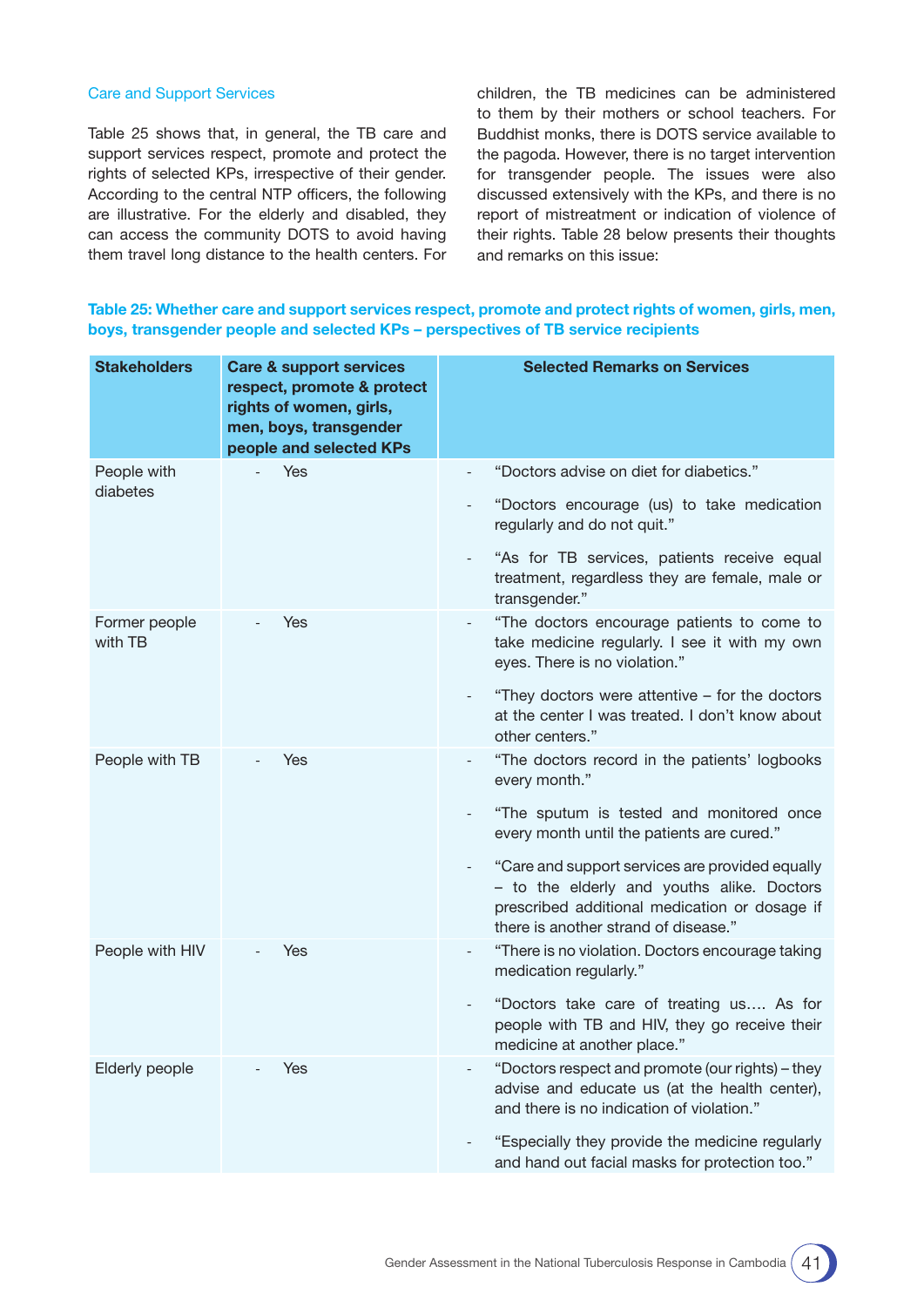| TB contacts    | <b>Yes</b> | "The doctors provide (us) advice such as taking<br>$\overline{\phantom{0}}$<br>regular bath and avoiding fermented food."<br>"Doctors (regularly) monitor our health, and if<br>$\overline{\phantom{0}}$ |
|----------------|------------|----------------------------------------------------------------------------------------------------------------------------------------------------------------------------------------------------------|
|                |            | we are not well or have other illness, they may<br>prescribe additional medicine or treatment."                                                                                                          |
| PWID/PWUD      | <b>Yes</b> | "Doctors provide treatment and encourage<br>$\overline{\phantom{0}}$<br>them (people with TB), regardless their gender<br>(transgender)and age (for the elderly."                                        |
|                |            | "Care and support services don't discriminate<br>(people with TB) regardless of their marital<br>status, gender (MSM, lesbian), age and<br>profession."                                                  |
| (Ex)-prisoners | <b>Yes</b> | "(We) were advised to take regular medication<br>and wear masks."                                                                                                                                        |
| <b>VHSG</b>    | Yes        | "Care and support services include provision<br>$\overline{\phantom{0}}$<br>of food. Doctors told (people with TB) to take<br>medicine regularly."                                                       |
|                |            | "Care and support services are good since<br>$\overline{\phantom{0}}$<br>there are two village support group members<br>per village."                                                                    |

Abbreviations: DOTS, directly observed treatment, short-course; HIV, human immunodeficiency virus; KP, key population; MSM, men who have sex with men; PWID, people who inject drugs; PWUD, people who inject drugs; TB, tuberculosis; VHSG, village health support group.

Source: Compiled by authors based on focus group discussion results.

The healthcare providers concurred that the services they provided were generally good, and there was no indication of violence of the rights of people with TB regardless of their gender and other social or economic statuses. Table 26 below presents their thoughts and selected remarks on the issues.

Table 26: Whether treatment services respect, promote and protect rights of women, girls, men, boys, transgender people and selected KPs – perspectives of TB service providers

| <b>Stakeholders</b>                    | <b>Care &amp; support services</b><br>respect, promote<br>& protect rights of<br>women, girls, men, boys,<br>transgender people and<br>selected KPs | <b>Selected Remarks on Services</b>                                                                                                                                                                                                            |
|----------------------------------------|-----------------------------------------------------------------------------------------------------------------------------------------------------|------------------------------------------------------------------------------------------------------------------------------------------------------------------------------------------------------------------------------------------------|
| <b>Provincial Health</b><br>Department | <b>Yes</b>                                                                                                                                          | no violation - there's<br>is<br>"There"<br>only<br>$\overline{\phantom{0}}$<br>encouragement. There are instances of (health<br>service providers) being a bit of an alarmist.<br>An issue may be that our services are not<br>comprehensive." |
|                                        |                                                                                                                                                     | "There is equal treatment, regardless of whether<br>(the people with TB) are male or female."                                                                                                                                                  |
|                                        |                                                                                                                                                     | "There is advice on side effects. They are<br>advised to contact or come to see doctors<br>quickly if they observe any serious side effects.<br>Their family members are tested for TB as well<br>if there is any suspicion."                  |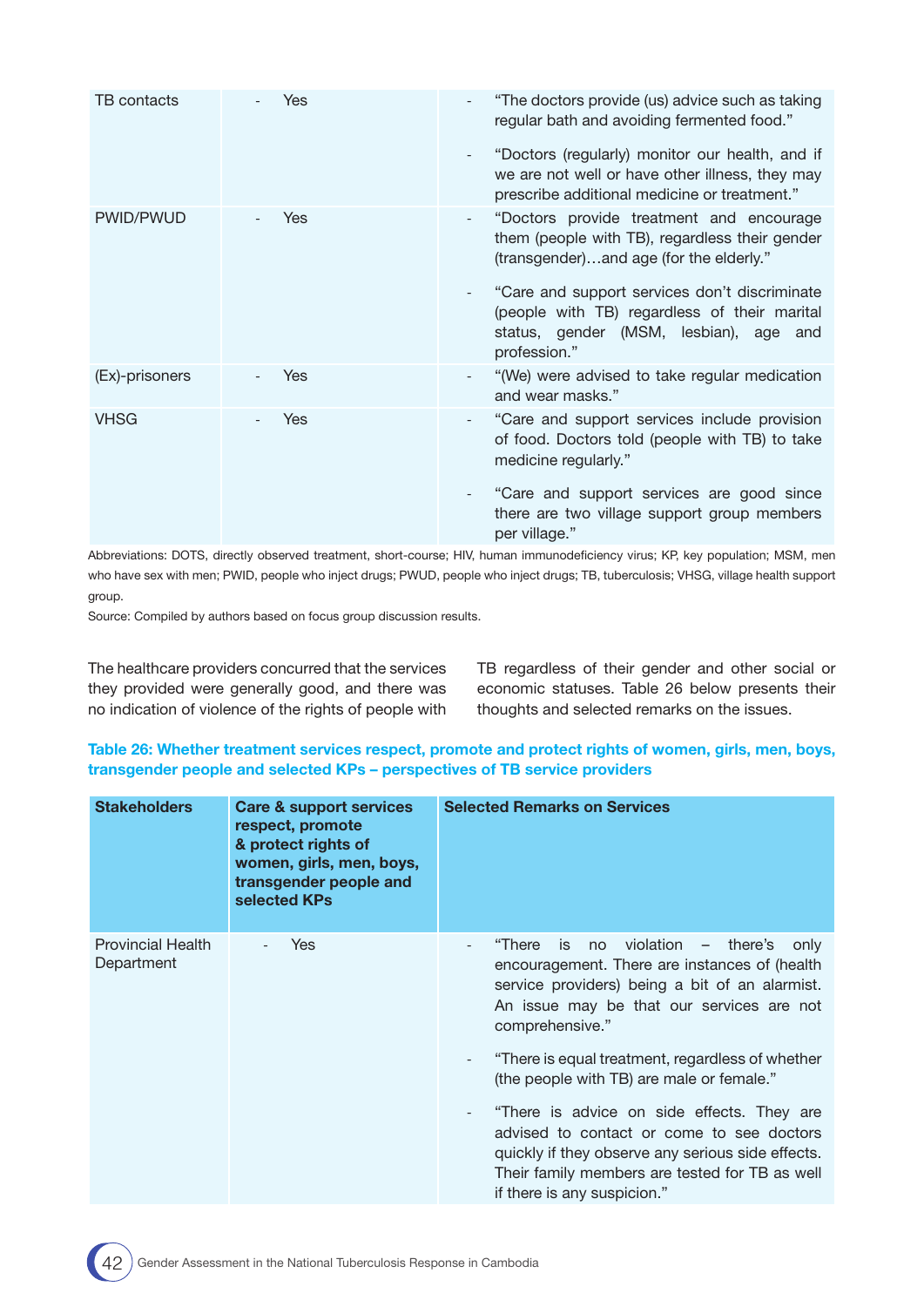| Operational<br><b>District</b> | <b>Yes</b> | "As for care services, whenever they come<br>$\overline{\phantom{0}}$<br>to receive medication, our health staff or the<br>village support group volunteers provide them<br>advice on diet, living environment, preventive<br>measures, and TB and encourage them (to take<br>medication regularly)."<br>"After taking medication, we provide them with<br>$\overline{\phantom{0}}$<br>encouraging words (to stay on medication)<br>If they need to stay at the referral hospital, they<br>have their daily ration too $-$ i.e. 2,000 riels per<br>day." |
|--------------------------------|------------|----------------------------------------------------------------------------------------------------------------------------------------------------------------------------------------------------------------------------------------------------------------------------------------------------------------------------------------------------------------------------------------------------------------------------------------------------------------------------------------------------------------------------------------------------------|
| <b>Health Center</b>           | Yes        | "Yes. If the support service is not good, it<br>may bring about mental health problems to<br>them. There is no violation; we advise them on<br>prevention in order to avoid spreading to other<br>people."                                                                                                                                                                                                                                                                                                                                               |
|                                |            | "There is advice on diet – they can eat anything<br>$\overline{\phantom{0}}$<br>as there is no diet restraint for people with TB.<br>We advise them to take enough rest and take<br>the medication regularly."                                                                                                                                                                                                                                                                                                                                           |

Abbreviations: KP, key population; TB, tuberculosis.

Source: Compiled by authors based on focus group discussion results.

## Whether there is any record of treatment success rate of adult and children with TB on ART

There was no record of number or percentage of treatment success rates of adults and children with TB on treatment 12 months after initiation of ART in the central database.

## GENDER CONSIDERATIONS PER **COMMUNITY**

### Existence of gender-related policies and whether they guide policy interventions in TB response

Cambodia has long prepared the National Plan for Gender (or more precisely, women). The current plan, Neary Rattanak 2014-2018, deals on two key issues: promotion of equality and equity between the sexes. The preparation of the plan was multisectorial in nature, involving the participation of MoH as well

There was some indication that the plan has infuenced the policy interventions in the TB response. In its program planning and in numerous meetings, the Center often engages representatives from MoWA. Besides, there were many instances in the NSP where gender, the elderly and children were considered in the program interventions in the TB response, as discussed somewhere above.

#### Gender-Based Violence (GBV)

In response to chronic gender-based violence, especially one that was perpetrated towards women, the MoWA issued the National Action Plan on Violence against Women 2014-2018 in 2014, and like Neary Ratanak 2014-2018, the preparation of the plan was multi-sectorial in nature, including participation from MoH. However, like Neary Ratanak, the plan has not been used to guide policy interventions in the TB national response, and the NSP made no mention of GBV too.

## Whether the TB response addresses attitudes of public service providers about violence against women and gender-based violence

According to the health providers, at both national and sub-national levels, the TB response focuses mainly on health issues and deal with mainly health professionals, including village health support groups – i.e. mainly on treatment of TB and to a lesser extent TB-HIV co-infection and TB and diabetes, and there is no inclusion of 'non-healthrelated issues' such as violence against women and gender-based violence. However, whether the health providers may get training on these themes from other intervention programs were not explored in this assessment.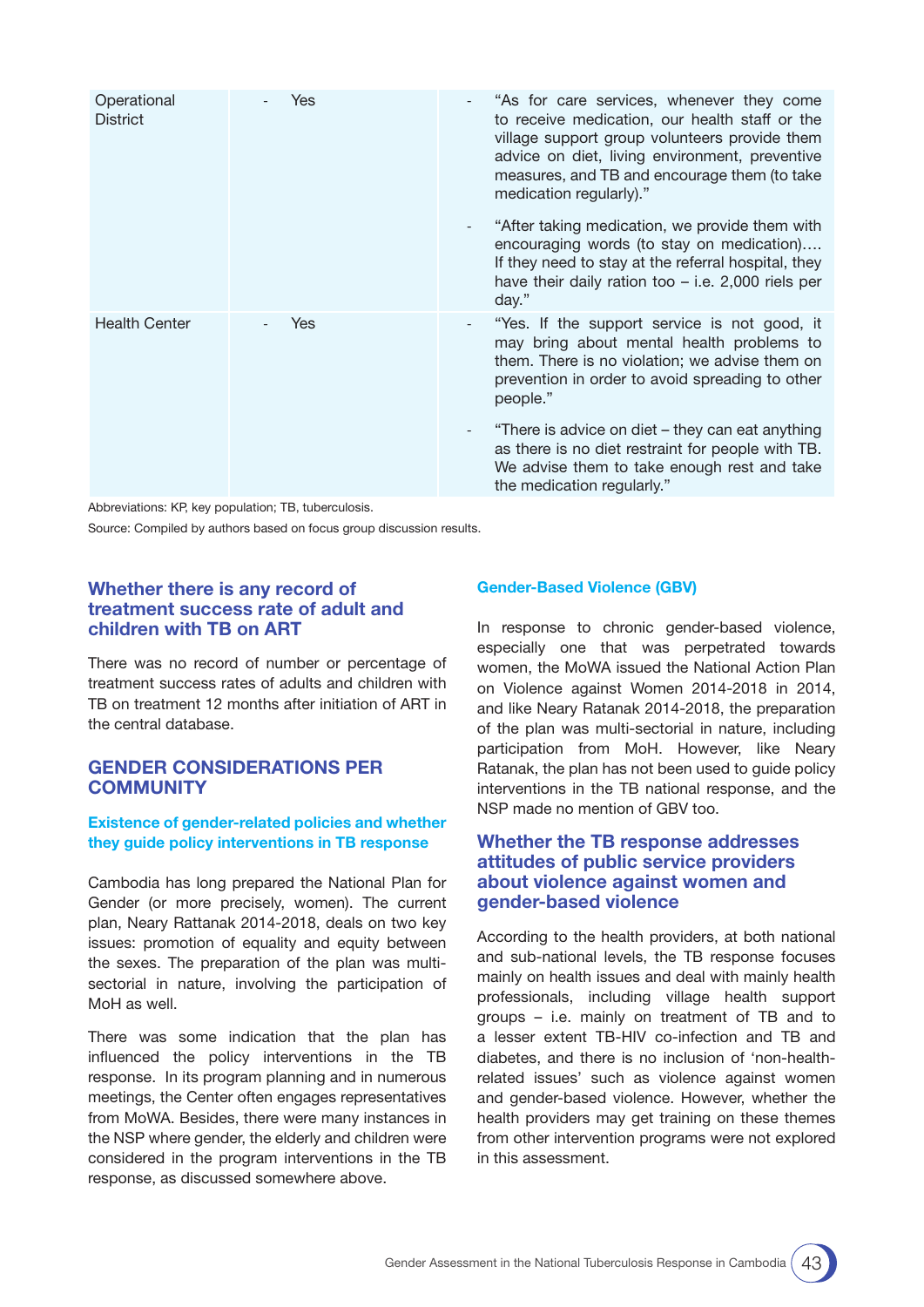## Whether integration of TB and SRHR service and commodities exists

According to some national stakeholders, integrated health services through collaborative arrangements with providers of other health services such as material, neonatal and child health services and other related services including general medicine existed. The newly adopted TB hospital linkage activities are available at 5 hospitals supported by FHI 360.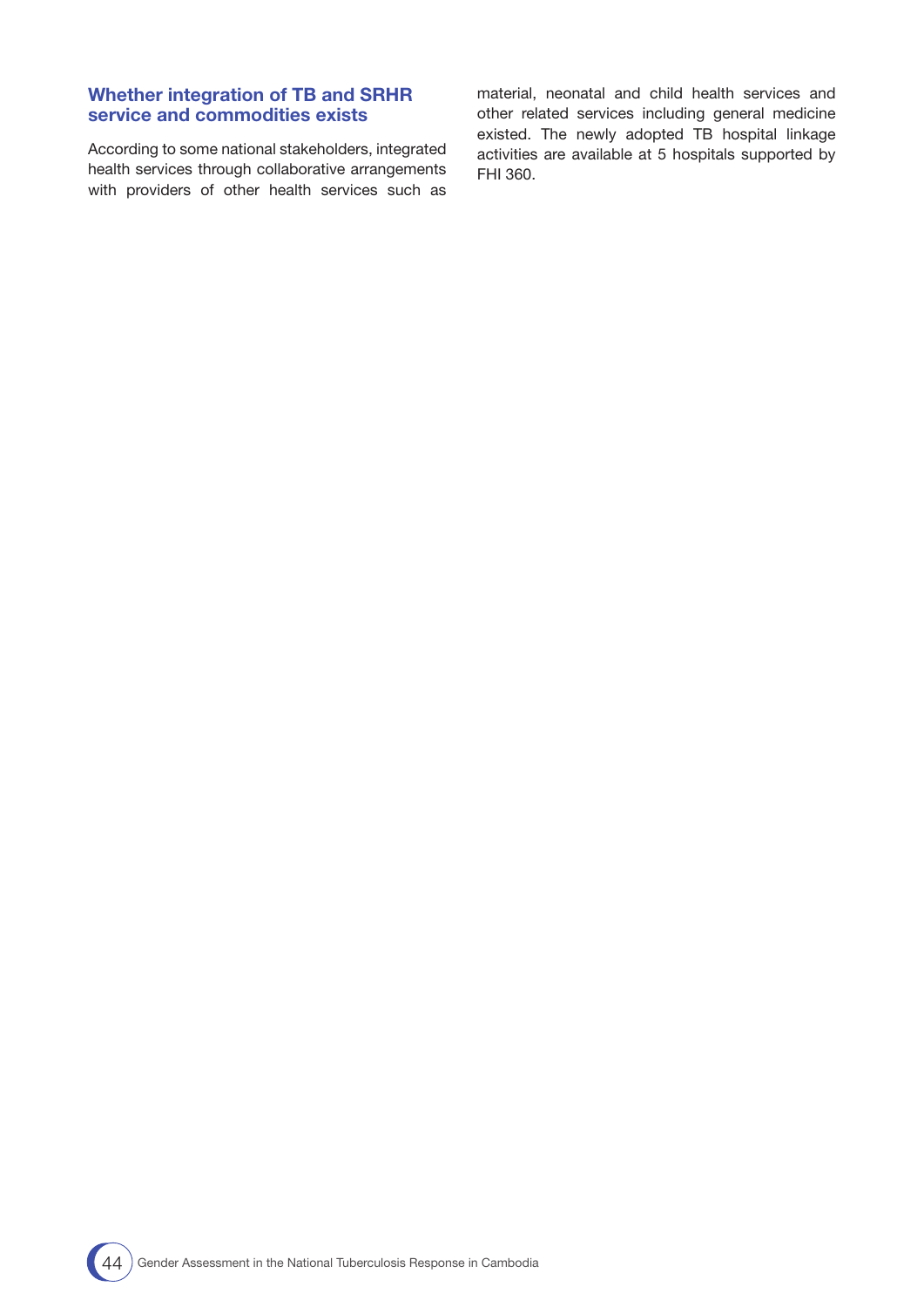## V. CONCLUSION AND RECOMMENDATIONS

In light of the findings from this assessment and in close consultation with all relevant stakeholders through a validation workshop and the NTP, the assessment would provide the key recommendations as below:

First and most important of all, there is an urgent need to improve the current national and subnational routine TB reporting system and database management system. These systems are supposed to capture all the key data that are essential for understanding of the disease epidemiology, program interventions, program monitoring and evaluation, and policy directions and with data for key indicators identifed and broken down, among others, into gender, age and location (province and district), where appropriate. Relatedly, effort should be made to strengthen and update the TB management information system and the capacity to manage the data and database to ensure that: (1) the data are properly and safely stored; (2) the data are effectively used to inform program intervention and policy formulation; and (3) the quality of the data is closely monitored and maintained to ensure that it reflects the reality.

Second and as planned in the NSP, the regular conduct of the national TB prevalence survey planned for 2019 and other important surveys enlisted in the plan is important to understand and update the TB situation in Cambodia. These surveys should be prioritized and conducted regularly, according to the schedules proposed. Ad hoc and regular surveys on other key issues such as nation-wide KP estimation and behavior of service consumption among the KPs as well as the general population and the quality of TB service provisions should also be considered. Efforts should also be made to better understand the TB epidemiology and the situation of people living with TB nation-wide and/or among selected KPs to better understand the constraints and challenges and to identify the opportunities and service gaps so as to improve program intervention and long-term planning through conduct of relevant research, including into gender and TB, to inform policies and practices.

Third, while the NTP should be applauded for the inclusion of gender consideration into its national TB response to some extent, more effort can be made to integrate or permeate gender consideration into the circle of its operation, including budgeting

and activity planning, budget allocation, program implementation, and program monitoring and evaluation.

Fourth, there has been linkage of and collaboration between TB services to other key health services mainly HIV and AIDS, diabetes, MNCH, and TB in prisons, and these initiatives and effort should be applauded. However, there is a general view that the collaboration needs to be better enforced, strengthened and funded. It is also recommended that effort shall be made to integrate and/or link TB services to other key services such as drug rehabilitation, SRHR services, and campaign to end GBV and other forms of violence or discrimination.

Fifth, as can be seen above, misperception among the general population (and even the KPs themselves) about TB still exists, and reportedly there is some degree of stigma and community discrimination (which is sometimes related to the misperception) as well. Besides, while there are some sources of financial support to cover the TB treatment-related costs for some target groups such as the poor and the elderly (although TB treatment itself is free of charge) such as the social equity fund and other social fund run by NGOs, the sources are widely known to the potential users and are thus under-utilized by potential health service seekers (CENAT, 2014). There is also a need to improve TB prevention services and practices among the general population, and especially the KPs, in order to relieve the treatment burden. Therefore, effort should be made to conduct wide dissemination about TB and TB services to the general population and especially the KPs through conduct of public campaign or community forums; traditional and new media such as radio talk show and spot, TV talk show and spot and social media campaign; integration of TB knowledge and understanding through comedy shows; and wider use of VHSG for dissemination and awareness raising. Effort also needs to be made to strengthen the inclusion of basic TB knowledge into the general education curriculum, especially the second-level primary education or junior secondary education.

Sixth, big strides should be made to raise the awareness of gender and TB among the health providers, including VHSG. This awareness is even more important in light of the integration and linkage of TB services to/with other health or health-related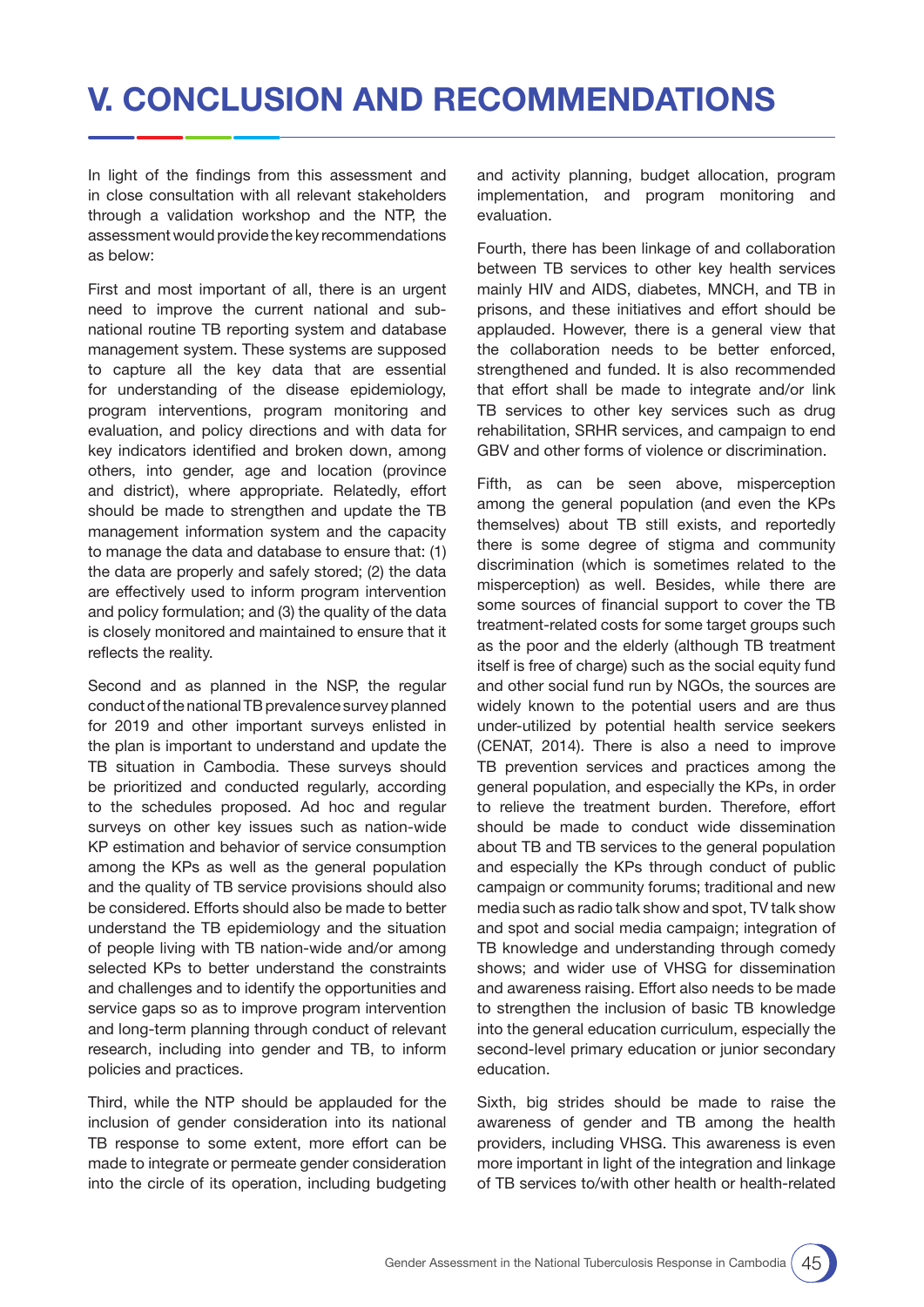services. Activities and initiatives to better integrate and permeate the gender and TB may include, but are not limited to, preparation of necessary gender-related guidelines within the context of TB response and provision of the related training, and integration of key aspects of gender and TB into the pre-service curriculum for health workers and IEC/BCC guidelines. In this regard, there is a need to mobilize fnancial, technical and, if necessary, political support from the stakeholders to integrate gender into TB services and for the conduct of related training.

Seventh, whereas the involvement of other sectoral stakeholders, including from MoWA, in the preparation of TB plans and policies and sometimes their implementation should be applauded, there is a need to better use national plans and policies adopted by other relevant sectors, including gender and the elderly to inform and/or guide TB program planning, program implementation, and policy formulation.

Eighth, over the decades, the national program has implemented numerous intervention programs, and there are many good programs and practices. These good (pilot) programs and practices such as the childhood TB program should be better documented and expanded or adapted to cover other KPs to increase wider treatment coverage and improve cost efficiency in program execution.

Finally, all the key stakeholders, including CENAT, should be applauded for working together and collaborate on many fronts to fight TB. The current platforms for inter-agency cooperation and collaboration should be continued to be utilized for further program cooperation and collaboration, sharing good practices and lessons learned from program intervention, and discussion of other pertinent issues. However, effort shall be made to re-enforce and strengthen the effectiveness of many of the current collaborative platforms, where necessary. The platforms may also be used to integrate and permeate gender into TB program intervention and policy formulation through, for instance, the invitation of government institutions and NGOs working on gender to be their members or attend the meetings, where necessary. A few mechanisms for community involvement in the TB response such as C-DOTS have been known to be effective and efficient to fight TB. These mechanisms for civil society organizations and the KPs to get involved in the provision of TB services need to be strengthened, enforced, and funded in the fight to end TB by 2035 in Cambodia.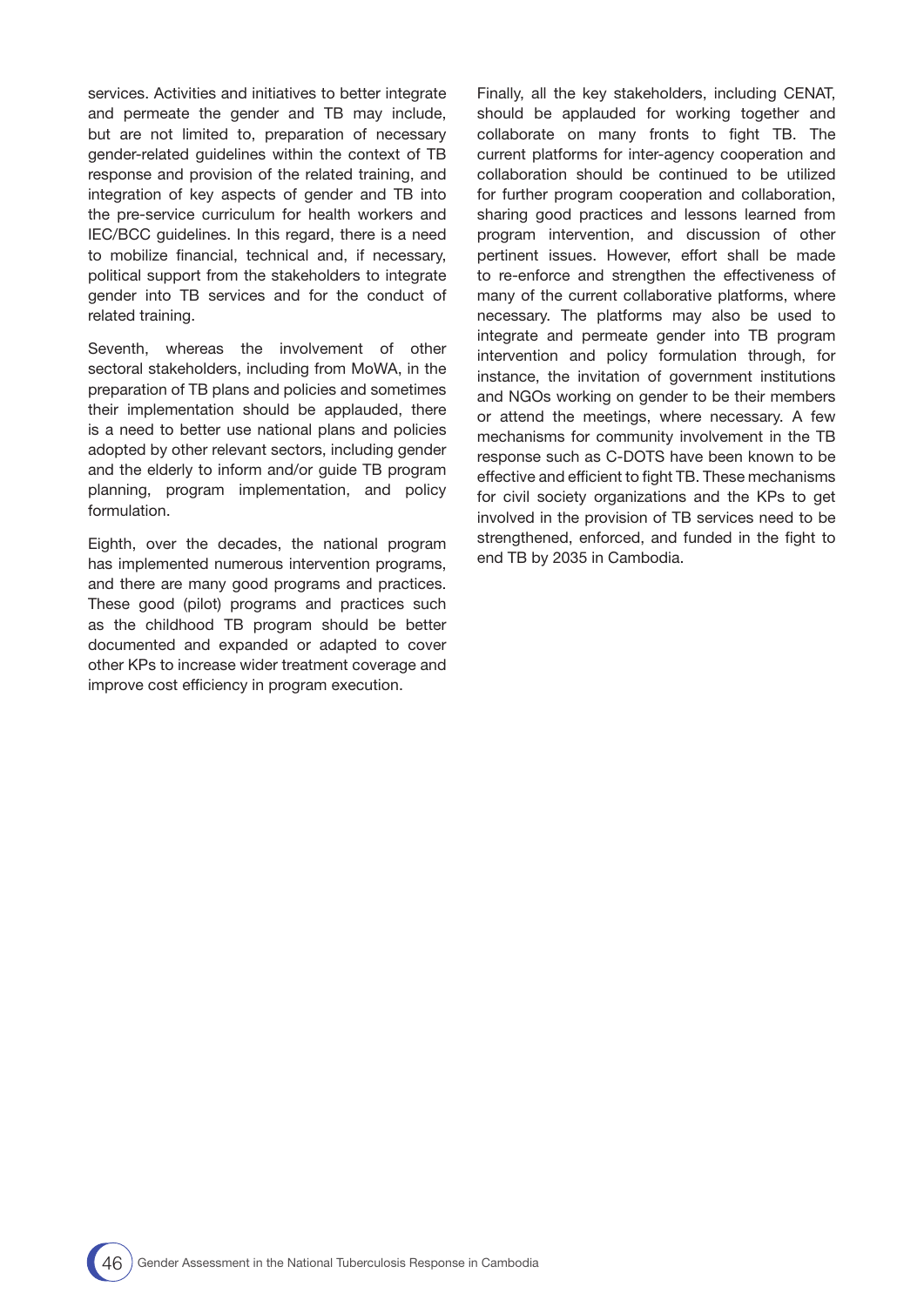## VI. REFERENCES

- 1. Joint United Nations Programme on HIV/AIDS (UNAIDS). GAP Report. Geneva: UNAIDS; 2014. Available at: http://www.unaids.org/sites/default/fles/media\_asset/UNAIDS\_Gap\_report\_en.pdf
- 2. Joint United Nations Programme on HIV/AIDS (UNAIDS). UNAIDS Gender Assessment Tool towards a gender-transformative HIV response. Geneva: UNAIDS; 2014
- 3. Karim F, Islam MA, Chowdhury AM, Johansson E, Diwan VK. Gender differences in delays in diagnosis and treatment of tuberculosis. Health Policy Plan. 2007;22(5):329-34.
- 4. Ministry of Women's Affairs (MoWA). Women's Experience of Domestic Violence and Other Forms of Violence: Secondary Data Analysis Report of CDHS 2014. Phnom Penh: MoWA; 2016.
- 5. National Center for Tuberculosis and Leprosy Control (CENAT), Ministry of Health (MoH). Second National Tuberculosis Prevalence Survey Cambodia, 2011. Phnom Penh: CENAT, MoH; 2012.
- 6. National Center for Tuberculosis and Leprosy Control (CENAT), Ministry of Health (MoH). The National Strategic Plan for Control of Tuberculosis (2014-2020). Phnom Penh: CENAT, MoH; 2014.
- 7. National Center for Tuberculosis and Leprosy Control (CENAT), Ministry of Health (MoH). Technical Guidelines on the Fight against Tuberculosis. Phnom Penh: CENAT; 2016.
- 8. Nashandi J, Zvavamwe CS, James V. Gender Assessment of the National Response to HIV and TB in Namibia. Stop TB Partnership & UNAIDS; 2017
- 9. National Center for HIV/AIDS, Dermatology and STD (NCHADS), Ministry of Health (MoH). The National Strategic Plan on HIV 2015-2020. Phnom Penh: NCHADS, MoH; 2014.
- 10. National Institute of Statistic (NIS). Cambodia Socio-Economic Survey, 2015: Phnom Penh: NIS; 2016.
- 11. National Institute of Statistics (NIS), Directorate General for Health, and ICF International, 2015. Cambodia Demographic and Health Survey 2014. Phnom Penh, Cambodia, and Rockville, Maryland, USA: National Institute of Statistics, Directorate General for Health, and ICF International; 2014
- 12. Ngin C, Ly C, Kong S, Tuot S, Yi S. Assessment of Civil Society and Community Organizations Working on Tuberculosis in Cambodia. Phnom Penh: KHANA; 2016.
- 13. Niger Country Coordinating Mechanism (CCM), Stop TB Partnership. Gender assessment of the national HIV and TB responses in Niger. Geneva: Niger Country Coordinating Mechanism (CCM), Stop TB Partnership; 2017.
- 14. Stop TB Partnership/Joint United Nations Programme on HIV/AIDS (UNAIDS). Action Framework for Tuberculosis Key Populations. Geneva: Stop TB Partnership & UNAIDS; 2017a.
- 15. Stop TB Partnership/Joint United Nations Programme on HIV/AIDS (UNAIDS). Gender Assessment Tool for National HIV and TB Control. Geneva: Stop TB Partnership & UNIADS; 2017b.
- 16. Tieng S. Progress Update on TB Control. Presentation at Sub-TWG for TB Control Meeting (ICC) on 28 June 2016 at CENAT. Phnom Penh: National Center for Tuberculosis and Leprosy Control (CENAT); 2016
- 17. United Nations. Sustainable Development Goals. Geneva: United Nations; 2015. Available at: http://www.un.org/sustainabledevelopment/sustainable-development-goals/
- 18. World Health Organization (WHO). Global Tuberculosis Report. Geneva: WHO; 2015. Available at: http://apps.who.int/iris/bitstream/10665/191102/1/9789241565059\_eng.pdf
- 19. World Health Organization (WHO). Global Tuberculosis Report. Geneva: WHO; 2016a. Available at: http://apps.who.int/iris/bitstream/10665/250441/1/9789241565394-eng.pdf?ua=1
- 20. World Health Organization (WHO). Global Tuberculosis Report 2016. Geneva: WHO; 2017.
- 21. World Health Organization (WHO). Tuberculosis in Women. Geneva: WHO; 2016b. Available at: http://www.who.int/tb/challenges/hiv/tb\_women\_factsheet.pdf?ua=1
- 22. World Health Organization (WHO). WHO policy on collaborative TB/HIV activities:
- 23. Guidelines for national programmes and other stakeholders. Geneva: WHO; 2017b. Available at: http://www.who.int/tb/publications/2012/tb\_hiv\_policy\_9789241503006/en/
- 24. World Health Organization (WHO). Tuberculosis in Prison. Geneva: WHO; 2017a. Available at: http://www.who.int/tb/areas-of-work/population-groups/prisons-facts/en/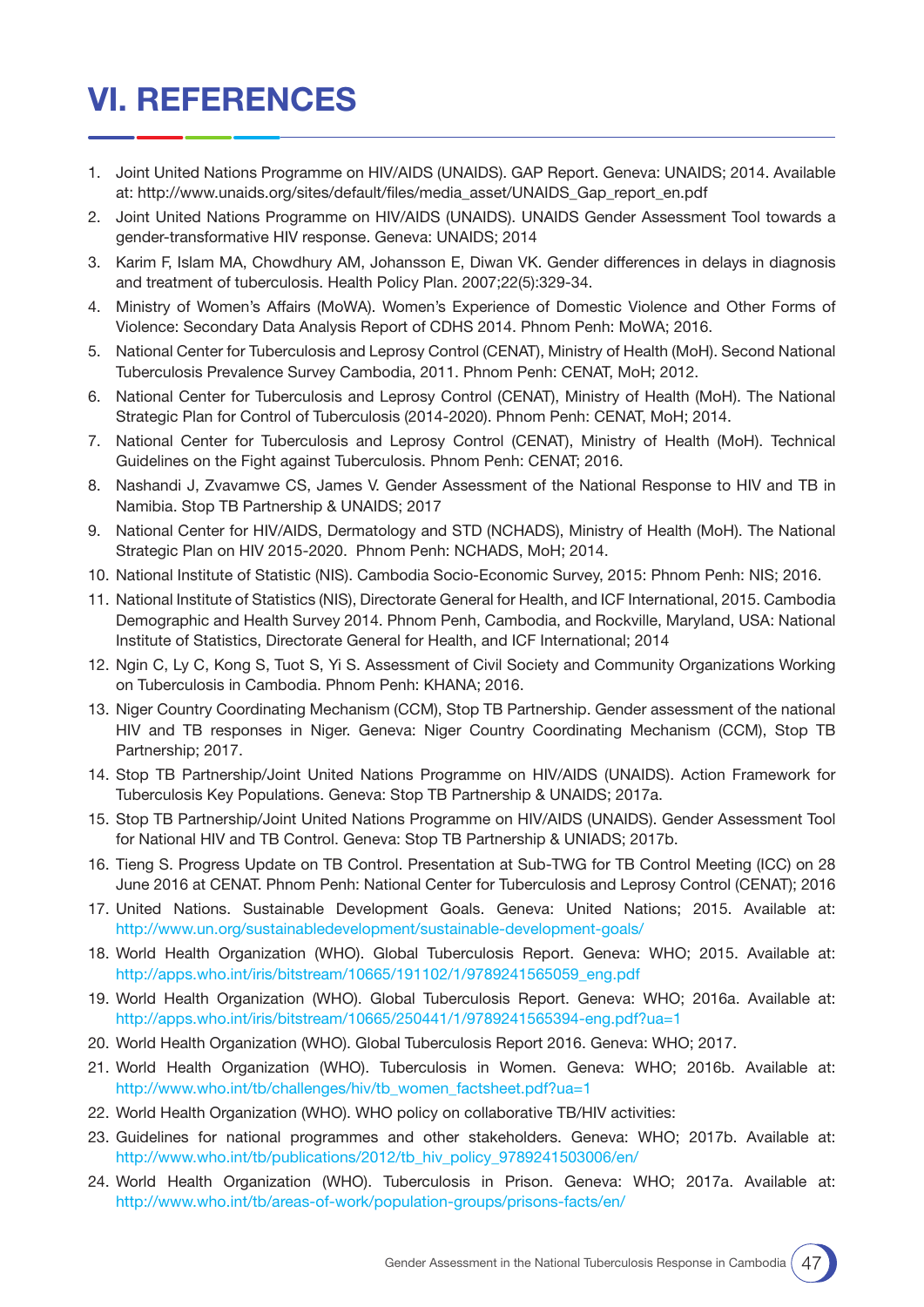## Annex1. Term of Reference (ToR)

Implementation of a project: KP and Gender Assessment of the National TB intervention Programs in Cambodia

With the direction of the National Center for Tuberculosis and Leprosy Control (CENAT), KHANA together with other partners will conduct a key population and gender assessment in the national tuberculosis response in Cambodia. To support and monitor the assessment, the Project Steering Committee (PSC) and a subtechnical working group for key population (KPTWG) and gender (GTWG) assessment will be established.

## Project Steering Committee (PSC)

- 1. The members of the committee will include representatives from:
- 2. CENAT/National Tuberculosis Program (NTP) (Chair of the Committee)
- 3. National Center for HIV/AIDS, Dermatology and STD (NCHADS) and Ministry of Women Affairs (MoWA)
- 4. TB non-governmental organizations (KHANA, CATA, RACHA, RHAC, CHC, FHI360, CRS, and Op-ASHA)
- 5. UN and donor agency (WHO and USAID)
- 6. Community and key population representative
- 7. Others

The PSC will help to steer a project from the beginning to the completion. The PSC will support to ensure the technical leadership and involvement from relevant stakeholders and beneficiaries. It is made up of key representative of the national programs, donor, organizations and community representative who have particular expertise to lend to the project. The PSC's roles may include the following key tasks:

- Identifying the priorities in the project's expectations
- Providing advice about changes to the project as it develops
- Monitoring the quality of the project as it develops;
- Providing inputs to the development of the assessment protocol, tools and report
- Attending PSC's meeting (at least 5 times for the whole of project period)

## Sub-technical working groups for KP and Gender

The two sub-technical working group will combine. The key roles of the sub-national working are to assist the preparation, implementation and report, together with the support of the national and international technical assistants. Their key roles are to:

- Attend the working group meeting
- Provide technical inputs to the assessment's design, preparation, implementation and report at the working group meetings
- Assist in coordinating the assessment team to prioritize the needs
- Assist in rationally prioritizing recommendations according to results
- Support the assessment team in the collection of additional information and data as needed

## Member of Sub-technical working group for KP and Gender

- 1. CENAT/National Tuberculosis Program (NTP) (Chair of the Committee) and another 4 members
- 2. National Center for HIV/AIDS, Dermatology and STD (NCHADS)- two presentative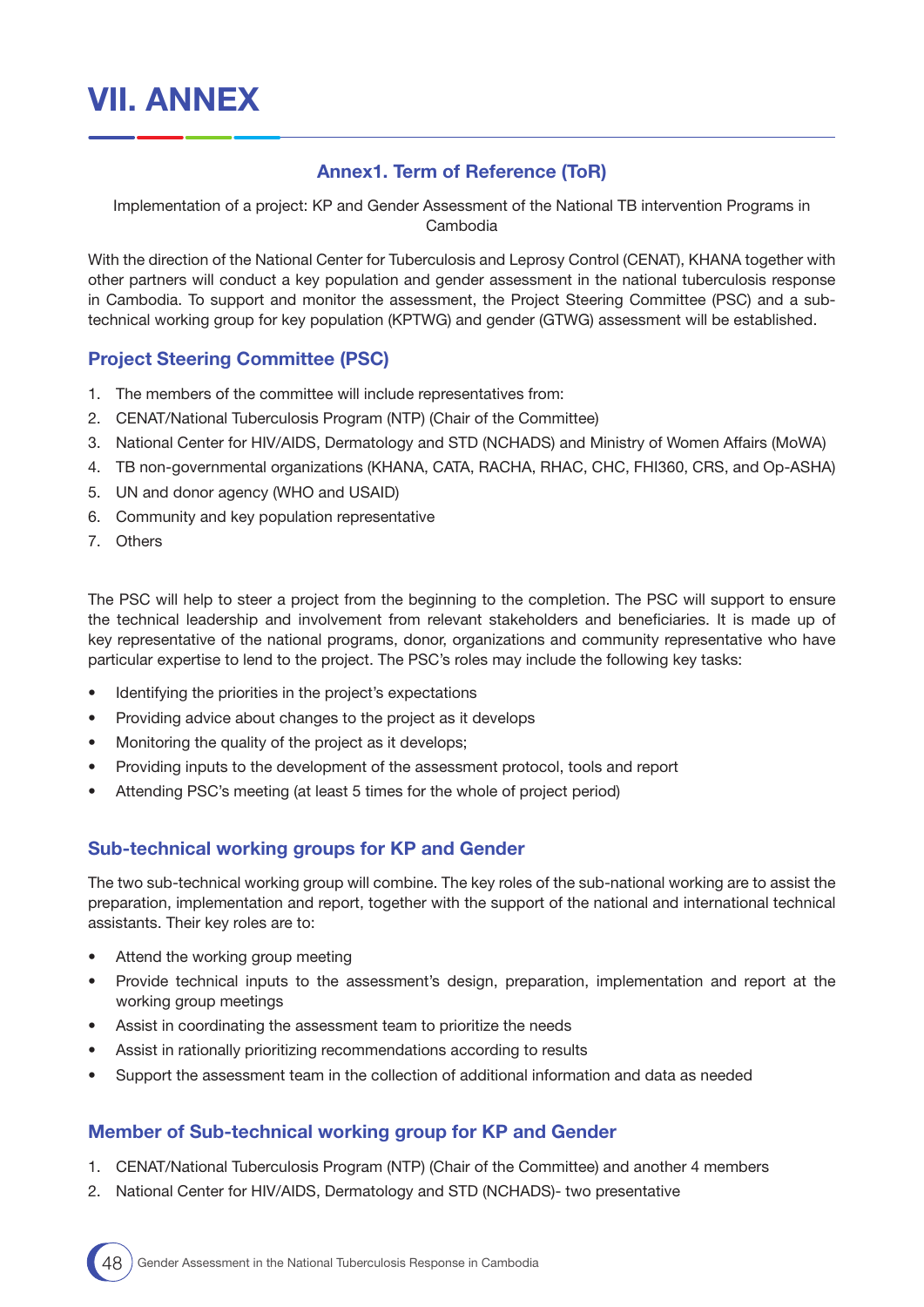- 3. General Department of Prison (GDP)
- 4. Ministry of Women Affairs (MoWA)- two representatives
- 5. TB non-governmental organizations (KHANA, CATA, RACHA, RHAC, CHC, FHI360, CRS, and Op-ASHA)
- 6. UN and donor agency (WHO and USAID)
- 7. Community and key population representative
- 8. Others

## PSC and sub-technical working group meetings

The below are the suggested series of meetings for both PSC and sub-technical working groups. The ad-hoc meetings will be convened by the Chair of PSC.

| <b>No</b>      | <b>Key activity</b>                                                                                                                                                                              | <b>When</b> |
|----------------|--------------------------------------------------------------------------------------------------------------------------------------------------------------------------------------------------|-------------|
|                | Review and finalize the term of reference of the committee and sub-technical 25 Sept 2017<br>working groups. Technical guidance on the assessment framework and tools on<br><b>KP</b> and Gender |             |
| 2              | Attending the stakeholder meeting to review protocol, framework and tools                                                                                                                        | 27 Sept     |
| 3              | Review protocol, tools and framework before submission to NECHR                                                                                                                                  | 29 Sept     |
| $\overline{4}$ | Review and input to the prioritization of KP resulted from the stakeholder meeting                                                                                                               | 20 Oct 2017 |
| 5              | Review and provide technical guidance and inputs on the report outline                                                                                                                           | 17 Nov      |
| 6              | Attend the mid-field reflection on the data collection                                                                                                                                           | 30 Nov      |
| 7              | Review and provide technical advice and inputs on the preliminary findings                                                                                                                       | 5 Dec       |
| 8              | Attending the validation workshop on the assessment results                                                                                                                                      | $7-8$ Dec   |